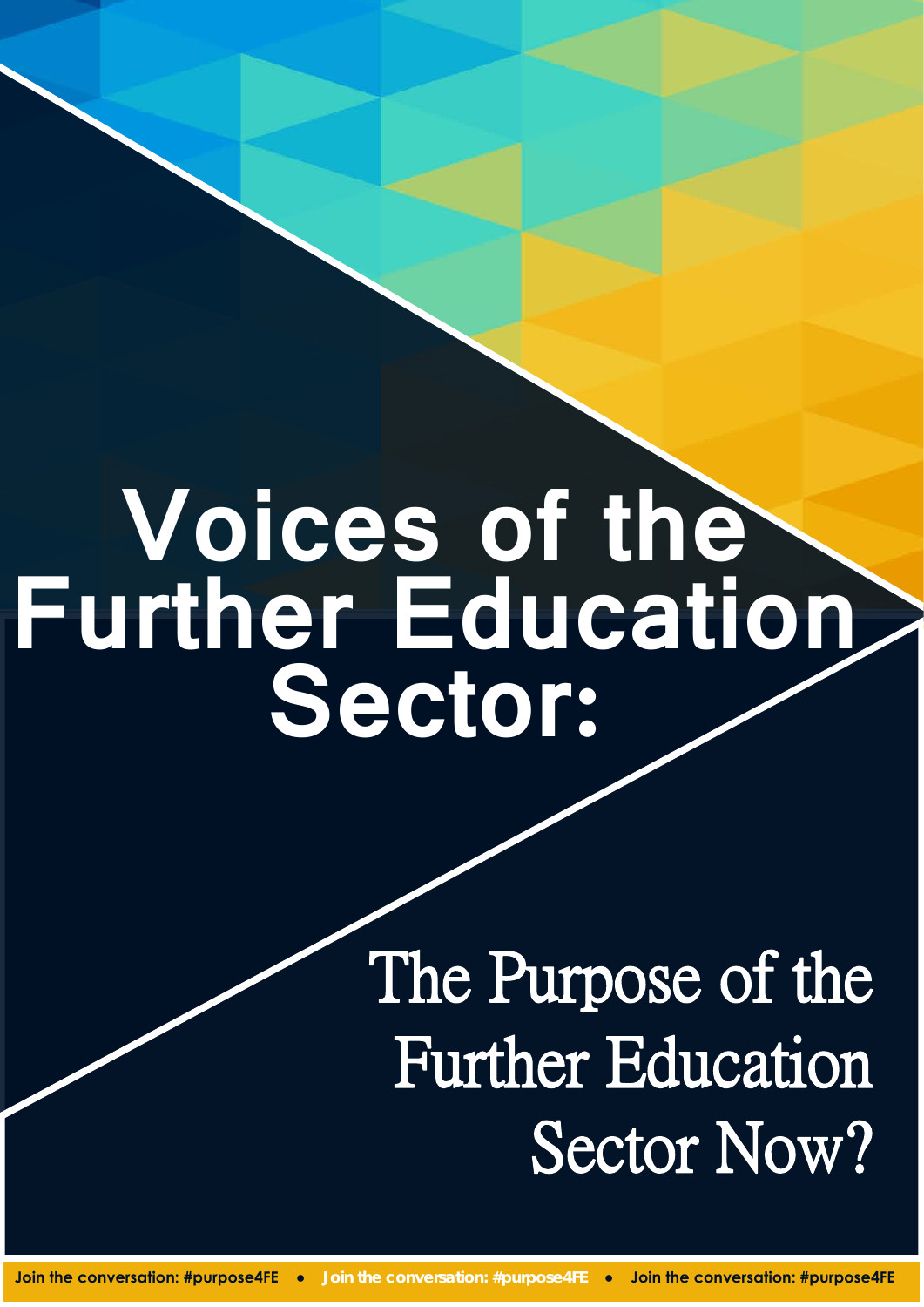# **Join the conversation:**

## **#purpose4FE**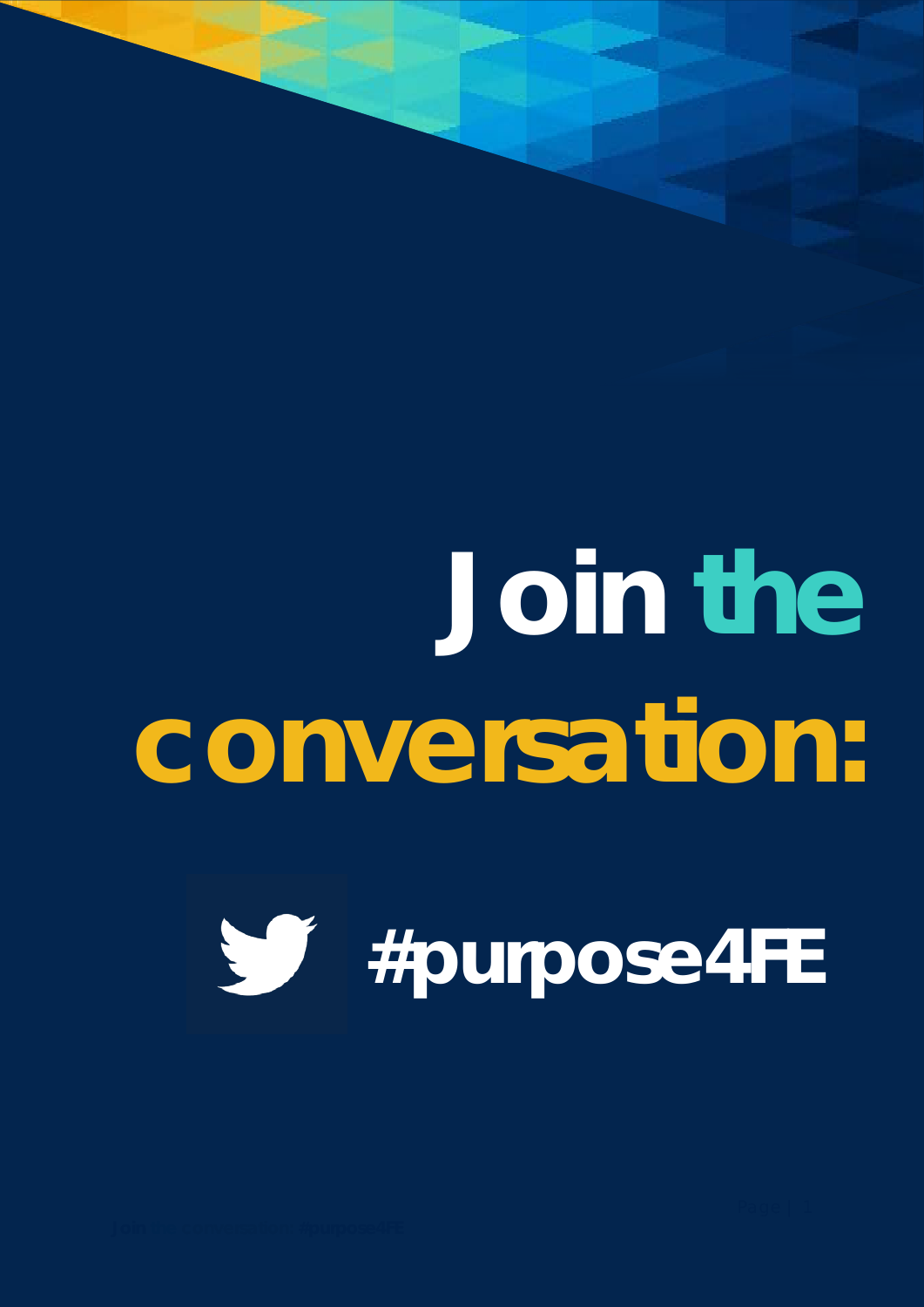#### <span id="page-2-0"></span>Foreword

It is over ten years since the Foster Report identified that the FE sector struggled with its own coherence and identify. Many years later, as part of the Oxford University Saϊd Business School and the Education and Training Foundation sponsored FE Strategic Leadership Programme, a quick exercise asking participants to identify on a spectrum whether FE was more aligned to private sector commercialism or adding public value revealed a dispersed range of answers which was stark.

A group of leaders from the course have now set out to work on attempting to understand this issue in more detail and begin to take a forward look, as to right now, in the twenty first century, what is the purpose of further education and if it still has intrinsic relevance? Often we continue to attempt to describe the FE sector with linearity, in order to fit a simple government narrative but perhaps FE now faces a "wicked adaptive" environment which defies definition and boundary. This could be argued is good for our students and most stakeholder groups but possibly damaging to providing coherence of identify to Whitehall paymasters, audit regimes and sometimes our customers.

The group have collated, edited and published a series of articles to the sector capturing the voices of leaders within the sector and adjacent groups holding a view 'from the balcony'. We have tried to choose people who have something interesting to say and have expressed views in the past and cover the widest range of FE. Through a range of responses we will hopefully see a vision that has shared values and congruence, but also watch for the fissures and discontinuity and most hopefully point to future opportunities yet to be explored.

This was not a call for negativity, disownment or harking back to a nostalgic sector long since forgotten or battles lost in the past but it is a call to recognise change, stepping from our current reality and help identify some of the 'red lines' that collectively we must seek not to cross in order to flourish but also defend clearly our very purpose, core and identify.

The views held within are not those of the Education and Training Foundation or the Oxford Saϊd Business School, but of a collective of individuals who have a strong interest in the future of the Further Education Sector. We would like to thank ETF and Oxford University for their support.

We hope that you join our conversation at #purpose4FE.

*Stuart Rimmer, CEO and Principal of East Coast College Simon Cook, CEO and Principal of MidKent College Dawn Hall, Talent Pathways Manager, LOCYP Grant Glendinning, CEO and Principal, Carlisle College Ian Webber, Managing Director, InTraining and Rathbone Training*

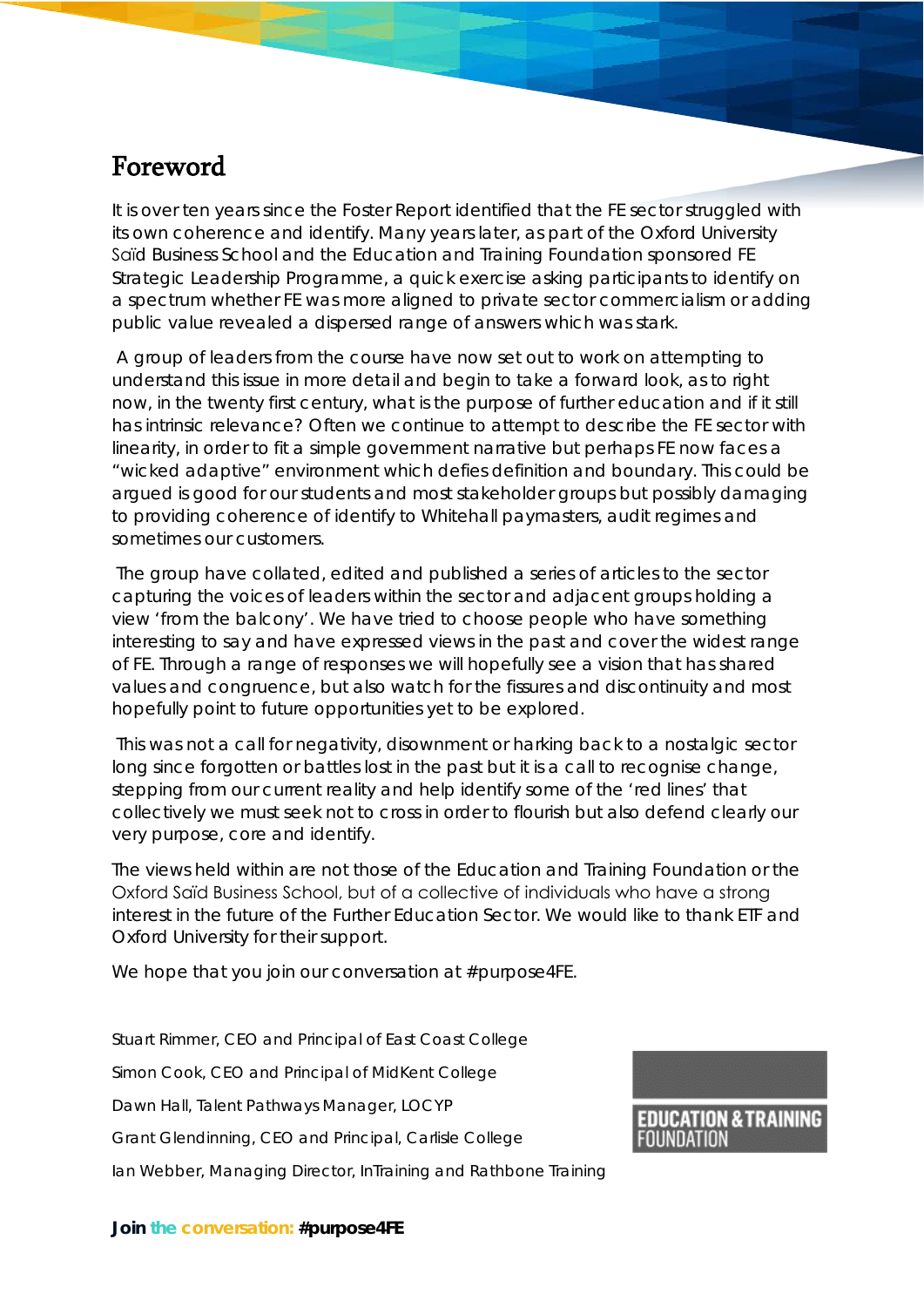**Join the conversation: #purpose4FE**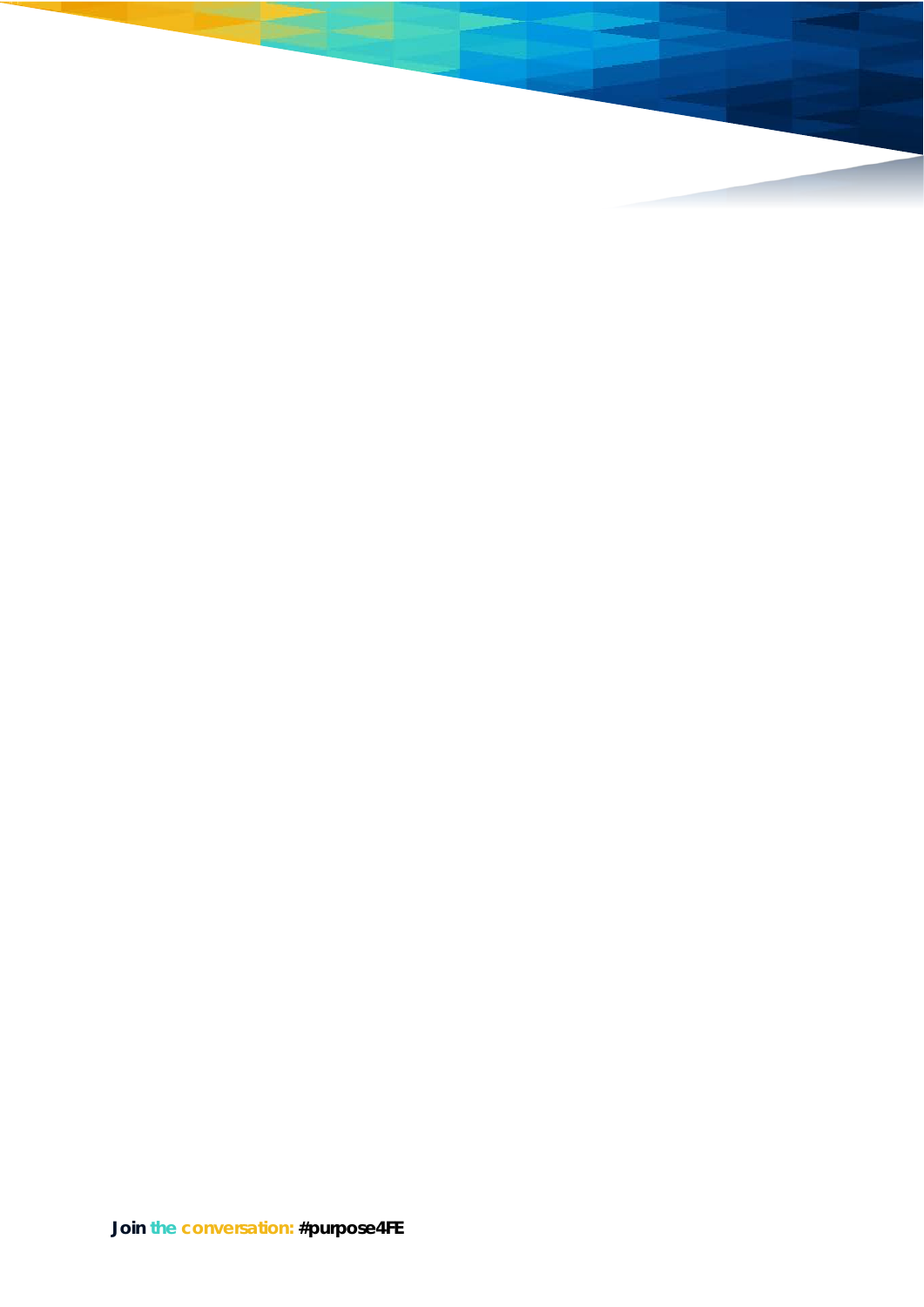#### <span id="page-4-0"></span>**Contents**

| The FE sector - the past, the myths and the future<br>Written By:<br>Dr Alison Birkinshaw OBE, CEO and Principal of York College, President AOC. 7 |
|----------------------------------------------------------------------------------------------------------------------------------------------------|
| The origins of the FE sector began with a clear social and economical purpose.<br>What is the purpose of the FE sector right now?<br>Written By:   |
|                                                                                                                                                    |
| Seeking the right question around the 'purpose' of further education<br>Written By:                                                                |
| Imagine our society without FE. It simply does not work.<br>Written By:<br>Kaye Devlin, English Lecturer in OLASS Provision in HMP Durham16        |
| A champion, not a purpose<br>Written By:                                                                                                           |
| We're not Cinderella, we're Mrs Brown's Boys<br>Written By:<br>lan Pryce, CBE, Principal and CEO, The Bedford College Group 21                     |
| FE Needs to Find Its Why<br>Written By:                                                                                                            |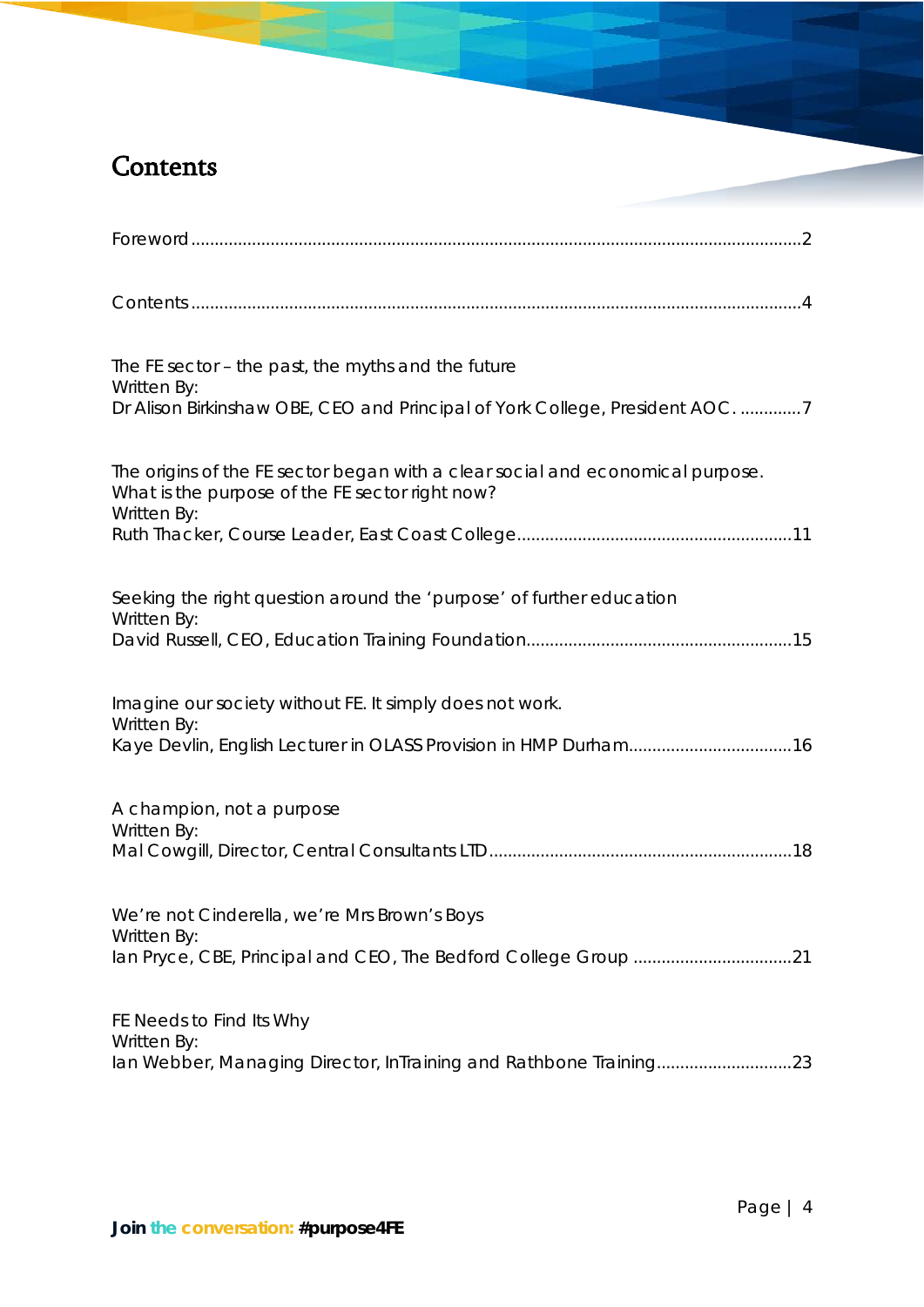| Defining Further Education: Does it matter?<br>Written By:                                             |
|--------------------------------------------------------------------------------------------------------|
| Martin Doel, CBE, FETL Professor of Leadership in Further Education and Skills at the                  |
|                                                                                                        |
| The FE sector, as a whole, is about second chance<br>Written By:                                       |
|                                                                                                        |
| <b>Fostering Better FE</b>                                                                             |
| Written By:<br>Andrew Thomson OBE, Director, Excellence First Enterprise Consultancy, former CEO       |
|                                                                                                        |
| What is the purpose of FE right now?                                                                   |
| Written By:                                                                                            |
| An FE Story                                                                                            |
| Written By:                                                                                            |
|                                                                                                        |
| What's our Space? Creating direct community benefit<br>Written By:                                     |
|                                                                                                        |
| Further Education - four decades of continuity in an era of change. A personal                         |
| perspective<br>Written By:                                                                             |
| Colin Luhrs, Assistant Director, Projects and Apprenticeships, Carlisle College 37                     |
|                                                                                                        |
|                                                                                                        |
| Whatever the purpose - we need colleges to act more collaboratively and<br>collectively<br>Written By: |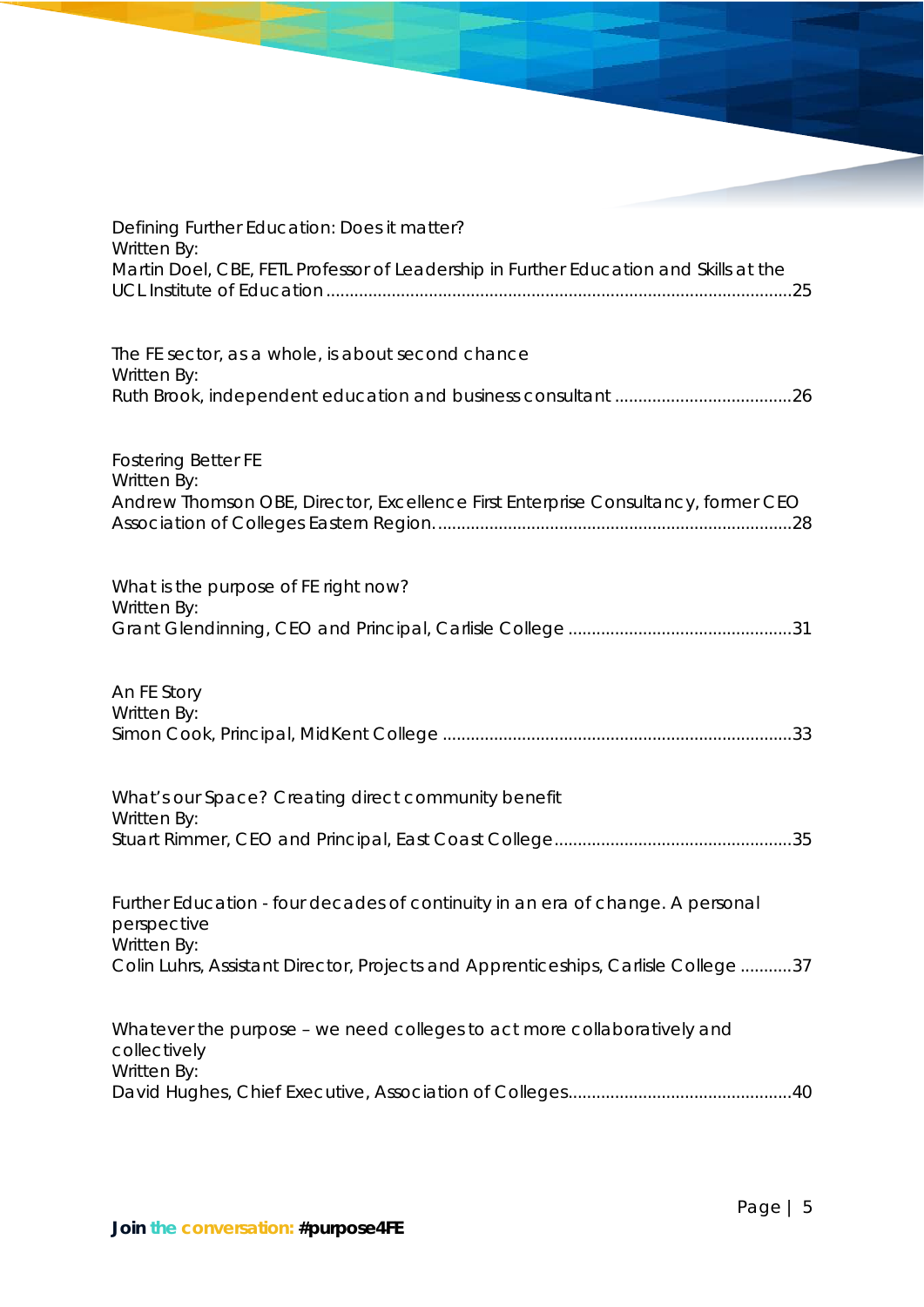| <b>Transforming Lives</b>                                                                                                                                                                                                                          |
|----------------------------------------------------------------------------------------------------------------------------------------------------------------------------------------------------------------------------------------------------|
| Written By:<br>Dawn Hall, Talent Pathways Manager, Doncaster Metropolitan Borough Council and<br>National Chair of FLLAG (Family Learning Local Authority Group)42                                                                                 |
| FE and the future - new opportunities at local level?<br>Written By:<br>Professor Ewart Keep, Director of the Centre on Skills, Knowledge & Organisational                                                                                         |
| Further and Adult Education - The Nations Fixers<br>Written By:<br>Dr Susan Pember, Director of Policy and external relationships at HOLEX and former                                                                                              |
| What is the distinct value of Adult Community Learning?<br>Written By:                                                                                                                                                                             |
| Robert Halfon MP - Adapted from speech to the Learning and Work Institute<br>February 2018 - Rt Hon Robert Halfon MP, Conservative Party, Former Minister of<br>State, Department of Education, Apprenticeships and Skills. Chair of the Education |
|                                                                                                                                                                                                                                                    |

Adult, Family & Community Learning – [Raising Aspirations, Building Confidence and](#page-42-0)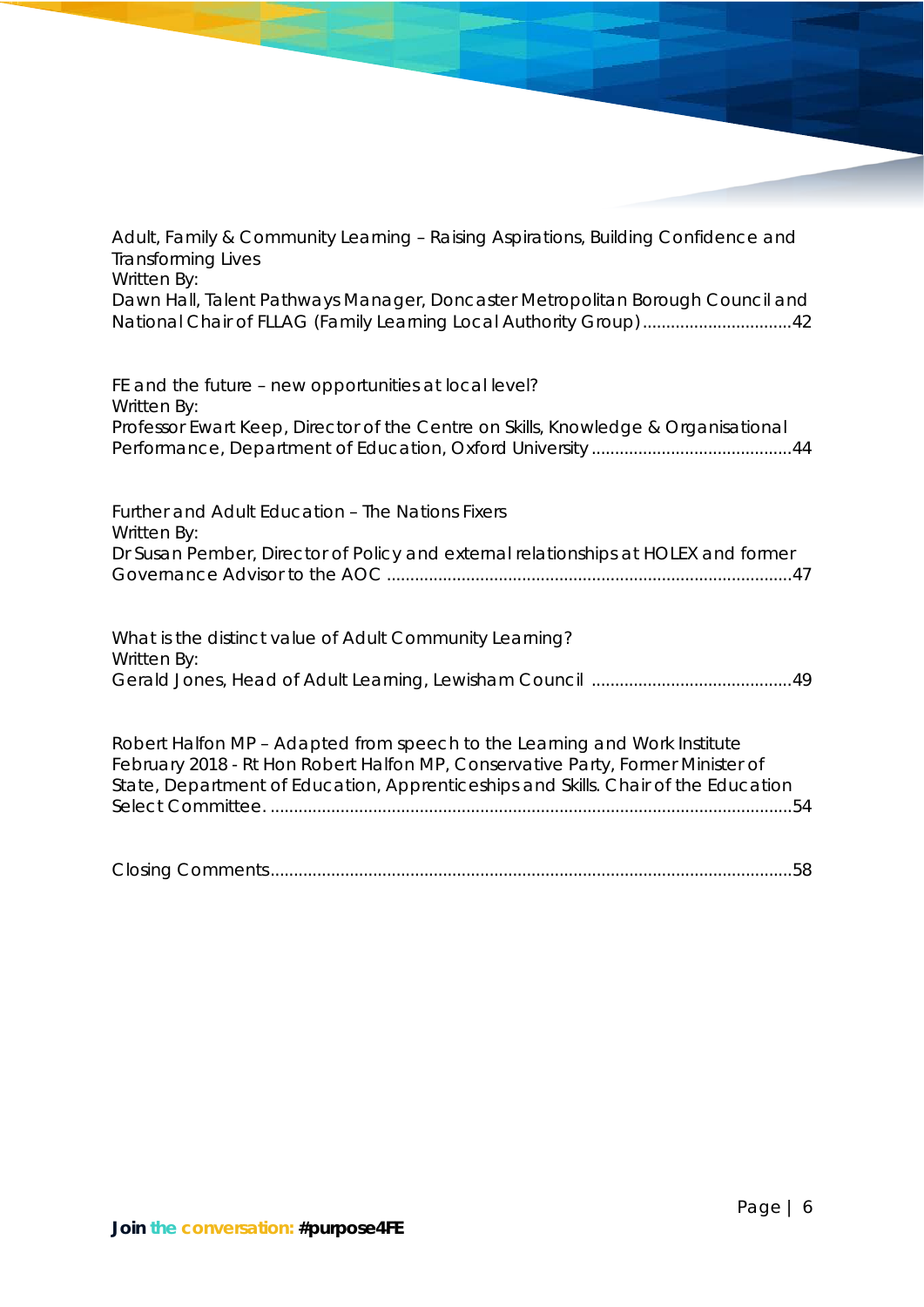#### <span id="page-7-0"></span>The FE sector – the past, the myths and the future - Written By: Dr Alison Birkinshaw OBE, CEO and Principal of York College, President AOC.

York College's history has been carefully documented (*Angles of the Learning Curve* by Avril Cheetham, Kaye Green and Marjorie J Harrison, 2007) and traced back to the founding of the York Mechanics' Institute in 1827. Mike Galloway, the then York College Principal (1999 to 2007), writes in his introduction that he takes 'perverse consolation from the fact this [his] predecessors as Principals [over the past 180 years]…were clearly struggling with many of the same issues (funding, the status of technical education, the need to balance responsiveness and stability) which have marked [his] own period as Principal'.

His comments are telling; 191 years after the founding of the organisation that became York College, we are still trying to resolve existential questions regarding the purpose of the FE sector. However, are we asking the right questions? Instead of asking 'why' and 'what' should we be asking 'how' and 'when'?

There are some myths and legends about the FE sector that need shattering. We are not a Cinderella sector, or not in the sense that is meant. We do not just work with 'second time around' students. We are not too big to care. Our colleges are not places where the 'chavs' go (as described in the days when that term was fashionable). In real life, if we didn't have FE colleges we would have to invent them. In this article, I set out to envisage a new model of FE, which would be set up properly to meet both national and local education and training needs. However, it should be noted that this article is written in a personal capacity and the views are my own. They should not be interpreted as those of either the Association of Colleges or of York College.

In some ways, the Cinderella myth is apt. Many cultures have their own version of this story and it always features an obscure or neglected individual who goes on to achieve recognition and success. So it is superficially a nice parallel, particularly if the latter bit of the tale came about. Moreover, in most Cinderella stories the heroine is a resourceful, tenacious and hard-working individual with some influential friends (animal, mineral and human) who come to her aid when she needs it most. She undergoes various transformations and justice is done in the end. So, we should not focus on the superficial Cinderella myth of FE colleges being squeezed between the two ugly sisters of the school and university sectors. Instead, we should be true to the original meaning of the story - the resourceful sector, which works hard for its students, which transforms itself to meet the needs of its communities, and where justice will come through in the end.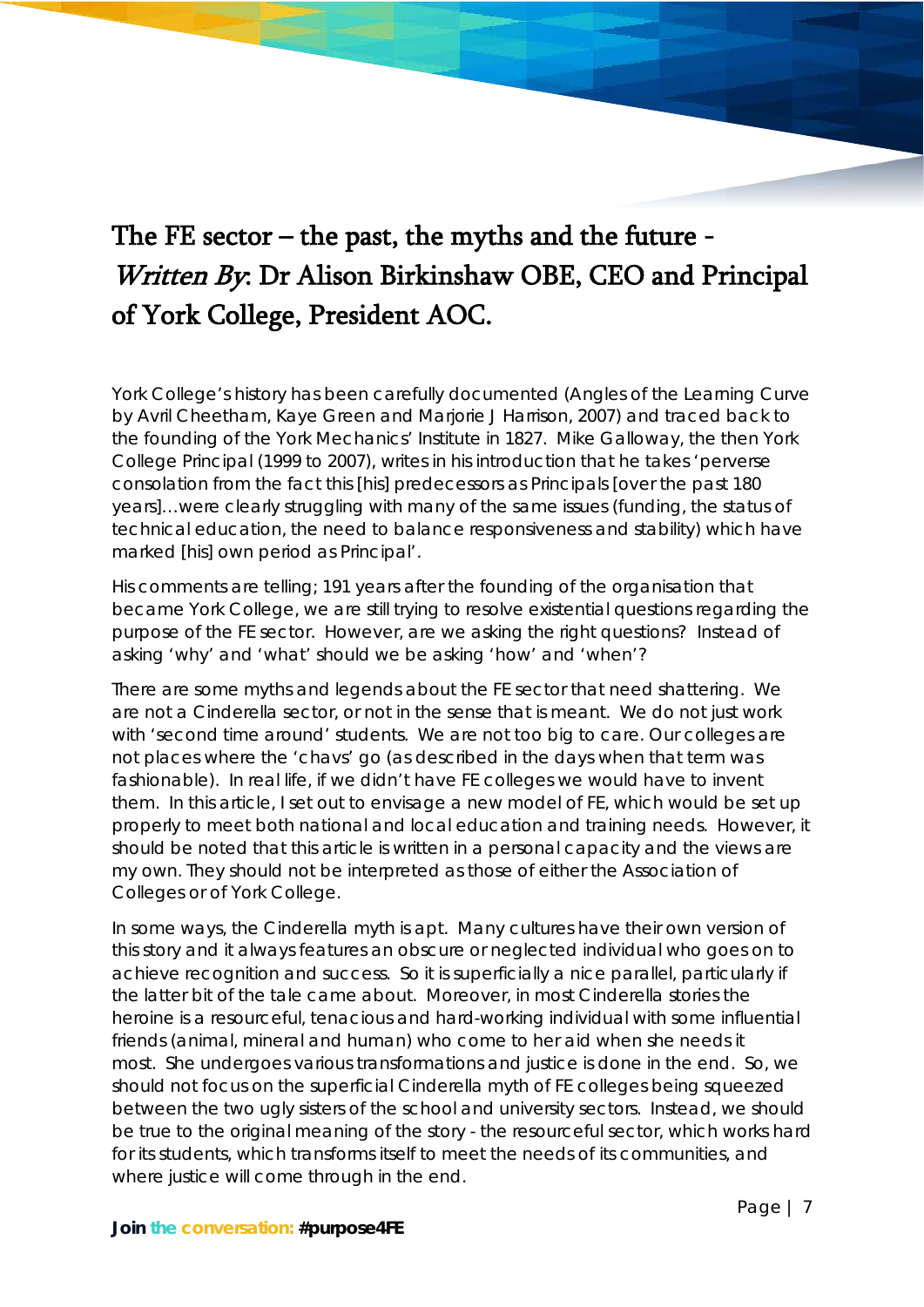But why should justice come through, what is it we do which merits such a happy ending? Didn't we have our day at the ball in the days of the 1970s and the 'silver book' and have we been paying for it since?

More than any other, the FE sector is, and should remain to be, the glue that holds our communities together and provides the paths to prosperity that individuals and employers need. Whether you look to the nineteenth century configurations of post-16 education and training or that offered by today's colleges the pattern is the same. Traditionally education in the UK moves towards greater specialisation at 16 and because of the changing nature of work and life, adults have always needed opportunities to improve their education and skill levels once they have left full-time learning. Those enlightened individuals who funded the opening of the Mechanics' Institute did so because they believed that all individuals should have access to the 'march of the mind' (actually the evidence also shows that the young also used attendance at these Institutes to gain access to the opposite sex both inside and outside the venues, but that's another story). The shape and expectations of society have changed in many ways since then, but the need to provide full time and flexible education and training at all levels and across a range of specialisms remains. Technology may be now as liberating educationally as colleges once were, but it remains true that much learning needs to take place in groups via social interaction and using specialist and expensive resources.

Colleges, therefore, will need to continue to offer education and training that is liberating. Moreover, there is a strong argument to propose a new transformation for the FE college sector, because the evidence is clear: proper tertiary education is the most successful way of providing the best post-16 education and training for a community, a region and a nation.

Research exists as to the best model for post-16 education, but it is fragmented. This is extraordinary in light of the fact that the Department for Education has had an active policy of opening school sixth forms (extending the age range of 11-16 schools to 11-18) for 15 years and has never evaluated the impact of the 300 new sixth forms that have emerged as a result. There are as many myths around about sixth forms in schools as there are about FE colleges. Andrew Adonis makes unsubstantiated statements in (*Education, Education, Education (*2012) that 'a successful secondary school almost always has a sixth form' (p49), 'sixth forms are the norm in academies, whereas they were the exception in the failing comprehensives which they replaced' (p131), and 'converter academies should have the absolute right to expand and to open sixth forms' (p 197). And the tendency to defend sixth forms on ideological grounds possibly stems from the fact that for elite policy makers, secondary schools are invariably in the shadow of private schools and private schools look up to the institutions in the Headmaster's (and Headmistresses) Conference. Membership of this exclusive institution has been around since 1869 and is only open to schools with a sixth form of at least 100 pupils.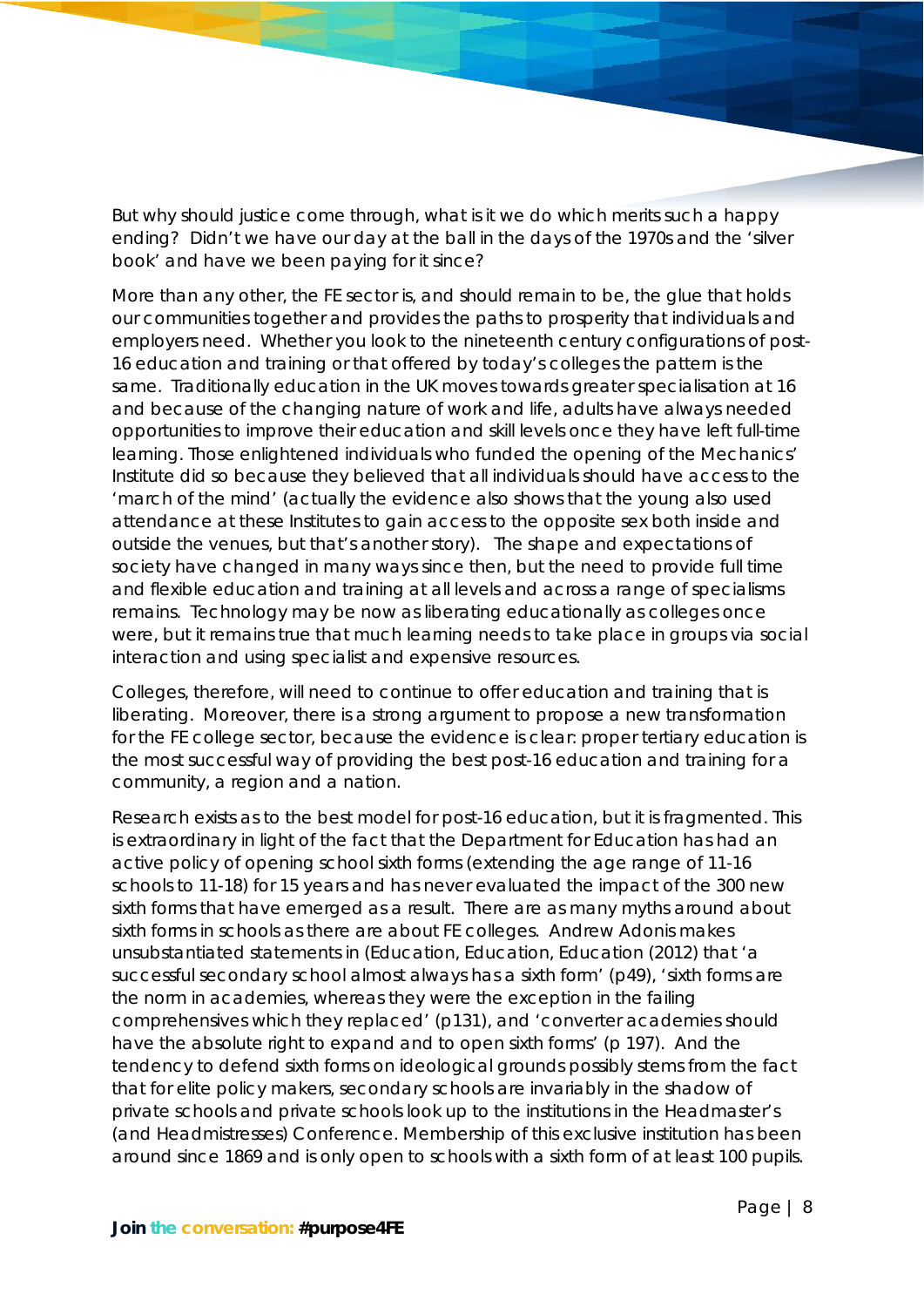This then reinforces the view that teaching at A level is better for teacher careers, contributes to higher leadership prestige (and salaries) and sounds good to parents.

These claims contradict the evidence available. The Learning and Skills Network's (*Unfinished Business in Widening Participation* (2008)) findings are powerful and worth reading in full. The authors cite evidence which proves that school sixth forms are even less socially inclusive than universities (p.11); that small sixth forms underperform (p. 12); and most powerfully, that those with weaker GCSE grades are less likely to participate anywhere post-16 if they are attending a school with a sixth form than if they are attending an 11-16 school (p 13).

There is also evidence that areas with a tertiary post-16 education system out perform a mixed economy of provision. Research conducted in 2004 (Wendy Pratt, *Diverse Missions: Achieving Excellence and Equity in Post 16 Education*) certainly indicates that this is so, and Mick Fletcher and Adrian Perry in *By Accident or Design: is our system of post-16 provision fit for purpose* (2008), call for the withdrawal of the sixth form presumption that resulted in the increase of small inefficient sixth forms. They also ask that more research takes place on the effectiveness of structures for post-16 education and draw powerful conclusions suggesting that a managed tertiary system is the most effective and efficient way of organising post-16 education in an area.

Evidence is also there on the ground. A good number of the country's top performing colleges exist in areas where there is a genuine tertiary structure to education. East Lancashire, Exeter, Truro and Penrith, all home to tertiary structures have some of the best colleges in the country. Bridgwater and Taunton College is also the home for a National College of Nuclear meaning that coherence and progression can be well managed. In these areas fragmentation, duplication or competition for 16 year olds are reduced. Relationships with schools are strong, and colleges are able to work with schools to ensure that progression paths are effective and careers advice inclusive.

However, not all areas are so lucky. Different parts of England have different forms of organisation for 16 to 18 education. This is the result of history, geography, local politics, competition and top down reform and has been further complicated by the introduction of expensive UTCs, free schools and separate national colleges. We have areas like Kent where almost every school is 11-18 (either grammar or nonselective), but where there are still thousands of young people in the local colleges; or areas like Hampshire where almost every school is 11-16 but there is a post-16 choice between a sixth form college and FE college in just about every town plus a land-based college in the centre of the county. A number of communities used to have a well-planned system but now many of the schools have acquired sixth forms and there are many places where most of the schools are 11-18 and where FE colleges offer the alternative. And in various cities like London, Birmingham and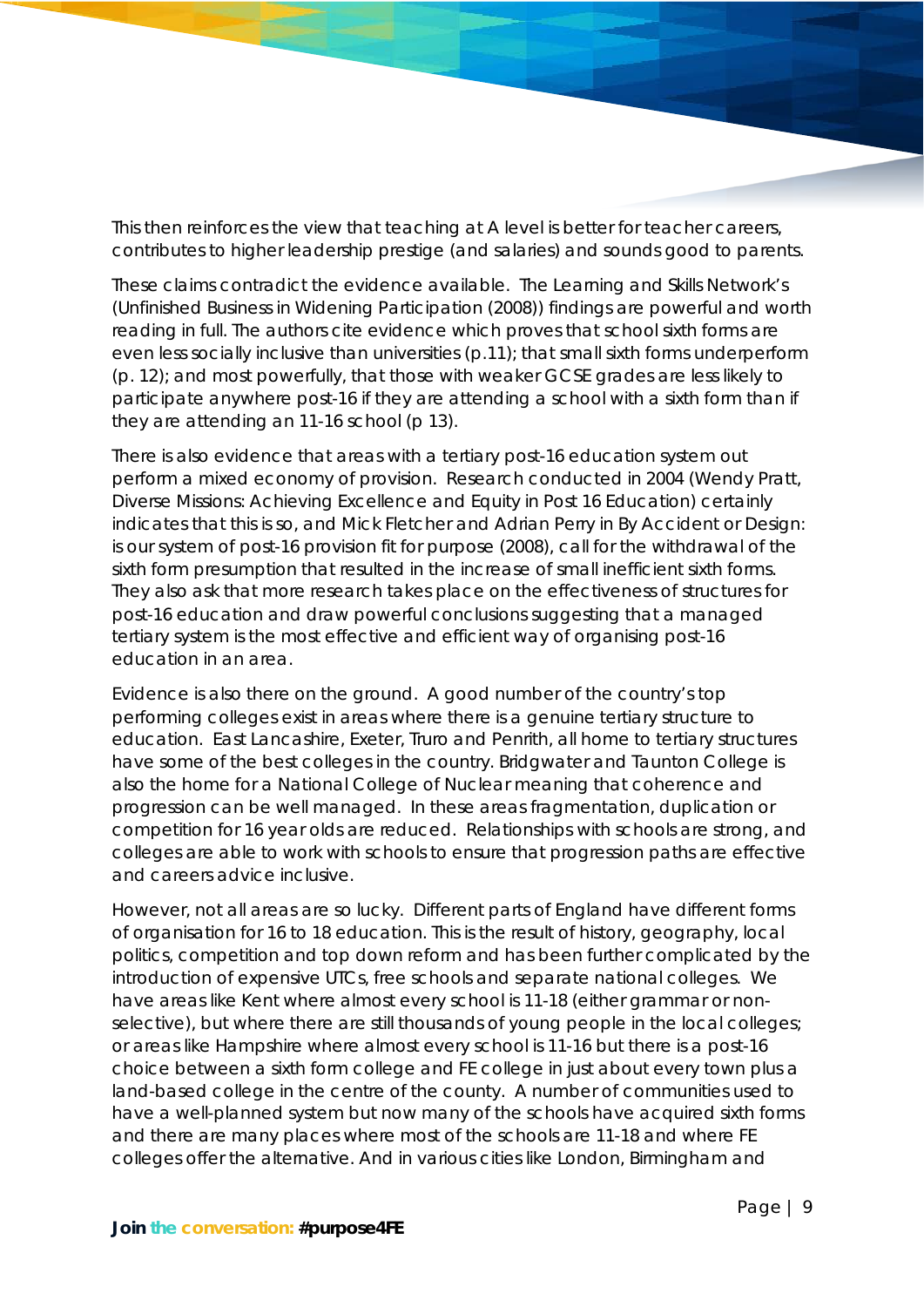Manchester, young people have always travelled across boundaries and reorganisations never came to a satisfactory conclusion.

This seems to me to be an extraordinary way of going about the organisation of education to meet the needs of an area let alone a region or a country. Therefore, in a time when funding for post-16 education is severely limited, and scale and efficiency has been acknowledged as the way forward (through the flawed Area Based Review process), decisions on the structures for post-16 education should be made on rational grounds based on quality and the best use of public funds. It is now imperative that thorough research should take place on the efficiency and effectiveness of different post-16 patterns of education. And if, as is likely, it continues to be the case that a true tertiary model of post-16 education and training gives the best deal for all the students (of whatever age), it seems sensible to propose that;

- All 16-18 organisations (including colleges, UTCs, school sixth forms, national colleges, free schools, 16-18 training providers etc.) should be dissolved
- Post-16 truly tertiary colleges (or college groups) should be established, offering the full portfolio of courses, at all levels and all specialities for 16-18 students. These would include the academic, the vocational, technical and professional and apprenticeship provision, and they would be required protect the minority subjects for their community.
- These tertiary colleges would be mandated to work closely with 11-16 schools, and where appropriate there should be a two-way sharing of staff, expertise and other support.
- These tertiary colleges would also offer a range of higher level technical and professional progression routes through to Level 6 if needed and a range of provision for the adult student, from literacy and numeracy to self-funded and free learning, retraining, distance learning and other opportunities designed to meet the needs of an area.
- A review of the need for national specialist colleges should also be undertaken and a number of the tertiary colleges, probably where there is local need or expertise or resource, should be given additional support to offer the specialist national training for a region or across the UK.
- Transport for all 16-18 year old students should be free.
- Collaboration should be fostered with other providers who would offer progression routes and adult apprenticeships only.

This model is working in some areas of the country already, and these colleges are amongst the nation's best. By pooling resources, reducing the need for competition and investing sensibly we could achieve the very best flexible FE provision in the world, and all our students, whatever their background, would be able to go to the ball.

#### **With thanks to Julian Gravatt at AoC, for his assistance with this article.**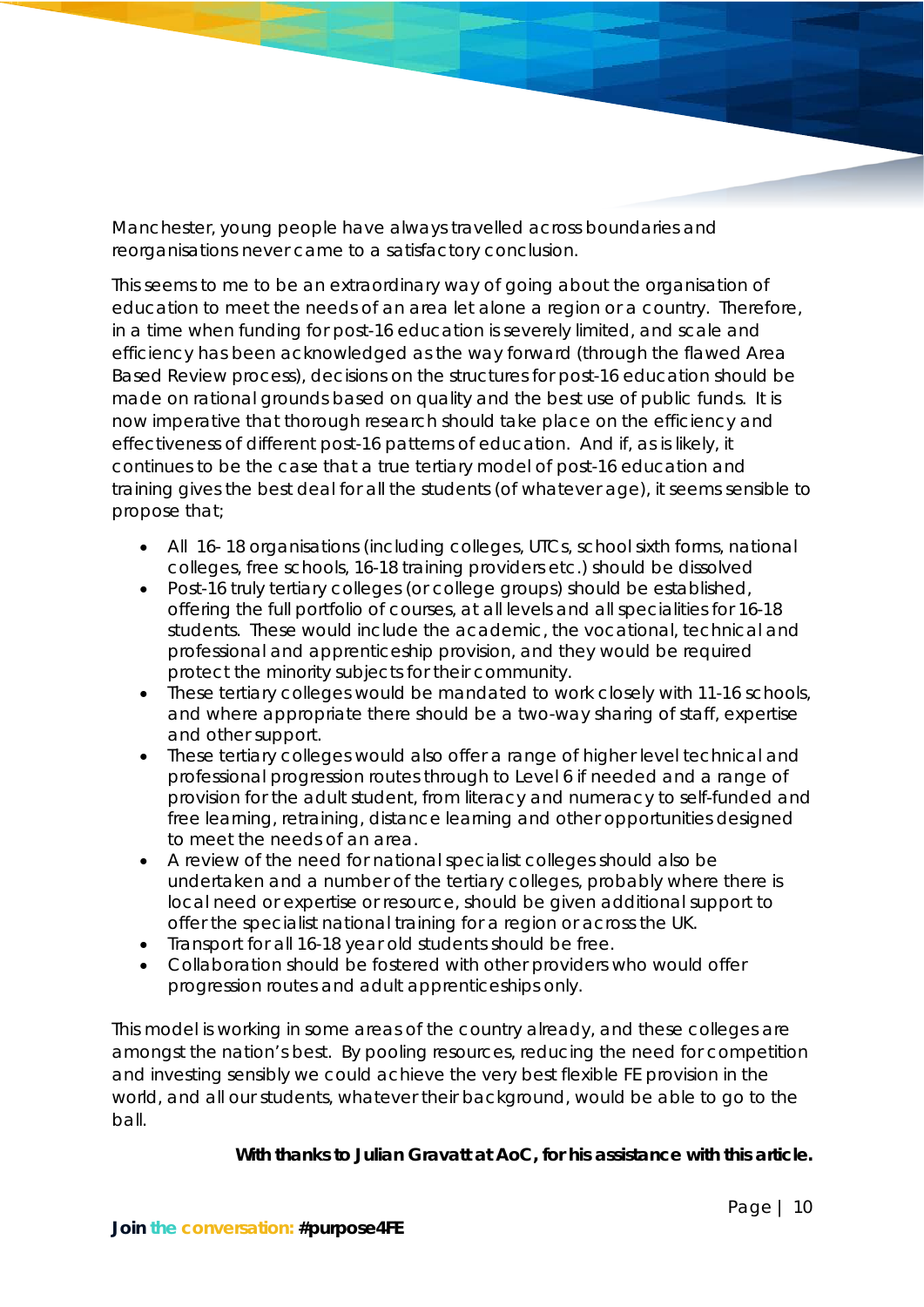## <span id="page-11-0"></span>The origins of the FE sector began with a clear social and economical purpose. What is the purpose of the FE sector right now? - Written By: Ruth Thacker, Course Leader, East Coast College.

Reforms in FE over the last almost two hundred years have always been Social and Political projects; the National Archives identify the proliferation of training and education provisions during this time, including the creation of The Local Taxation (Customs and Excise) Act 1890 which used the revenue collected from the sale of spirits to fund local authorities to provide technical education and instruction (The National Archives (TNA)). This project of developing opportunities for education across the classes has continued and now, the overall trajectory in the UK shows an increase in the number of people accessing educational opportunities for longer periods in their life and a narrowing of gender inequality in the amount of education undertaken (Hood & Waters 2017). However there is ebb and flow within that overall increase, which directly correlates with poverty levels and the amount of public funding directed to education (Roser and Ortiz-Ospina, 2017). The Institute for Fiscal Studies has identified recently that among children, absolute poverty is projected to increase in each English region and nation of the UK (Hood & Waters 2017) and children identified as in relative poverty will rise to 5·1 million by 2021-22, (The Lancet, 2017). The interrelationships between child poverty and educational inequalities are usually discussed in reference to developing countries but recent years have shown a return to concerns with the ability of the UK to harness human capital in the future, should such inequalities persist. However, as Klees (2016) asserts, the billions of under-employed people in the world exist not because they are lacking the necessary skills but because 'full employment is neither a feature nor a goal of capitalism' Klees (2016).

Further Education institutions have traditionally provided education not just for youth but for adults too and this remains relevant for both individuals and local economies; Roser and Ortiz-Ospina (2017) identify that the differences in educational levels can be felt financially in increasingly wider gaps as careers progress. This suggests that FE colleges should be providing not just technically & educationally advanced qualifications but advanced employability skills that focus on leadership, management and personal, professional development. The Emerging Leaders project is funded by the European Social Fund (ESF) but is currently limited in terms of accessibility; businesses based in Norfolk or Suffolk with fewer than 250 employees had only a few months in which to access training (New Anglia 2018) , so - providing these employability skills, as stand-alone achievements, or embedded in all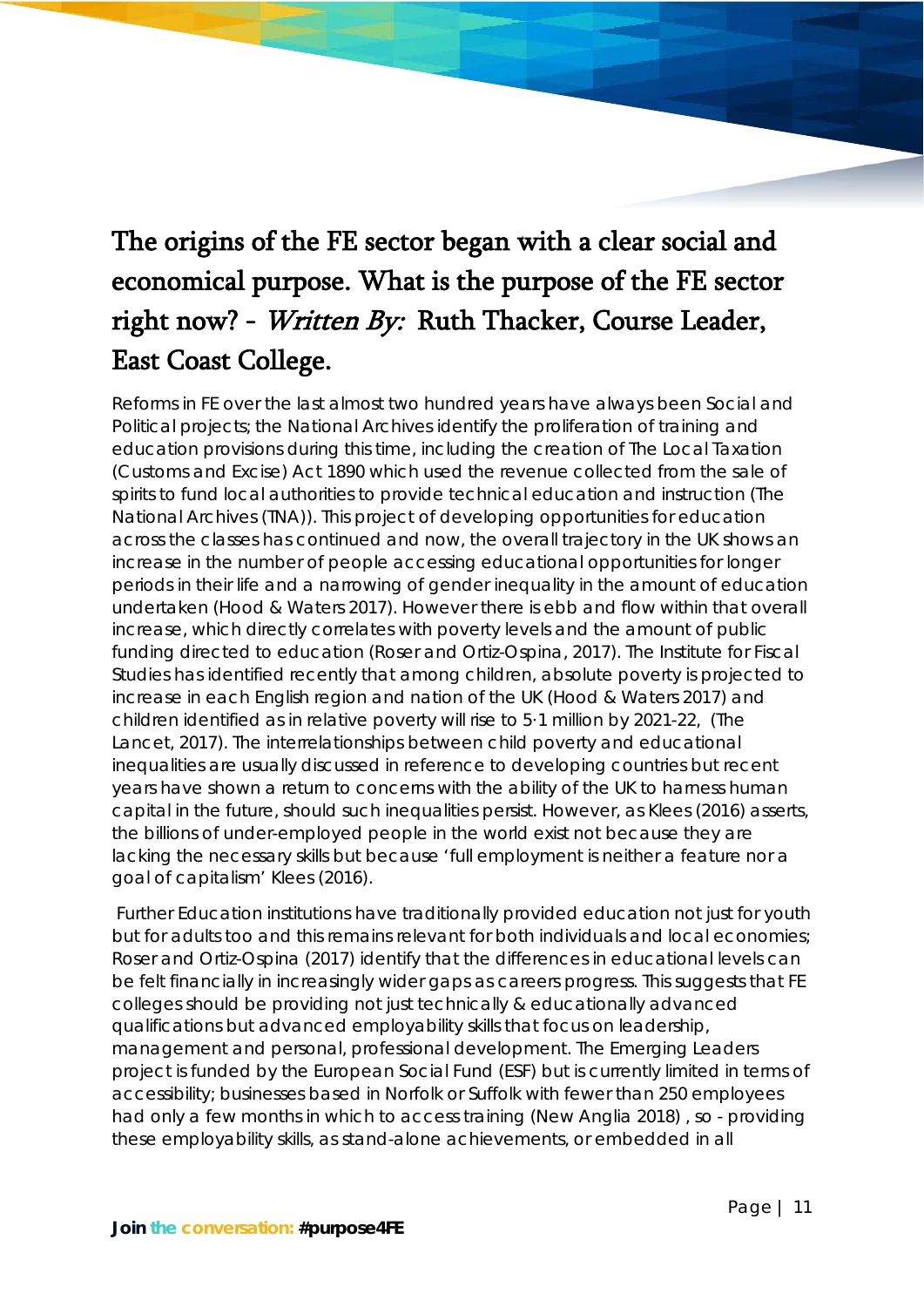qualifications and at all levels, might have the effect of improving the potential for career progression and advancing the standing of some employment sectors that

have lagged behind - as repositories for individuals with vision, intellect and influence. This could have the effect of improving the perceived value of some careers that has so far kept women (particularly) in low pay sectors, although, so far, the rise of regulated activity and the demand for professionalization of workforces, for example, in childcare, education and health & social care has not seen much improvement in pay or progression as witnessed in the Low Pay Commission Spring Report (2016).

The role of Further Education as a social project involves concern with welfare. Being a social care provider rather than just promoting wellbeing and signposting to services is a reality for some colleges and training providers (Herd & Legge 2017). FE colleges provide opportunity for social engagement as well as education, and a focus on facilitating low pressure encounters could be better explored as a way of helping individuals overcome the anxiety that appears endemic in young people today but for which very few access mental health support (Reardon et al, 2017). Community cohesion is another factor that is mutually beneficial and which includes engagement with and practice in the community - with services embedded in community and industry. FE colleges need to be heavily involved in driving these developments, not just slowly responding to them. Another aspect of the role of FE in community cohesion is in promoting inclusivity and assimilation of immigrant and minority populations, something that has been reasonably effective in recent years but still requires much work not least because of the fluid nature of ethnic populations and the evidence that students face a constant need to negotiate their positions and face stereotyping from every quarter (Bennett et al 2017).

However, FE involvement in social projects has also meant it has become a victim of regular swings in political ideology; the value placed in supporting social mobility for example is reflected in the value of the funding applied to the sector. As Further Education institutions are the gateway to self-improvement, employment and business development, the role of Further Education providers must then include activism – if as practitioners we do not believe in the value of education to individuals and the economy and that this is inextricably linked to wellbeing, then we are mediocre. FE colleges must be firmly rooted in their own communities and responsive to all sectors of that community. Historically providers have been quite good at that – setting up classrooms in community halls, council offices, shopping centres and youth clubs, bringing literacy, numeracy, ICT and occupational activities to all corners of the locality. While this is still relevant, the fact is most people are now literate and ICT able, what they continue to need is access to work and to qualifications that are informed by employers but can also drive innovation and selfemployment.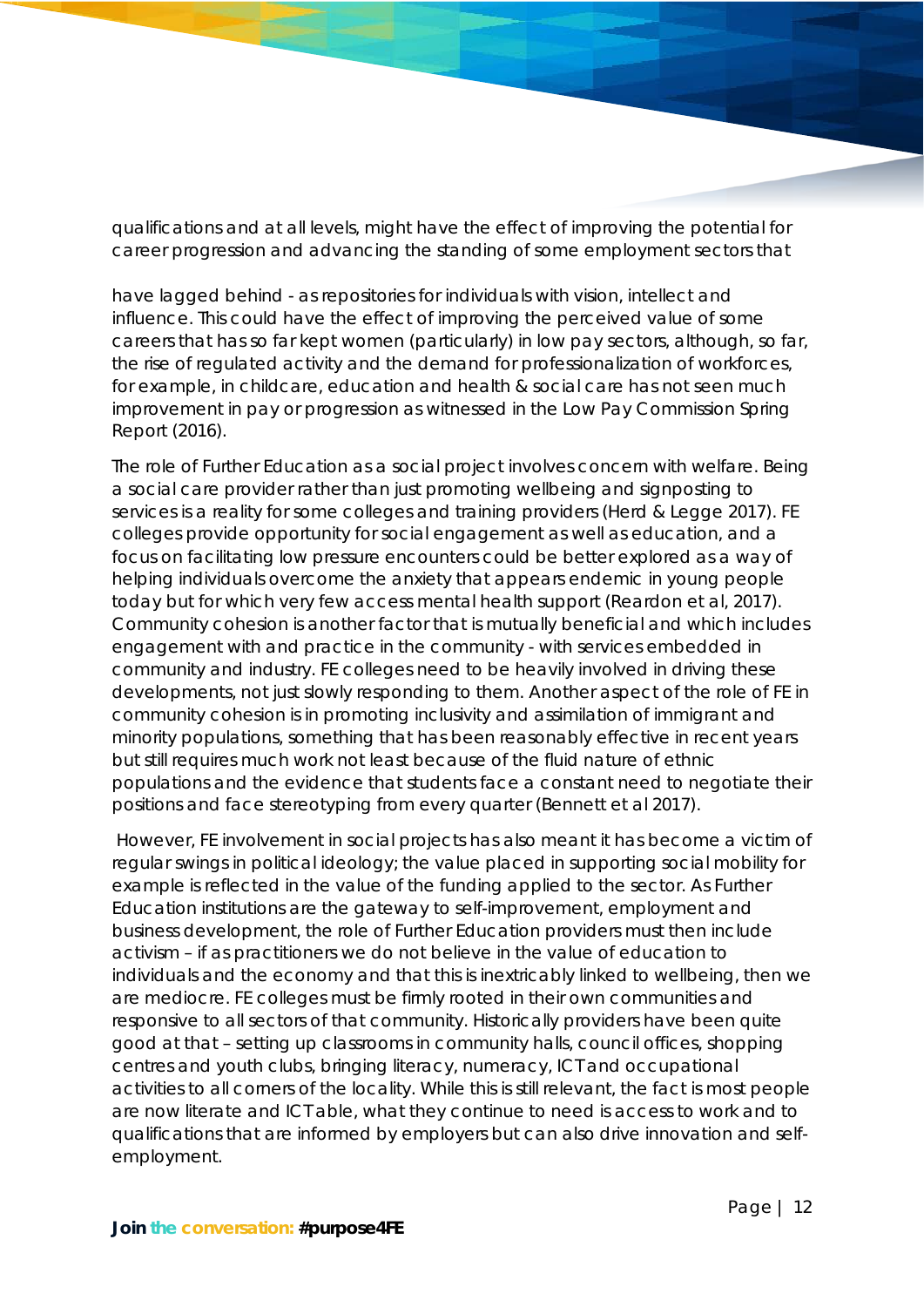Further education colleges provide new and technical, vocationally based qualifications, some have their own Foundation degree awarding powers, and this creates much greater flexibility, creativity, responsiveness and reflexivity. A similar approach to more level 2 and 3 qualifications could improve individual opportunity and local economies, not least because the involvement of employers so far in the development of qualifications is proven to resolve the issues of lack of occupationspecific training (Di Stasio, 2017). A 'pick-and-mix' approach to developing

qualifications could improve the engagement with employers, students and the whole community. A greater responsiveness to local market forces but also a greater influence in business development and market changes could take place which should help to resolve the issues in some areas of seasonal industries, high unemployment and low incomes. This could involve providing general diplomas that cross sectors e.g. Art and Marketing, Business, Retail and Customer Care, Beauty, Sport & Health, suggesting the recipients have a range of transferable employability skills as well as industry specific knowledge, something that isn't always clear or realistic about the current range of vocational diplomas on offer.

In summary then, the purpose of FE Colleges right now is in continuing to create their own curriculums, providing their own qualifications focussing on employability skills, helping students to understand the socio-economic machine and barriers and opportunities for social mobility, by helping them to unpick and identify the content of their knowledge and responding to their needs, and by working with employers to shape the workforce, FE colleges need to remain politically relevant and thus financially viable. FE colleges can also reinforce their utility as providers of social support and wellbeing, particularly in meeting current local authority statutory requirements to provide continued education and to meet particular needs for students with EHCPs including those who are 'looked after' and 'leaving care' through enhanced engagement with care services and continued similar work with the DWP. The disconnect between employers and training providers is evidenced by the inability of some employers to identify types and levels of qualification – this is a marketing and communication issue that reflects a weakness in the way some FE institutions manage information exchanges but perhaps also reflects the current reduced status of FE politically and socially.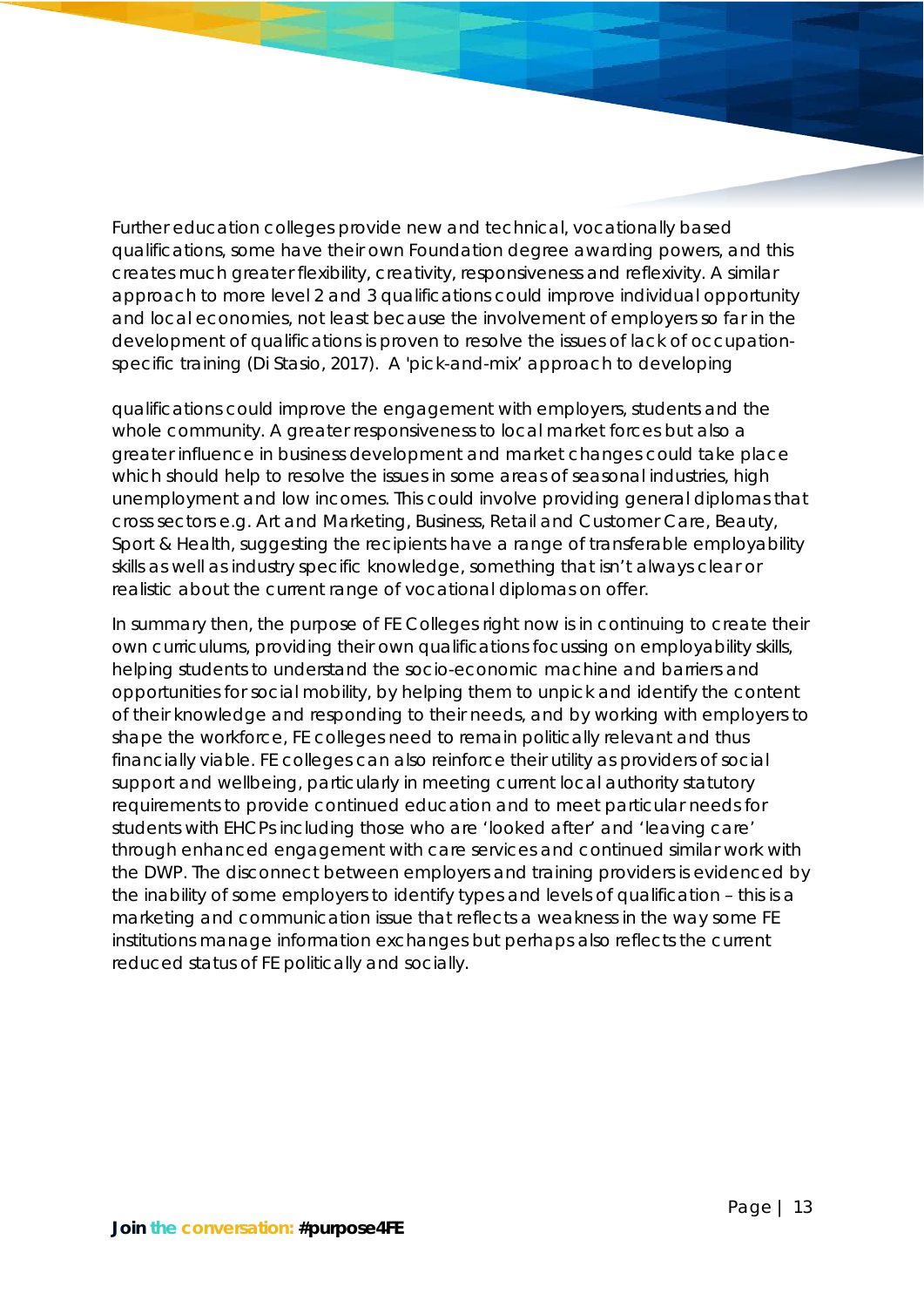#### References:

Bennett, K., Cochrane, A., Mohan, G. and Neal, S. (2017) Negotiating the educational spaces of urban multiculture: Skills, competencies and college life, Urban Studies, 54(10), pp. 2305-2321. doi: 10.1177/0042098016650325.

Di Stasio, V. (2017), Who Is Ahead in the Labor Queue? Institutions' and Employers' Perspective on Overeducation, Undereducation, and Horizontal Mismatches, Sociology of Education, vol. 90, no. 2, pp. 109-126.

http://www.nationalarchives.gov.uk/help-with-your-research/research-guides/technicalcolleges-further-education/

Herd, R. and Legge, T. (2017) The education of looked after children: the social implications of further education, Adoption & Fostering, 41(1), pp. 67-74. doi: 10.1177/0308575916681712.

Hood, A., & Waters, T., (2017) Living standards, poverty and inequality in the UK: 2015–16 to 2021–22, The Institute for Fiscal Studies.

Klees, S.J. (2017) The political economy of education and inequality: reflections on Piketty, Globalisation, Societies and Education, 15(4), pp. 410-424. doi: 10.1080/14767724.2016.1195731.

Low Pay Commission, 2016. National Minimum Wage Low Pay Commission Report Spring 2016. Cm 9207. March. (The Stationery Office.)

https://newanglia.co.uk/could-your-business-benefit-from-management-training-support/

Reardon, T., Harvey, K., Young, B., O'Brien, D. & Creswell, C. 2018, Barriers and facilitators to parents seeking and accessing professional support for anxiety disorders in children: qualitative interview study, European Child & Adolescent Psychiatry, , pp. 1-9.

Roser, M., and Ortiz-Ospina, E. (2017) - Global Rise of Education. Published online at OurWorldInData.org. Retrieved from: https://ourworldindata.org/global-rise-of-education [Online Resource].

The Lancet, 2017. Policy lacking to prevent adverse health for poor UK children. The Lancet, 389(10083), pp. 1954.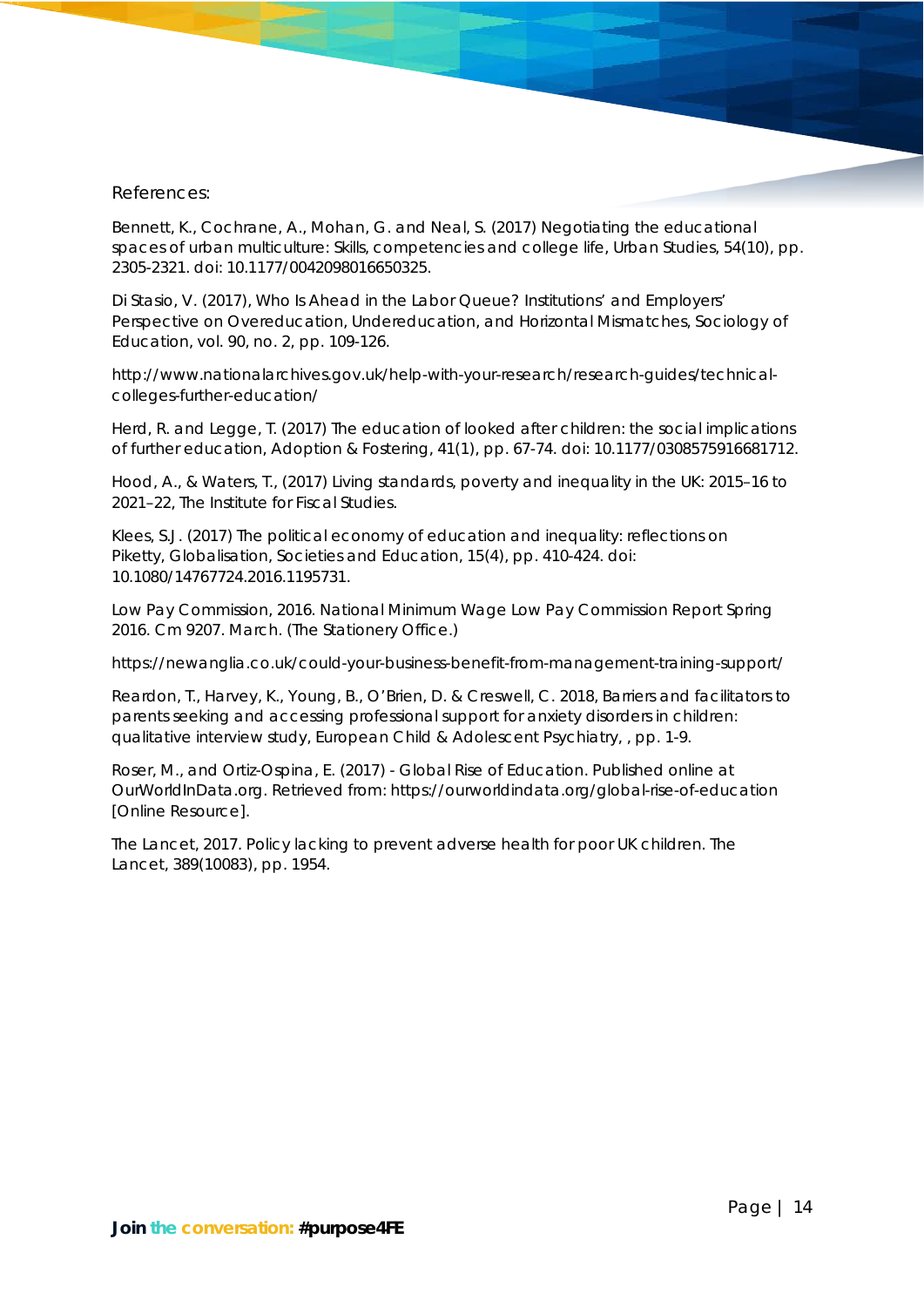## <span id="page-15-0"></span>Seeking the right question around the 'purpose' of further education - Written By: David Russell, CEO, Education Training Foundation

An inspiring Principal on Teesside said to me recently "policies, people and priorities change; but place persists".

This may seem like a truism to those working in FE institutions rooted in their communities; but to me it was quite profound. I have spent 20 years working in national education policy and delivery, where scant regard is given to the role of place. The driving concerns of national policy in FE – as in all public policy – are typically consistency, fairness, targeting based on objective criteria, differentiation according to need. The aim is not homogeneity; but the aim is that all variation and differentiation can be formulated from the centre on the basis of abstractly justifiable criteria, be they quantitative or qualitative.

While this seems like a sound basis for FE policy, it is spectacularly context-blind. In fact in education policy – exactly as in education practice – context is everything. Who is in the room (literally or metaphorically) and what their knowledge, skills, beliefs, motivations, relationships and projects are is the radically determinative context for whether a particular educational policy or pedagogical technique will succeed or fail (or, as is usually the case, fall somewhere in the middle).

All of which has led me to an increasingly strongly held belief that the purpose of the FE sector is not a useful concept; or at least one which constrains as much as it liberates. It is certainly vital to ask: what is the purpose of this FE *institution* ? What is the purpose of this *course* ? This *provision* ? This *encounter* ? This *relationship* ? This *space* ?

But to seek an overarching purpose for the FE sector seems to me to be to seek something which is somehow a different, simpler answer than one would derive by adding together all the myriad purposes and projects of the institutions operating in our sector. If there is such a single purpose, it must be emergent from those multiple purposes; it must not be defined in the abstract and presented as a Procrustean bed into which all comers are gruesomely fitted.

Do you present me with a purpose of the FE sector? I will send for Theseus.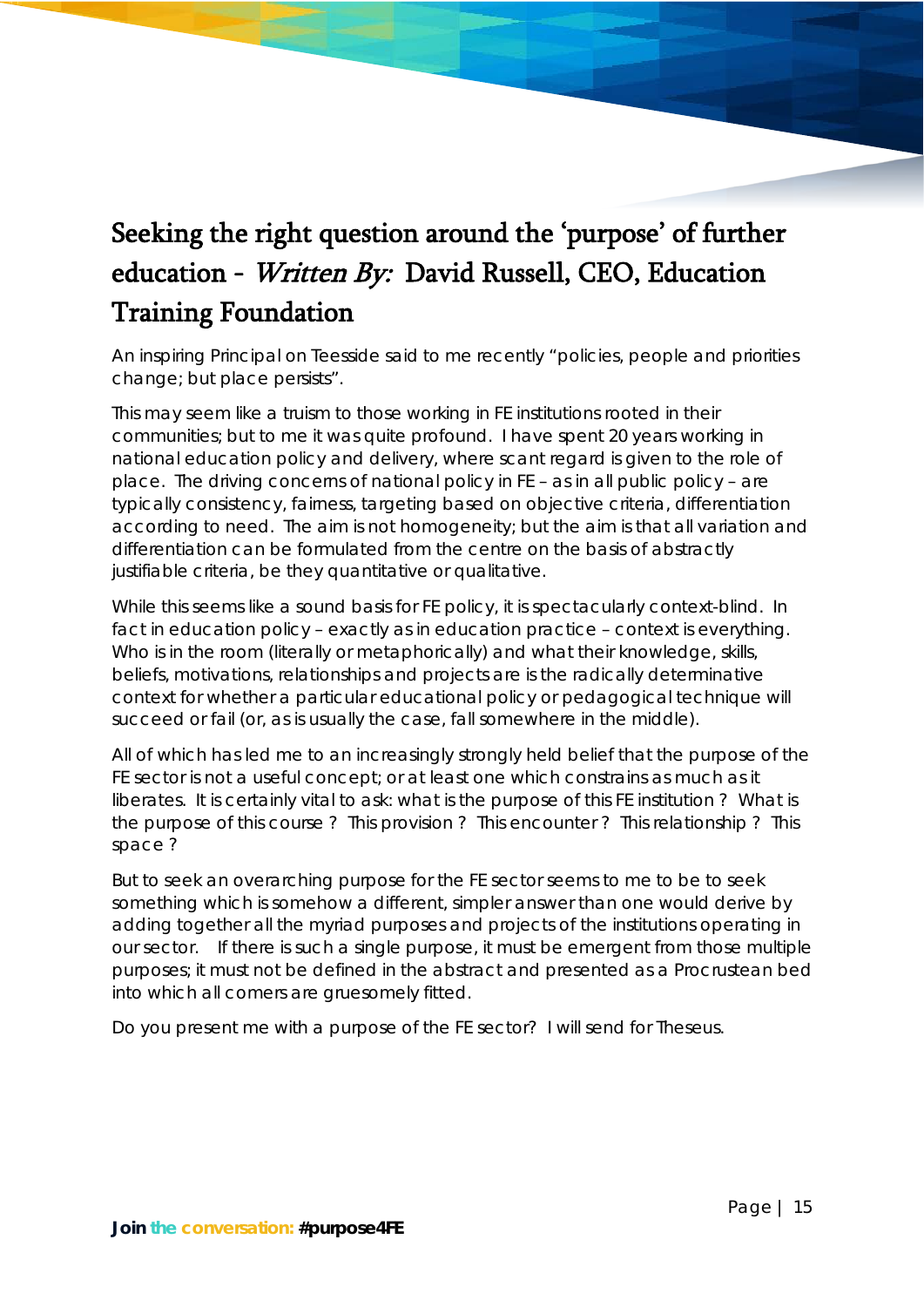#### <span id="page-16-0"></span>Imagine our society without FE. It simply does not work. - Written By: Kaye Devlin, English Lecturer in OLASS Provision in HMP Durham

I recall being asked by a male inmate why I work in a "dead-end job in a prison?" The short-sightedness of his question is one, I hope, will cease with experience, maybe age and, most necessarily, a developing understanding. For while I won't be celebrating a results day every August or patting myself on the back for improved retention rates, I will have opened my classroom door every day to those who could do with a second chance. Or maybe a third or fourth. Thankfully, FE, including OLASS, has long been the home of further chances; an ark where all are welcome to climb aboard and begin their voyage, redesigning their future.

Compulsory education can be, for many, a difficult period of developing an identity and fitting in (or being comfortable in not doing so), unrelenting hormones and a battle of blemishes before the school day even started. Not something a lot of us would want to revisit, and couldn't, because there are no second chances to go back to school. Largely, it is the golden palace of FE that offers another try, or even a first step: an extensive curriculum, a cornucopia of general, vocational and alternative provision. But more than this, FE has shown itself to be malleable, constantly responding to shifting economic and social demands and challenges, because the purpose was and is the people: the sector has a proud tradition of successfully providing an opportunity for them to develop the confidence and skills to make a positive contribution to society.

In a Northern prison, an exceptionally gifted writer, serving time on remand prior to sentencing, jumped at the opportunity to participate in a short course delivered by Criminology students of a neighbouring university. The course served as an addition to the prison's own education provision and was delivered once weekly over one term to students who applied and were successfully selected. The focus was twofold: to allow primary research into why individuals offend and for offenders to have the opportunity not only to have their voice heard, but also experience a taste of higher education. This particular individual discovered a love of writing while inside and the more he wrote and shared, the more he flourished and the more praise he received. He would write a daily diary, among other things, and share his work with his classmates who would look forward to the next instalment. Characteristically, his work was comic in tone and sketch-like, however, on reaching the completion of the university course he had been attending, he became more humble and serious in his reflections. The day before he transferred to his receiving prison, following sentencing, he asked me to read over his latest diary; his intention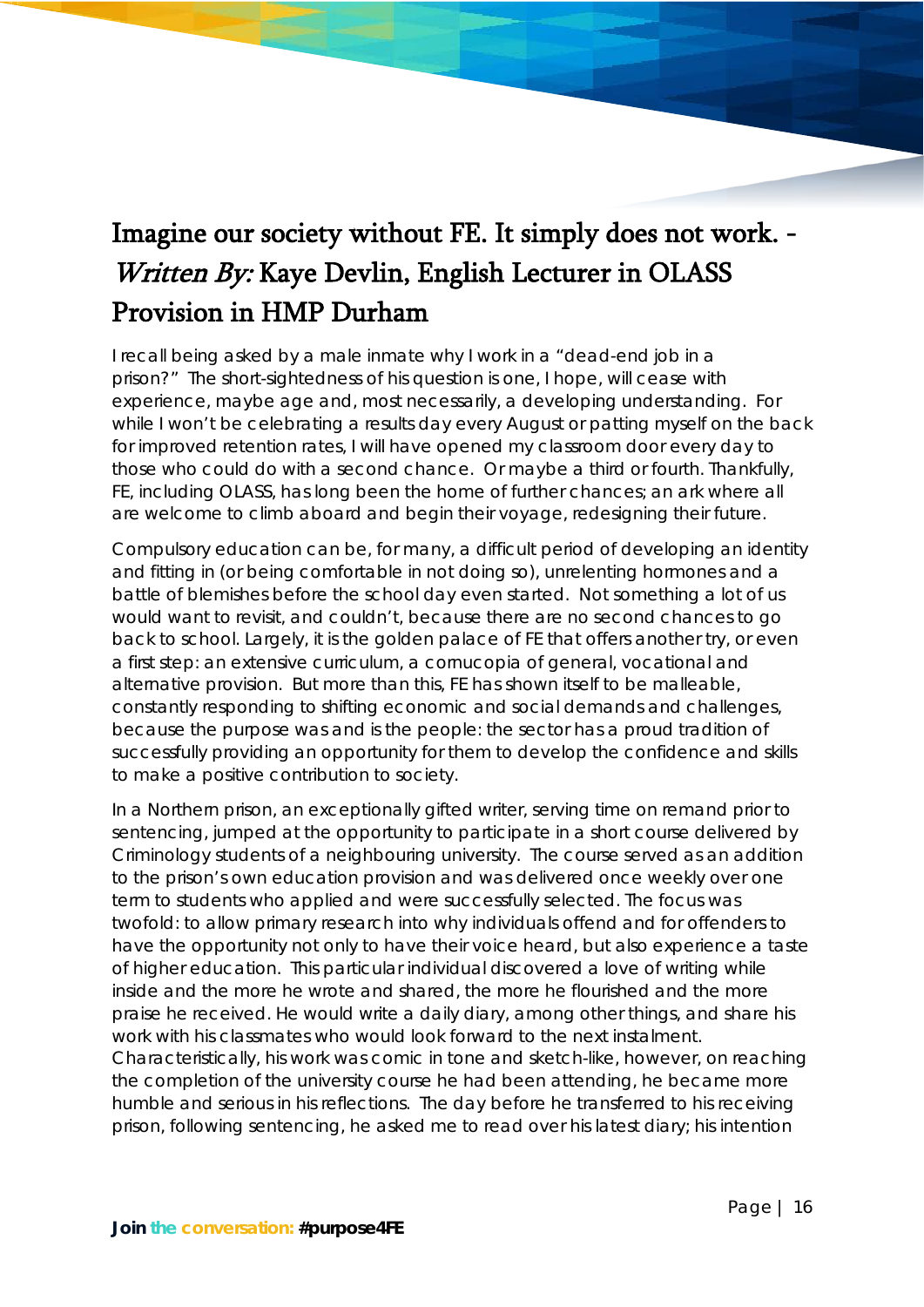being to one day publish his chronicles and become a creative writer or journalist. I struggled to conceal my watering eyes as I read of how grateful he was that he had been able to work alongside university students and lecturers who, he thought, "would never give me the time of day." He had been praised for his work and

contributions to seminars and he unexpectedly felt respected and that he was of worth. Since settling into his new establishment, he has started to undertake an Open University course in Creative Writing.

In my establishment, students arrive to education prepared, with their folders containing reviews of their progress: some will tell you they're "the nicest thing anyone's ever said about me!" They will not arrive with shiny lever arch files from Staples and Sharpies at the ready to colour coordinate their work, and often they might arrive for the first time not wanting to be in education at all, having had negative experiences previously or having a learning difficulty that meant they turned their back on education a long time ago. But in a short space of time, it becomes somewhere that they engage. The main drive is that they engage and engaging in a conversation with another member of the group might be a success for one; for another, perhaps on a greater scale; the learning of a new skill or producing a piece of work they have self-managed from start to finish.

The needs of these often surprising people are diverse and complex. Naturally. The importance of OLASS is that they can have the chance to engage with others when they otherwise may not have been able to: from living on the streets and being unable to look people in the eye, to discussing goals on a one to one basis with a tutor in a room where their work and that of their peers is displayed proudly on the walls. It is a means of hope, that reform is possible because they are learning or developing skills that can be specialist or interpersonal and that, on release, they have options because education and skills refused to write them off; instead, to paraphrase an earlier individual, it "gives them the time of day."

Ask someone what Further Education is and they might tell you it's vocational provision, adult and community learning, maybe an alternative to school, but beyond this there is a world made up of people who have changed their lives or found a greater sense of purpose because of it. They aren't necessarily the shining faces on adverts and billboards but real people living, working and rehabilitating in the communities around us, shaping our society and making the world go round.

Imagine our society without FE. It simply does not work.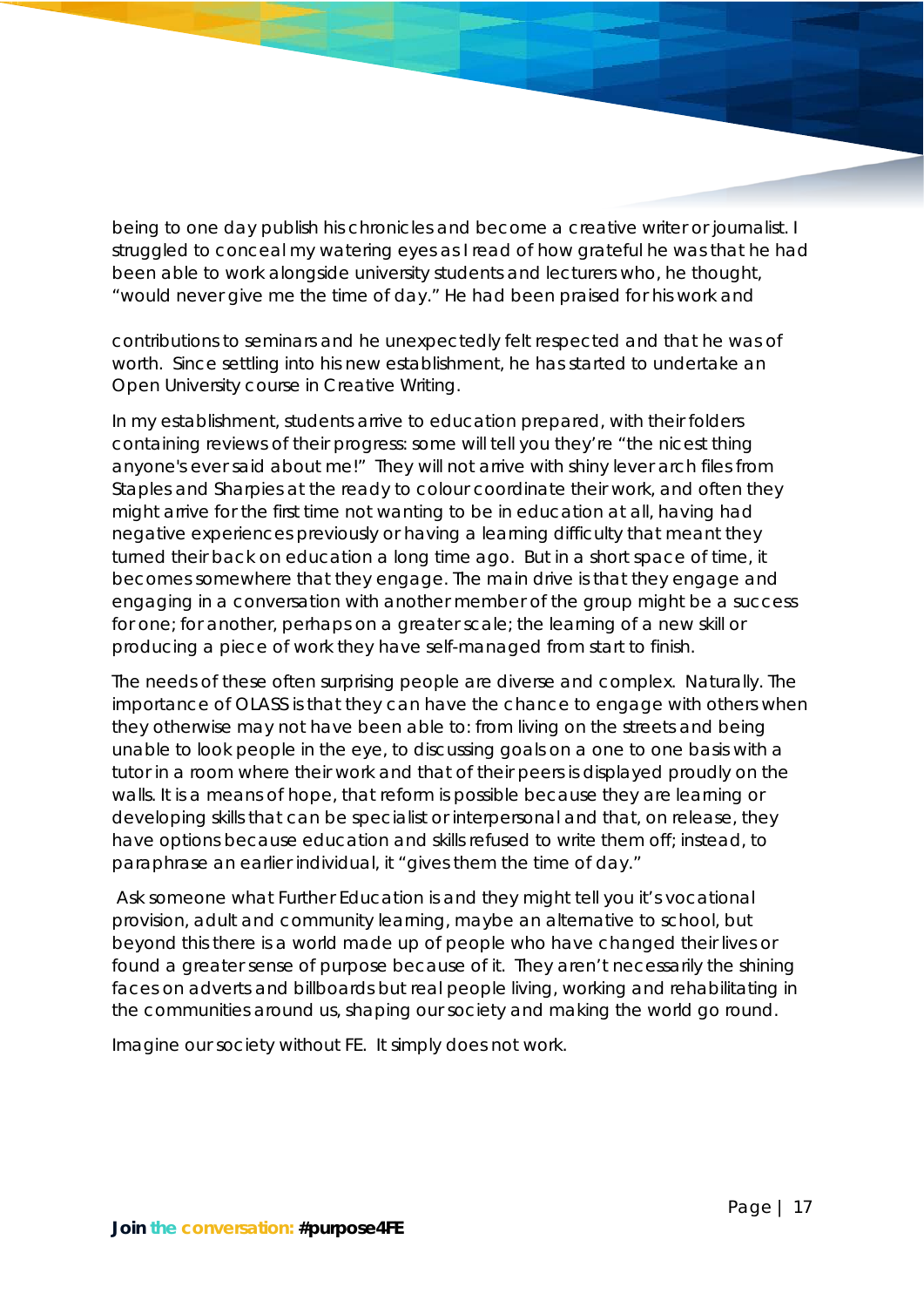#### <span id="page-18-0"></span>A champion, not a purpose – Written By: Mal Cowgill, Director, Central Consultants LTD

I must begin by confessing that I am a big fan of Further Education. The hard work, flexibility and all round resilience of the people in the sector continue to impress. The impact on our social and economic wellbeing and the significant return on public and individual investment in the sector makes the question not what is the purpose of the sector but why that purpose is so undervalued especially when it comes to political and financial capital.

Across the range of FE the provision can be used as a force for good. High quality education, second chance adult provision, the critical social value of foundation level education through to high level skills from vocational training and apprenticeships has such an important social and economic benefit, and yet, the FE sector has had a difficult ride since the onset of austerity following a number of years of investment (the capital element sometimes makes the problem worse). The political and financial pressure has been enormous leading to pronouncements on the death of FE and moves in the corridors of power to "dismantle the system" or "bring in the private sector". (Neither of which, I believe, will work but that's a discussion for another time.)

So FE has become a national problem. And now we are facing an insolvency regime, a Transaction Unit and a FE Commissioner in an attempt once again to solve the problem. Or at least to push the same solution, remove the chair, change the senior leadership team.

How do I define the problem? Well it is not about an uncertain purpose. All colleges spend time strategic planning to ensure they meet local needs, fill employer skill gaps and such like. There may be a lack of consistency across the sector but most colleges have a purpose they have widely consulted on.

For me FE is about the values and the shared belief in technical skills as a force for good. I believe we should define FE in this way rather than what we do and focus on the local context rather than looking for a national identity. We are not a one size fits all retailer. We are a market that first and foremost serves the local community.

So let us not worry about the purpose because give or take ten percent either way colleges are colleges are colleges. I want to focus on why that purpose is not valued.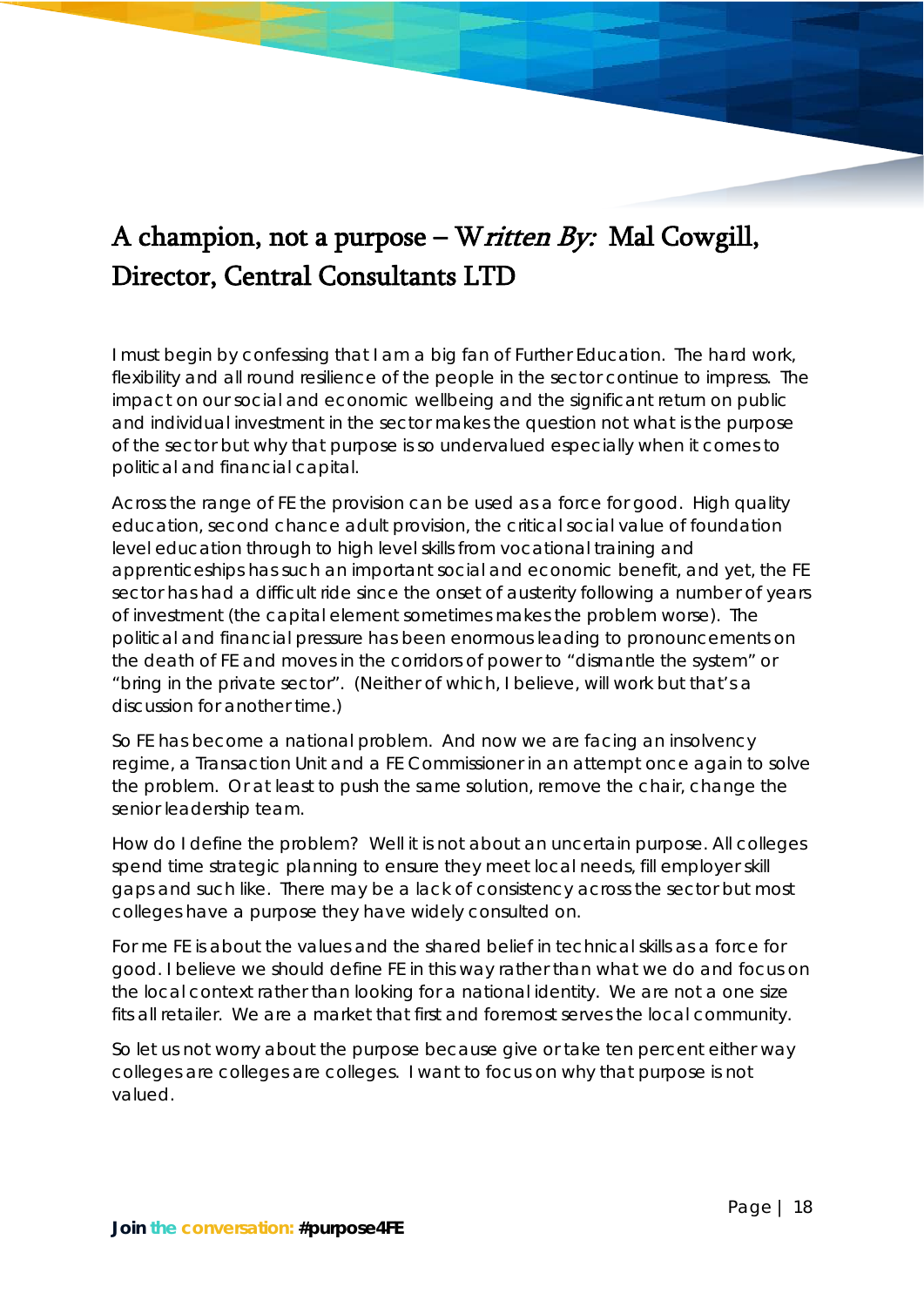So, how do I define the problem? \$\$\$\$.

In my experience colleges struggle financially because 1) they have been encouraged by a previous political regime that urged the LSC to invest in big shiny buildings bringing horrendous levels of debt and interest payments which when coupled with, 2) 30% plus cuts in funding by the current political regime make the mission to maximise student participation at odds with the available resources. Outcome deficits. Was it ever thus? Well yes it was, however, if there were a small number of colleges in trouble I think you would be justified in pointing to poor leadership, a lack of financial skills and a level of naivety in running what is usually one of the biggest businesses within the community. But where do you draw the line? At what percentage of struggling colleges do we admit that this is a systemic issue brought about by years of poor funding decisions? Or more importantly if we valued FE would we really keep saying that this is isolated incompetence or face up to a national funding crisis? Enter the upcoming FE insolvency regime.

Is it me or does it seem a little odd that anyone of any political persuasion would think what this country needs is an open and transparent process for dealing with insolvent colleges rather than promoting a well-funded, well respected sector which can deal with so many of this country's ills and make the whole country an economic powerhouse?

So, why as a country don't we value education more and in particular, the level of technical skills that are at the heart of FE? It is not a cost it is an investment and there are methods of quantifying the social and economic pay back from education for the individual, business and society as a whole.

A better Malcolm than me once said: "Without education, you're not going anywhere in this world." And followed that up with the more precise, "Education is the passport to the future, for tomorrow belongs to those who prepare for it today."

I'd like FE be viewed as an investment especially by industry and government. It should not be about politics. It should be about good economic and social thinking. Invest in tomorrow and it will belong to us. Harness the innovation and creativity of this country with the huge resource of technical skills. The added value across all industrial sectors will place our tiny island at the forefront of economic and social cohesion and we truly will be for the many.

As with roads, rail and other forms of transport, FE should be part of our infrastructure and with priority investment because FE is the journey that ends in social mobility through our individual economic success.

That does not mean the sector should not change. Indeed in my experience one of the major strengths of FE is its flexibility and responsiveness. I believe the size of the challenge requires lines to be broken, marks to be stepped over and prejudice to be challenged.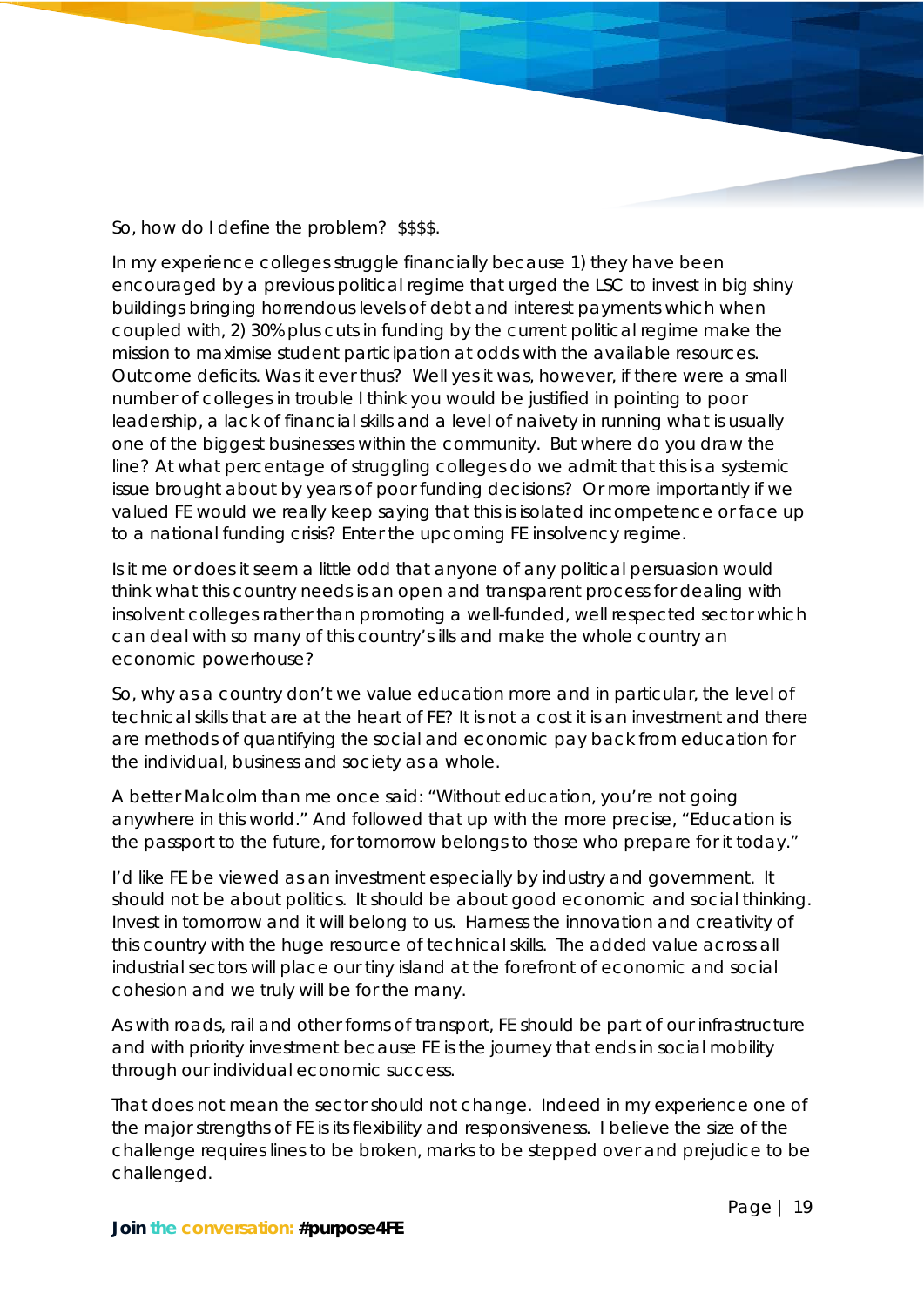We need leadership acting to promote and protect FE. I can only work on a local level and hopefully help governors and senior leaders dealing with the current world of turnaround. As a recent member of the Institute for Turnaround I am committed to bringing those skills to protect, to grow, to value provision.

I hope amongst the next generation there is a leader who can be an activist for FE and make a difference to the bigger picture. What I do know is the sector will survive, will be flexible, will adapt, will grow and shrink as it has done before. It must do because without FE we are missing a huge part of our social and economic success.

FE needs a champion not a purpose.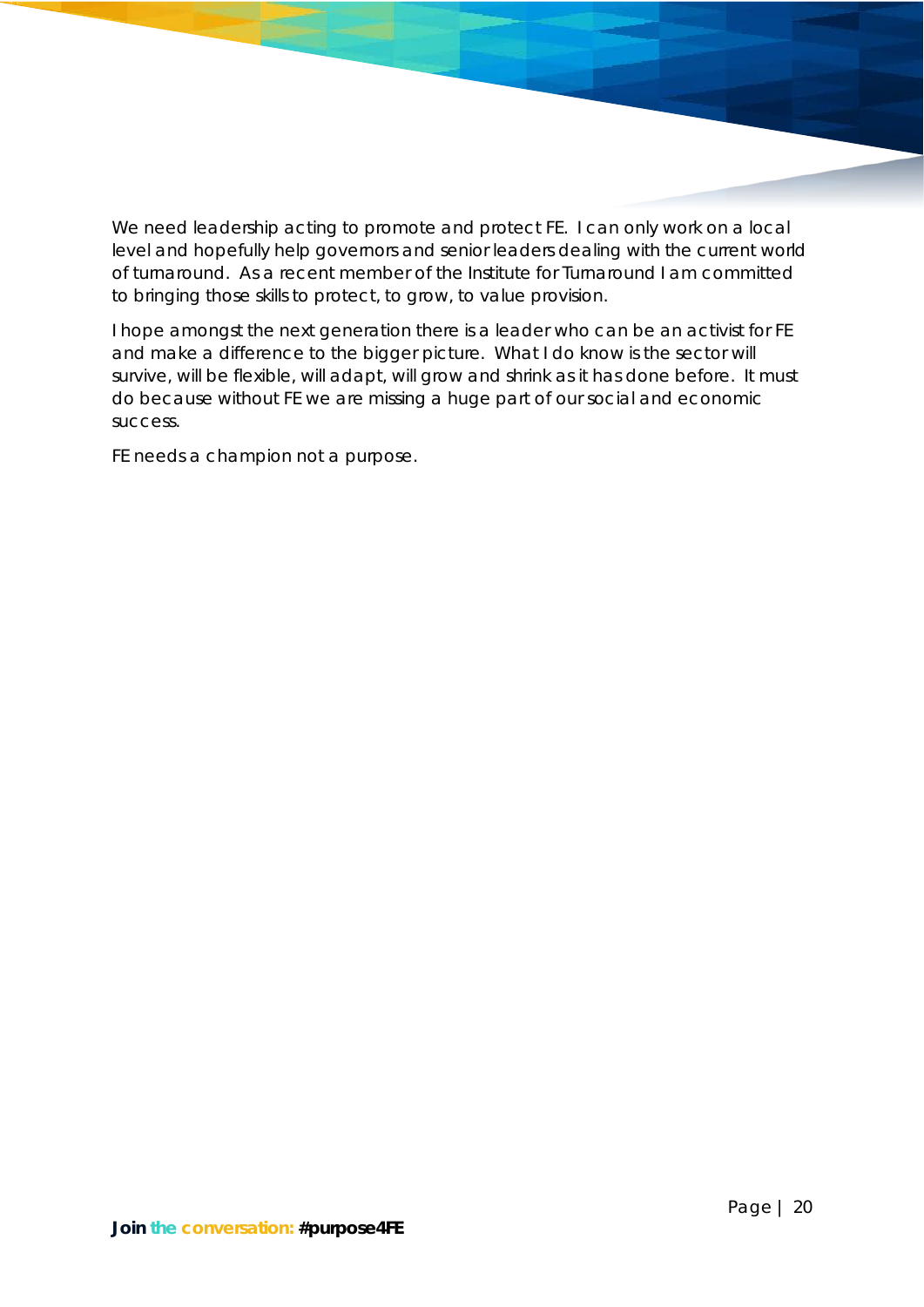## <span id="page-21-0"></span>We're not Cinderella, we're Mrs Brown's Boys - Written By: Ian Pryce, CBE, Principal and CEO, The Bedford College Group

Do you like Mrs Brown's Boys? Most of my friends find it unwatchable as does most of polite society, the elite. A male central lead dressed as a woman, two-dimensional characters, stereotypes and slapstick humour they thought died out in the late 70s.

Unfortunately for them the programme is incredibly popular, the most-watched show in nearly every corner of the UK, able to command its own Christmas Special. It gives its fans, the public, exactly what they want – belly-laughs that leave them feeling good. It is also a programme that can be subversive in its content and takes big risks. Not many shows have the courage to record whole episodes in front of live audiences on a fixed set.

None of this changes the views of the elite. It simply confirms a deficiency in the people who enjoy it. Elites often dislike democracy and popularity. They know what's best for you. The public can't be trusted to know good TV, good art, good schools, good colleges. But this is the sort of arrogance that also engenders Trump and Brexit if the public gets an opportunity to stick up two fingers in response.

Further Education Colleges suffer in the same way. Since incorporation we have grown in size and popularity. The Association of Colleges tells us there are now 712,000 16-18s in colleges compared to 424,000 in school sixth forms; we have captured nearly 10% of the higher education market despite the restriction of having to get permission from Universities to do much of that; we do huge volumes of the heavy-duty apprenticeships including half those in Engineering and Manufacturing. We've achieved that by being what Dame Ruth Silver calls the "adaptive layer" of education. We are difficult to pin down, quick to respond and to evolve. How many other sectors could deliver hundreds of thousands of GCSEs in Maths and English almost overnight? At last year's AoC Conference Ben Page of Ipsos Mori showed colleges have very high and consistent customer satisfaction scores across all socioeconomic bands, results as good as those achieved by the NHS. Sadly that growth and popularity cuts little ice where it matters. We had to get used to a Chief Inspector whose criticism of our sector often wasn't even supported by his own report.

Much recent academic research on leadership and learning has proven the importance of domain-specific knowledge. Hospital trusts run by doctors generally perform better than those run by people with little experience of the health sector. It should therefore not be a surprise that an education department with few people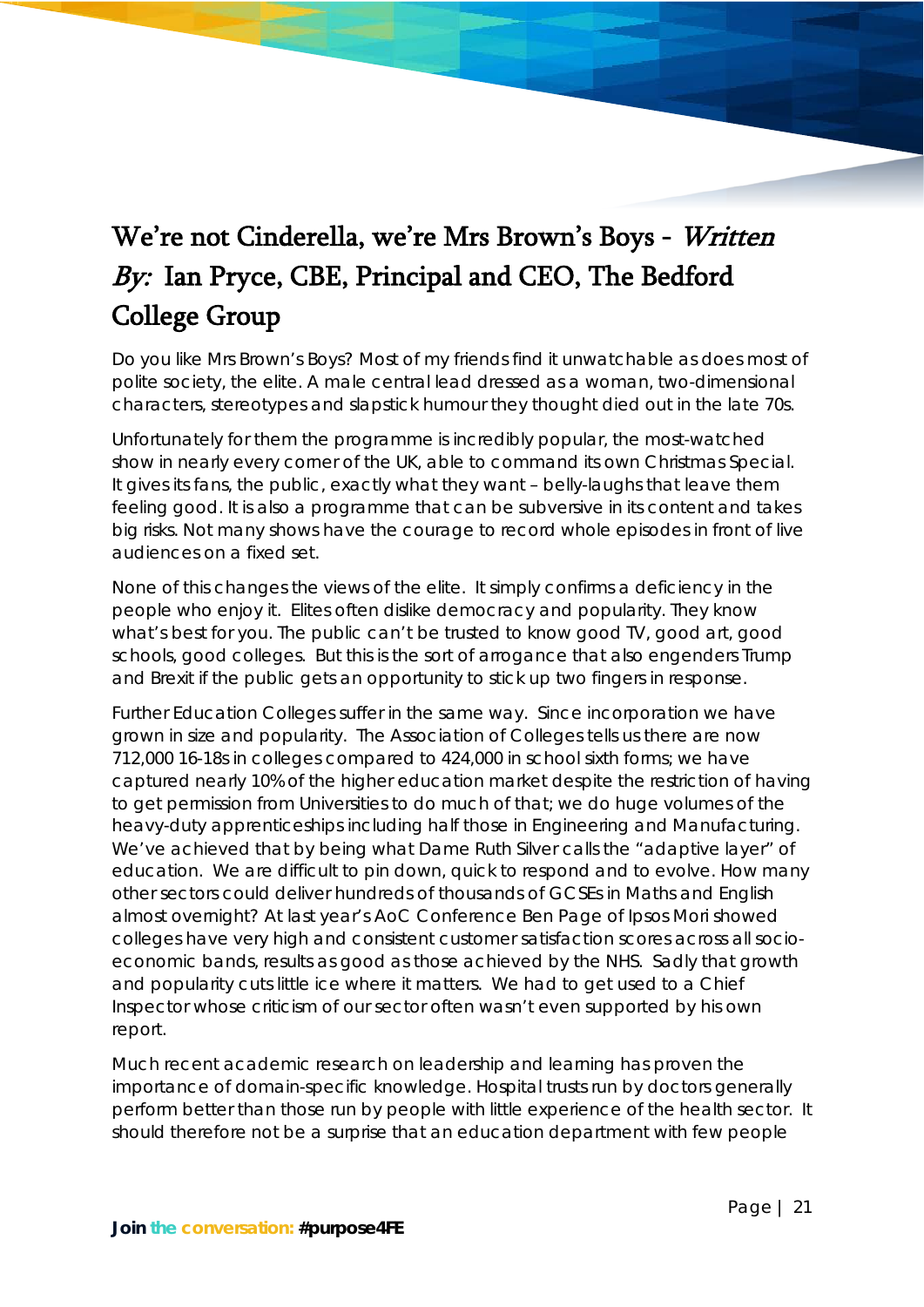with any experience of running colleges or of vocational and technical education; or a Cabinet with no individuals who studied such subjects in a further education setting, often make the wrong calls, admittedly accidentally. Employers too lack the specific knowledge we bring. While there is a place for a strong employer voice there is an irony in the CBI calling for a cull of the myriad vocational qualifications (almost none used by colleges by the way) without any hint of remorse that many failed qualifications, such as many of the narrow NVQs, were designed or heavily influenced by employers. The qualifications that have stood the test of time – Degrees, A Levels, O levels, GCSEs, applied generals, HNDs etc – were created and developed by expert educators. Domain-specific knowledge matters.

1970s comedies often featured hapless plumbers, electricians and builders; or made fun of cooking and hairdressing disasters. Such sketches are rare these days because colleges produce so many competent people the sketches wouldn't be credible. Over the last 25 years we have quietly gone about our work producing the people that matter most to our communities – those that build our houses, fix our boilers, our computers and our cars, care for our children and our parents, ensure the planes that take us on holiday are safe and look after us when we get to our destination, cook our special meals, entertain us live and on TV, enrich our lives with their art, cut our hair and make us even more beautiful! The public loves us, we just need the political aristocracy to question the poverty of their thinking, engage with our domain-specific expertise and be as open-minded as the public, treating them and us with more respect. Of course we can still improve, and still have much to do, but there is wisdom in the FE crowd.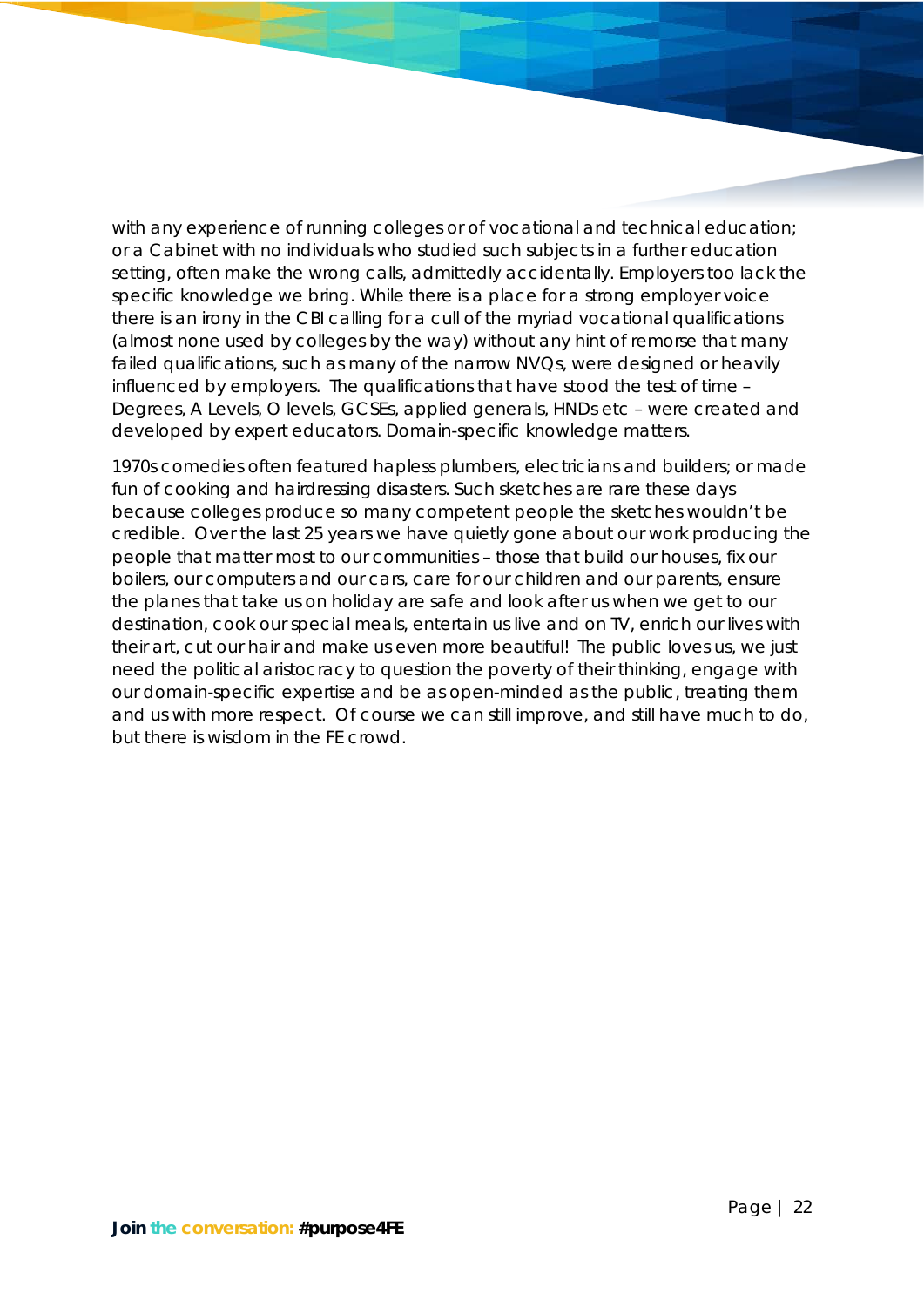#### <span id="page-23-0"></span>FE Needs to Find Its Why - *Written By*: Ian Webber, Managing Director, InTraining and Rathbone Training

Further Education is experiencing considerable change. In England at least, it is becoming progressively more fragmented with funding changes and financial pressures being the primary focus for many. The future is uncertain and difficult to predict, with scenarios which were seemingly impossible becoming increasingly plausible. However, huge amounts of time, energy and money have been invested in long term solutions which have delivered only short term impact.

'You can't go wrong with bricks and mortar,' has been a security blanket for many organisations over countless generations. Shiny and new always attracts but such a patina invariably fades and where the underlying sustenance is insufficient, those myopic gains will forever be consumed by the accounts. Do not be fooled by folly.

Only time will tell if mergers generate real synergies, release previously untapped potential or create true economies of scale … all for the benefit of the consumer of course. Has failure in the system only been delayed in order to create the potential for bigger failures where only the lawyers and bankers will emerge satisfied? For now, and for some, the lights have remained on. However, there was no crock of gold waiting and those who find themselves in this place are realising they are simply back to where they started.

The way forward is also unlikely to be found in Whitehall. Relying on fundamental system change which may be within one's influence but way beyond one's control is unlikely to lead to timely success. Energy spent tugging on ideological heartstrings is best spent elsewhere.

The real answers are inevitably far closer to home and should cause us to reflect on core purpose … the why? The origins of FE are entrenched in uniting the needs of people and employers in their local communities for economic and social benefit. Such purpose is as clear and compelling today as it was over 100 years ago.

First and foremost, FE must demonstrate value and relevance to its learners and employers; they will ultimately decide and increasingly have the ability to make better informed and more discerning decisions. If you are not intimately aware of your learner and employer requirements, then ultimately you will fail.

Typically, learners want education to be a positive experience and don't want to be burdened with debt. They value work experience and want a job at the end. Employers want workers who can contribute quickly, who have the right attitudes and behaviours and who have adaptive skills enabling them to respond to the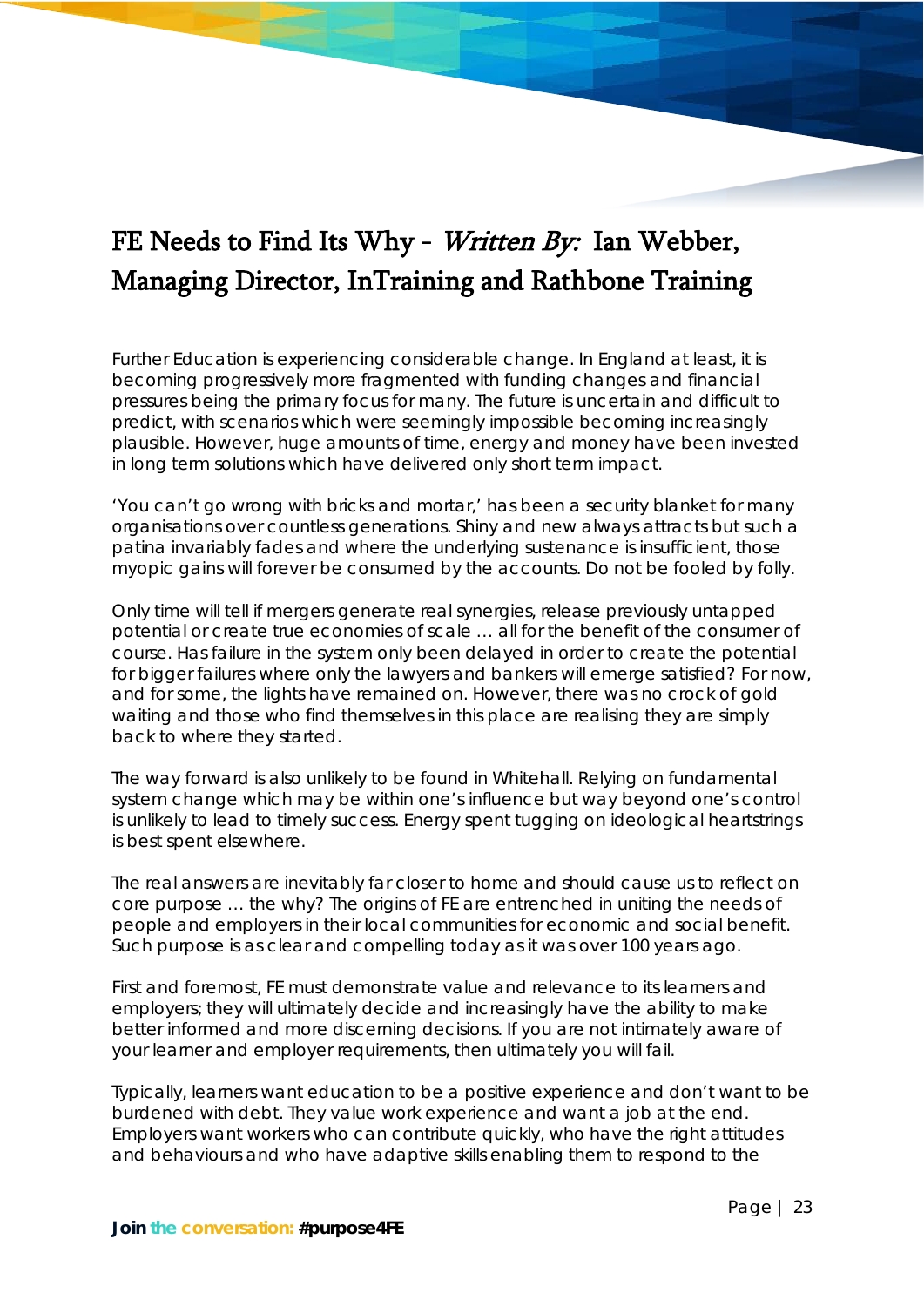changing needs of the business. And so, delivering qualifications is clearly not the purpose of FE.

Many FE organisations do have vision and mission statements, developed through lengthy consultations with multiple key stakeholder groups. The outcome has resulted in a level of ambition-lacking banality that fails to provide any point of differentiation. Swap mission statements between organisations and nobody would notice. Critically, there is very little that resonates with learners and employers. Whilst the purpose of FE is clear, most FE organisations need to develop a clearer sense of identity and direction.

Survival during periods of uncertainty requires agility. FE has typically bound itself by geography, buildings and provision. Such things are becoming increasingly less important to the consumer and failure to at least explore the alternatives is a signal for the death toll.

Lines between the adjacent markets of FE and HE are blurring as players put a toe in each other's pond. Vertical integration of this type is a strategy which leverages core competencies and resources; it helps balance risk as well as opening up additional revenue streams. Competition between neighbours will inevitably intensify and the lines of demarcation between FE and HE will become increasingly irrelevant.

Beyond the qualifications, FE needs to develop good citizens with a great work ethic. Whilst such things can be taught, they need to be ingrained within the culture and ethos of the organisations. This is the essence of the sector and therefore represent challenges of leadership rather than simply those of curriculum and HR.

Progress in technology, not least virtual reality, will mean that very high quality, socially engaging learning environments will be accessible anywhere, anytime, at relatively low cost. In addition, the ambition of technology organisations to become education providers represents a huge competitive threat to traditional players in FE. Recent history is littered with captains of industry claiming technology would never replace them. There is an urgent need to be able to deliver the very highest quality of teaching and learning in a digital and virtual age.

In absence of rigid or even coherent government policy, what works, or at least what has worked in recent living memory, is unlikely to be *the* solution moving forward. The system is open, consumers have choice, change is inevitable, new approaches and solutions are required.

The need to define organisational rather than sector purpose with relevance and ambition to local learners and employers is greater than ever. Improving the quality of teaching and learning with a focus on outcomes, not qualifications and success rates is key, and investing in digital delivery not shiny new buildings will yield greater returns.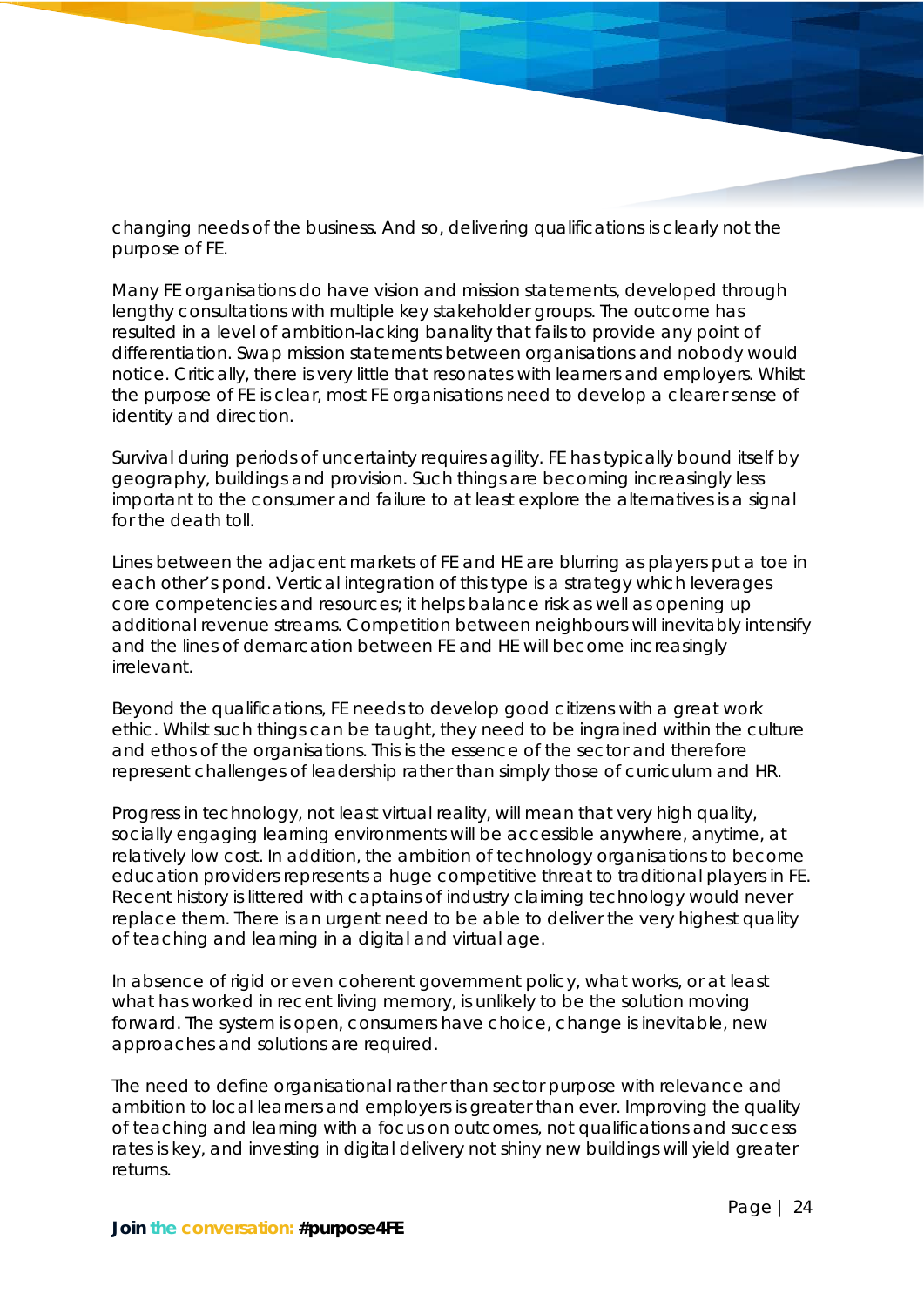## <span id="page-25-0"></span>Defining Further Education: Does it matter? – Written By: Martin Doel, CBE, FETL Professor of Leadership in Further Education and Skills at the UCL Institute of Education

There is no commonly accepted definition of further education (FE), with the term being used to embrace provision that ranges from foundation learning for adults to higher apprenticeships, as well as academic and vocational education for young people from age 14 onwards.

Professor Martin Doel argues in his first professorial lecture, as the FETL Professor of Leadership in Further Education and Skills at the UCL Institute of Education, that this lack of definition does have consequences in terms of a lack of agency for institutions and organizations classed as FE providers, in inconstancy of government policymaking in this area, and in the resources allocated to post-16 and adult education.

However, deriving an all–encompassing definition may be impossible to achieve in a way that is meaningful and useful. The alternative for those providers currently classed as being a part of the FE sector, most particularly colleges, is to more carefully define and describe their own distinct individual purpose as an essential part of local educational and social ecosystems.

Martin Doel briefly summarizes the issues facing the FE sector in this podcast and video of a session recorded at Jeffery Hall, UCL, February 2018.

https://www.ucl.ac.uk/ioe/news-events/events-pub/feb-2018/defining-furthereducation-does-it-matter/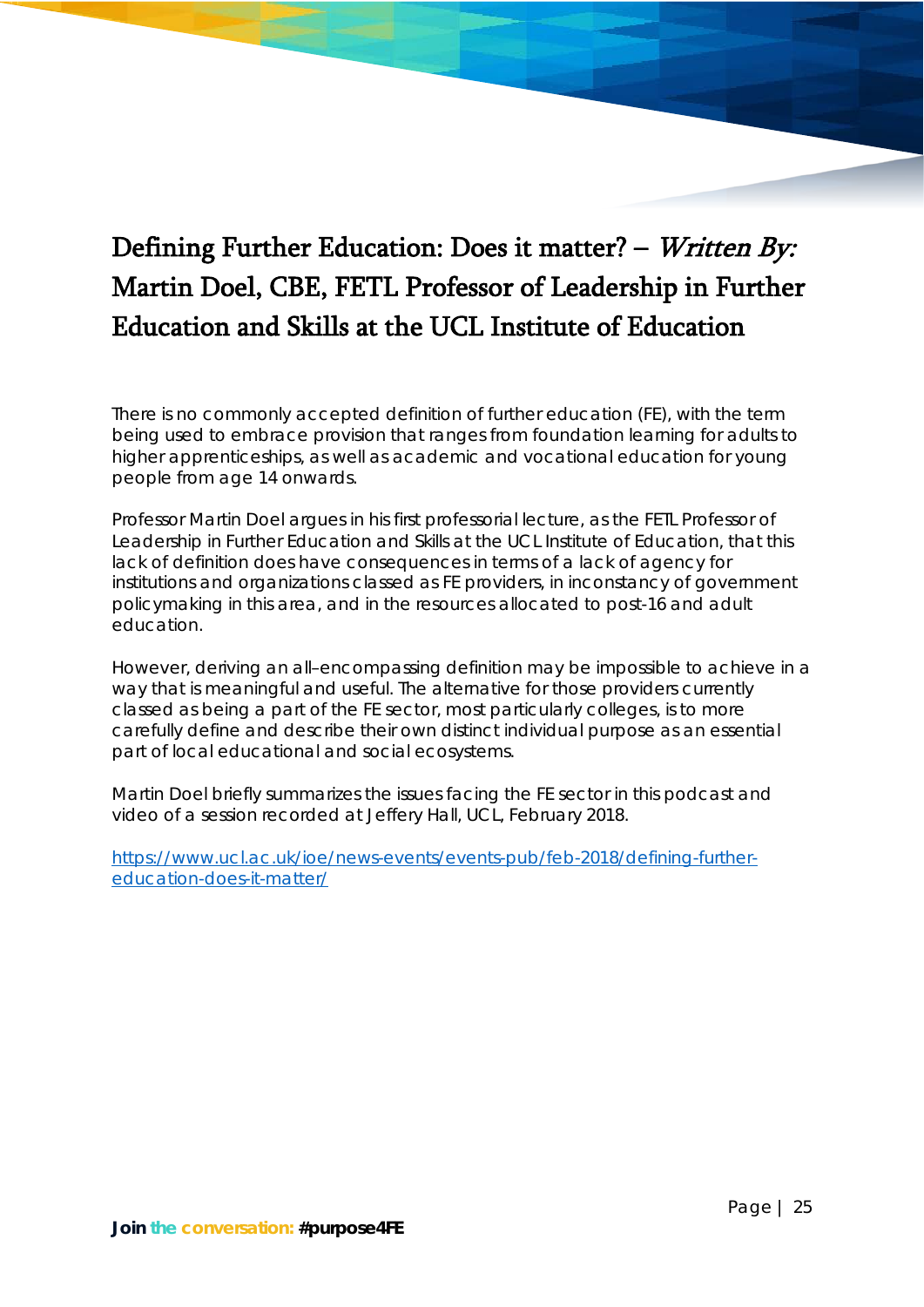#### <span id="page-26-0"></span>The FE sector, as a whole, is about second chance  $-$  *Written* By: Ruth Brook, independent education and business consultant

The FE sector, as a whole, is about second chance, real life learning applied to practical work and skills needed to survive throughout life and work.

Post 16 education that is based in reality not theoretical academia. Usually based on work place practice, work experience or on the job training so all theoretical input has a direct practical application and relevance.

Second chances are not usually what the politicians and policy makers have had experience of or appreciate the need for with adults / post 16 yr olds to re learn some basic skills and unpick some of the damage unfortunately inflicted during the statutory schooling process. Many politicians/policy makers went straight from A levels at 18 into university and into the public sector employment – no second chance required.

The resurgence of apprenticeships, heavily influenced by employers, has refocussed FE and is allowing the sector to both meet government targets as well as responding to the localism agenda aligning training with employment opportunities – win/ win!

Everyone deserves the chance to engage in learning at any time. Learning keeps us vital, curious, mentally active and an active member of our society. This is particularly relevant as we get older as the mental health benefits, social interaction and just the reason to get up and out engaging within the community keeps us independent and valued. The funding for this sort of learning is crucial but in many cases the outcomes are health related and should be funded as such?

The state funded education system from nursery to GCSEs and A levels – as good as it may be – will never meet the all the needs of all the people all of the time. Therefore it is essential that there is ongoing post 16 education available for all those who didn't flourish or didn't achieve their potential during that statutory time. Many were not receptive during those vital years and it is only as they grow and mature that learning and education is seen as something that they can value and see the relevance of. People learn best when the time is right, when they need skills or knowledge for a reason which motivates them to overcome perceived barriers which enables them to take that leap back into the learning environment. FE are so skilled at supporting returning learners to gain trust back with the system and nurture and challenge them to engage and achieve.

FE can deal with young adults as well as older adults in a more equal partnership, recognising that learners are "customers" and as such will walk if the learning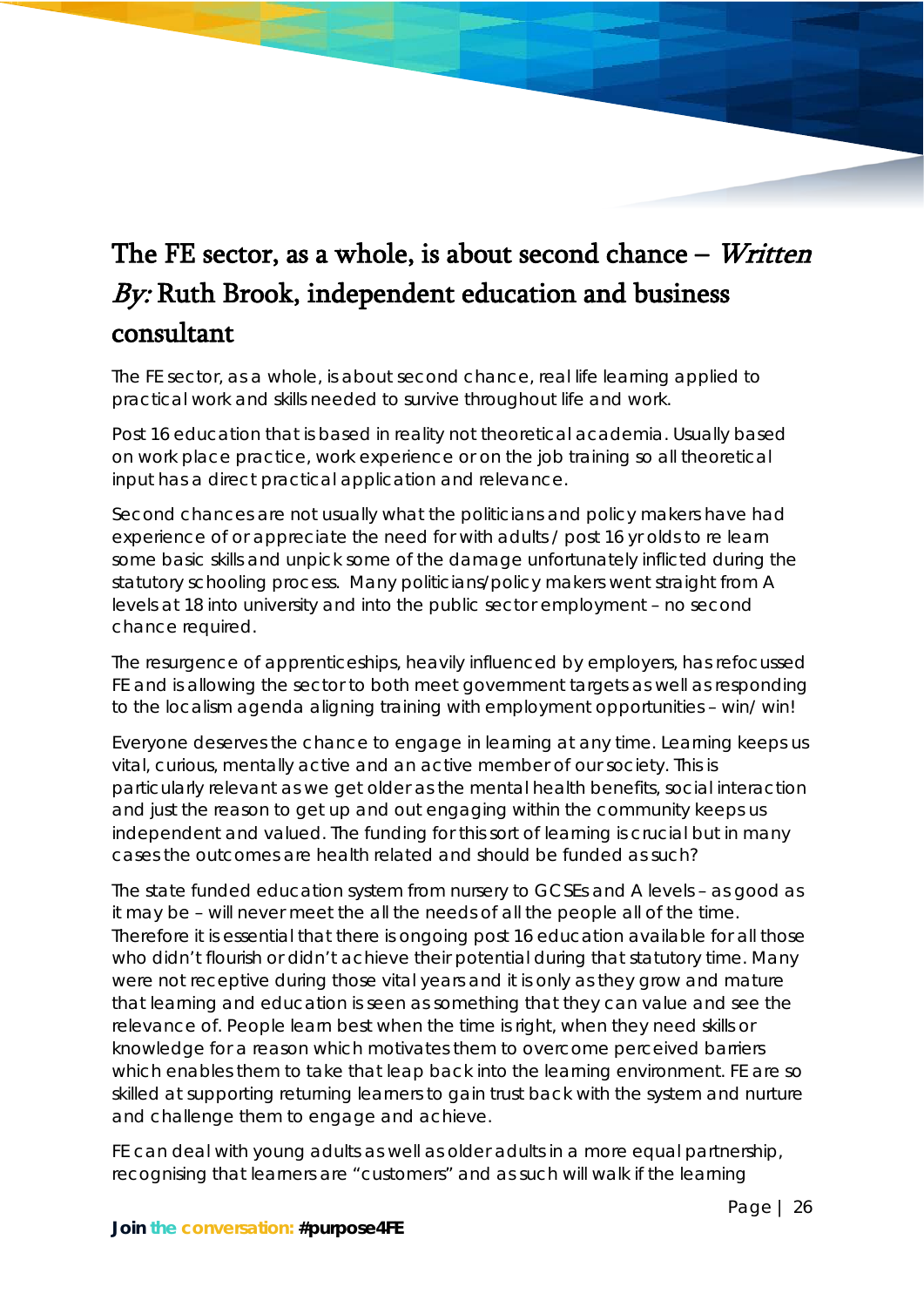provision isn't meeting their needs, if they are not dealt with as an adult often paying for the experience and certainly giving their own precious time to engage – even if it is for their own benefit. It is a different dynamic from the school sector where children and young people are obliged to be present.

The Government MUST recognise the unique provision that FE offers and delivers year on year –responding constantly to both government policy change and local demographic and employment dynamics. This is done whilst still raising achievements.

We all do not learn in the same way nor are we receptive to learning at the specific time it is offered/ delivered. Children and young people are often dealing with huge emotional issues as they grow up which has negative impacts on their ability to learn. We all need another, open ended offer to enable us to learn when the time is right for us as an individual, whenever that is throughout our lives. This can be for the basics eg maths and English, for employment, promotion or for our own enjoyment, stimulation and satisfaction. This is why FE in the broadest sense is so vital a service throughout our lives.

- Second chance/new beginning for 16yr olds
- Adults relearning the skills they missed or were not able to access at their time at school
- Learning for wellbeing, pleasure, mental health and social interaction
- Apprenticeships and employability,
- Local economic vibrancy, community cohesion and engagement.

What's not to like?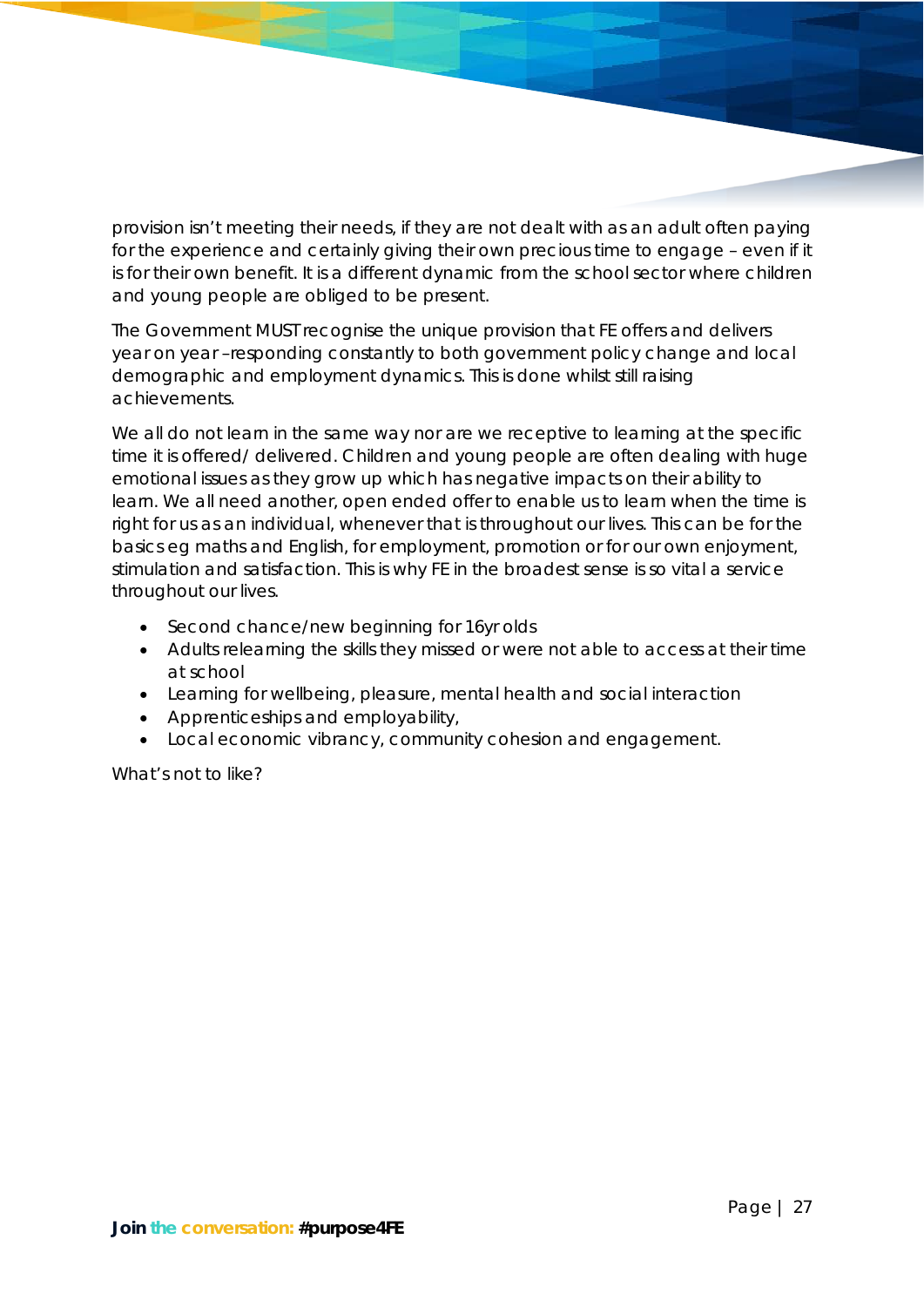## <span id="page-28-0"></span>Fostering Better FE - Written By: Andrew Thomson OBE, Director, Excellence First Enterprise Consultancy, former CEO Association of Colleges Eastern Region.

"Above all, FE lacks a clearly recognised and shared core purpose". The main conclusion Andrew Foster reached in 2005.

The purpose he then described for FE was to play a bigger part in enabling the UK to catch up with competitive international economies – with a focus on skills and employability.

What happened? The report fostered little of a 'shared core purpose'. Rather, its main impacts (cutting back on quangos, a doomed venture into 'self-regulation', the 157 group) made it look like "FE" meant only the supply side.

But if you look at things in terms of 'brand' – as Andrew Foster did - it's as well to understand that brand isn't something you decide (logo, strapline). It's what people say about you. And that is to do with the impacts you have: we know what a 'Rolls Royce' solution is….and what (insert brand name) it isn't.

Many colleges have described their aims, before and since the Foster Report, in terms of being 'outstanding' or 'first-choice'. But what is the good of either for a business or a student? They are at best measures of things that just about might matter to the customer; they are, in fact, about institutional advantage.

The thing FE institutions should be encouraged to concentrate on is their impact. And the focus should be on generating social and economic prosperity.

This means working with the right partners - business, government and public sector to address the key local issues. And these issues are economic: creating wealth (employment; up-skilling people, supporting business innovation, productivity and growth); and saving costs enabling people to improve their capacities to lead more productive lives).

To operate in this way means looking ahead, seeing intermediate-term challenges, working out how and why the community needs an institution to help face these. And then providing this, working out a way to tread the often difficult line that understands that the client (the funder) and the intended beneficiaries (the student, the business, the community) may want different things from the same fund.

There is, of course other pressure to act in more in the short term than with a longer view.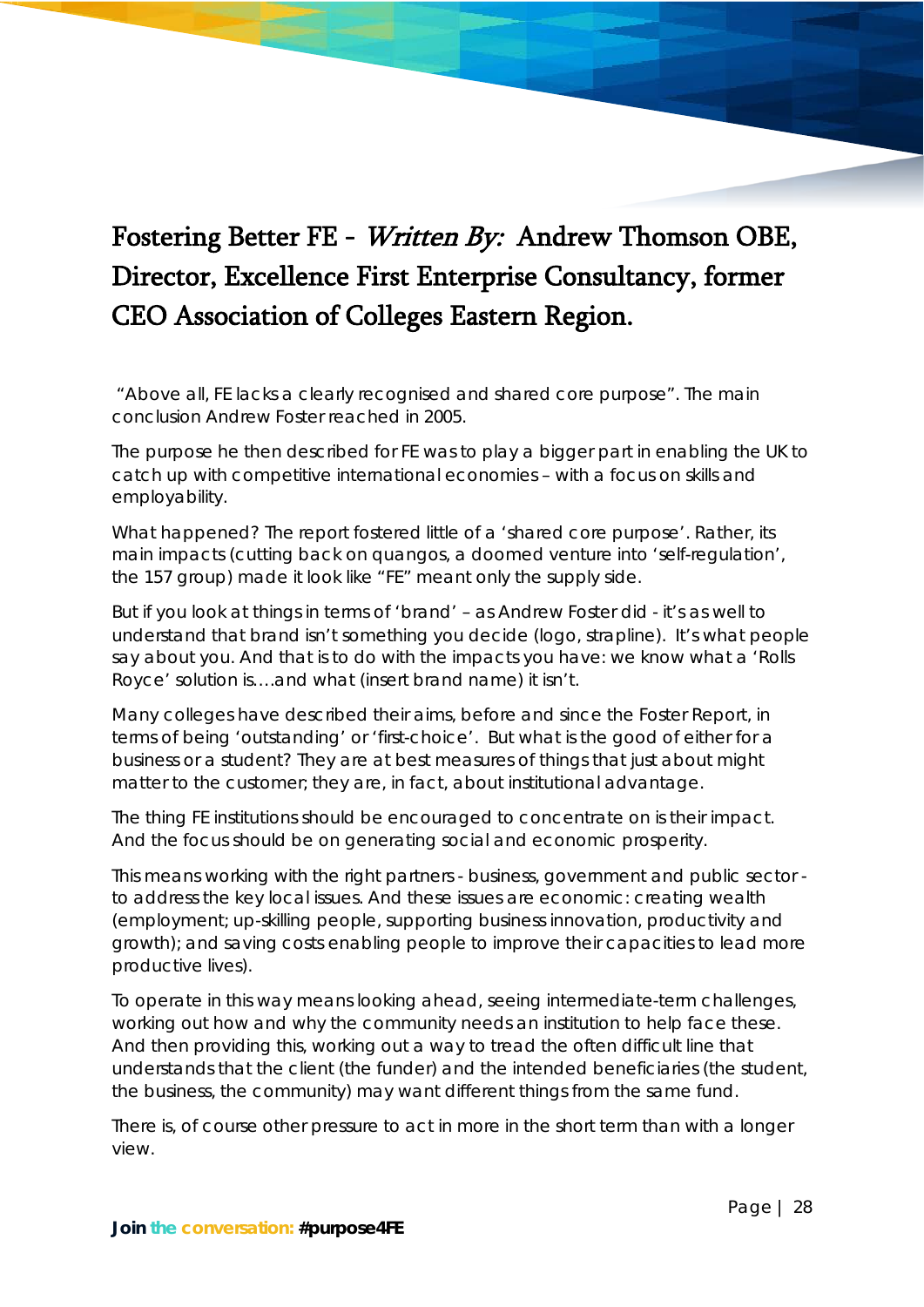Inspection has a habit of driving orthodoxy that militates against innovating. And funding regimes have seldom if ever encouraged real forward-thinking. And then there's national initiatives, which tend to accentuate short-term (and, often, questionable) gain as a prize above anything for which it might have been better to wait a little time.

The Area Based Review process was the latest such action, to try to tackle the main challenge identified by Andrew Foster. It seemed conceived it was conceived and enacted on the basis of cutting cost rather than adding value. Cut the debt, watch the bottom line, stick around a bit longer. And its focus was again on supply: a network of sustainable colleges.

It is a limited approach, being cost-driven. You can sell things in of two ways: on quality or on price. The brand of FE needs to be sold on quality – of impact. The focus should be on the top line, the ways to enhance it and the means to add value through the ways the work is done. Value-driven is the better option, struggle though it can be to see it.

What was required by Andrew Foster, and what is still needed, is a clear connection in the public mind between the investment and the outcomes of FE.

Is the country going to have better skilled people more able to meet the demand of a high value-add economy – capable of sustaining our assumed quality of life needs into the future as labour decentralises to lowest cost and digitisation disrupts at increasing rates.

Where are the skilled technicians coming from to make this economy work - and what is the fate of over-supplying graduates to be under-employed in the economy?

#### What should be done?

At a simple level, develop a funding model and an accountability measure that fits the need for the FE system to be driven by outcomes and rewarded for achieving them. Then focus on creating prosperity.

Like many who are contributing items for this project, I have travelled fairly widely in the past decade, in Europe and Asia. I have been lucky to work in a long series of projects taking me into the world of industry / business /policy / technical education. The perspectives you and I have are shared by those we meet, and there are lots of clever people about who think a great deal about the matters before us all here.

Does this give any clues to answer Andrew Foster's central question about eh main role for FE in England? Maybe; and it will not please everyone to read it. But, where models in which the investment – impact relationship seems to work better, you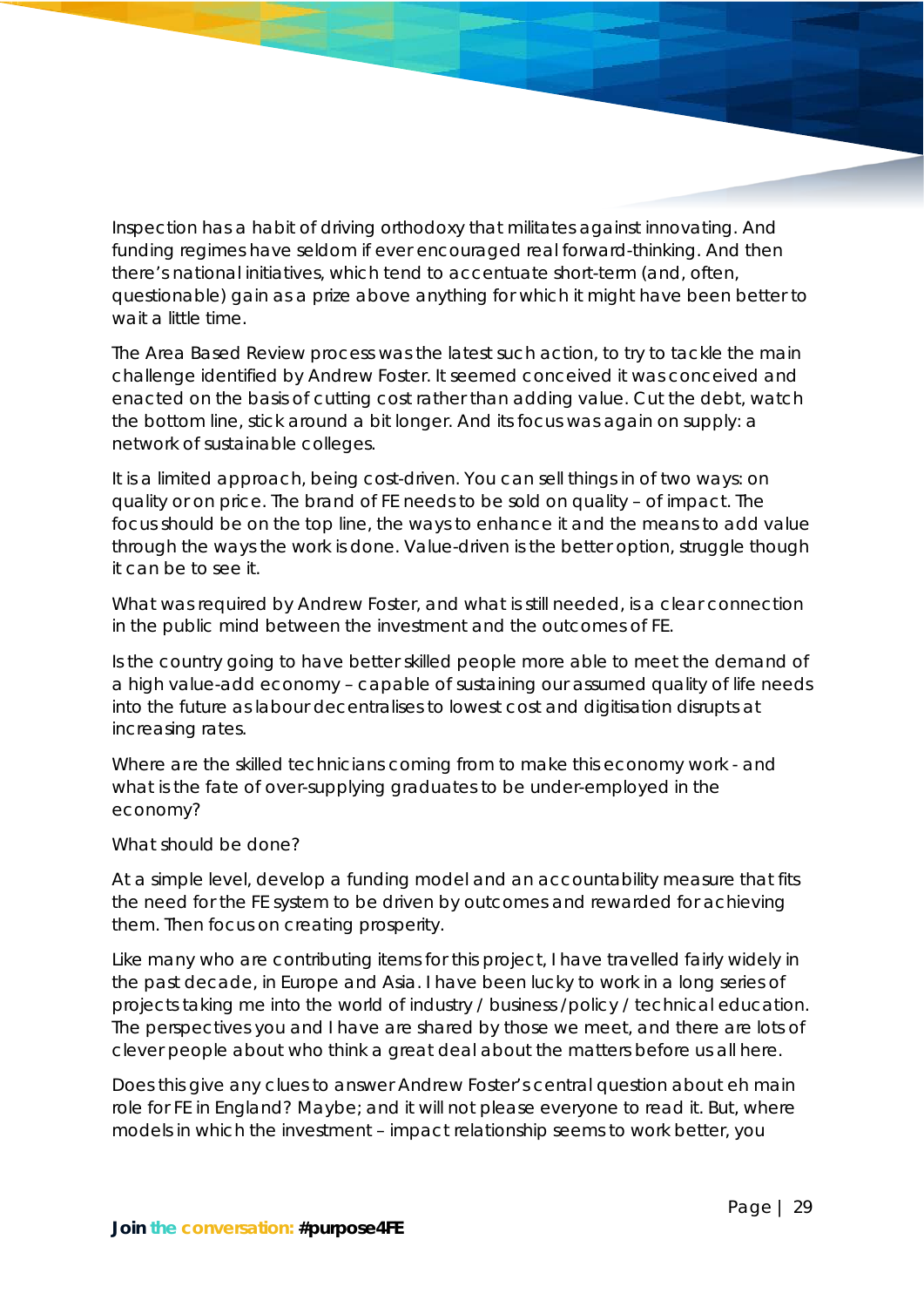can't avoid seeing that intelligent municipal or national government has a greater stake in the way are FE institutions are run.

It's not the American Community Colleges model so beloved of some at the launch of the Foster Report. But its focus is on outcomes for public investment first, institutions second; and the importance of the core purpose of FE – to help create social and economic prosperity.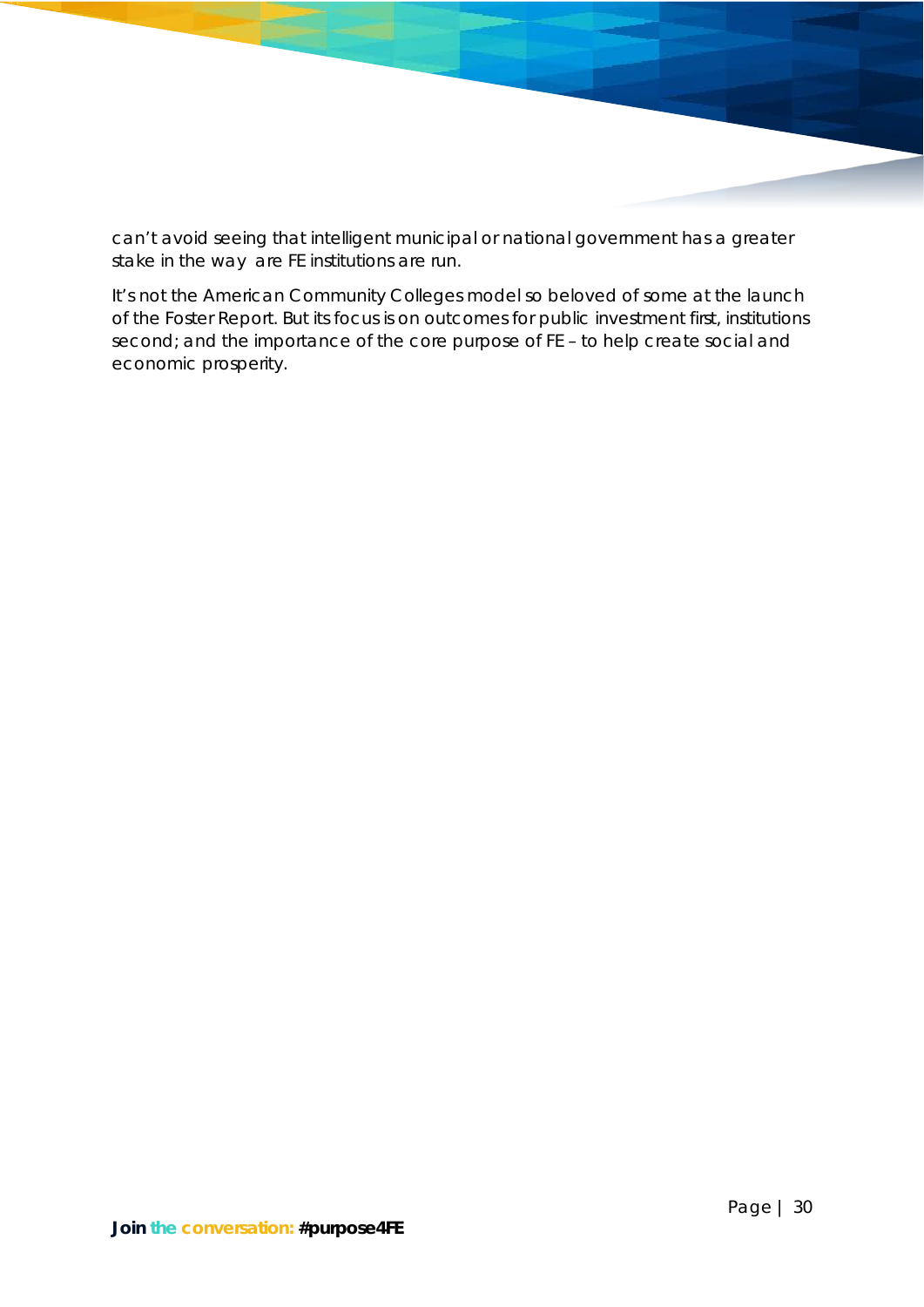#### <span id="page-31-0"></span>What is the purpose of FE right now? - Written By: Grant Glendinning, CEO and Principal, Carlisle College

The 2017 Association of Colleges Conference saw a Leader of the Opposition address FE delegates for the first time. In his keynote speech, Jeremy Corbyn referred to his vision of a 'National Education Service' which a serving labour government would establish. This bold vision of free, lifelong education for all sparked an array of questions to form in my mind, and no doubt the minds of all listening, and a refreshing exploration into the hypothetical: how could incorporated colleges fit into such a Service? Would a Service be provided through centralised planning and control? What forces would then be in place to ensure quality and drive efficiency? Could colleges remain autonomous and independent? Where could marketisation begin and end? Would colleges fit in between schools and HE in the Service? Which parts of the education and training ecosystem would they be obliged or allowed to serve?

In fact, my questions led me to consider the existential purpose of further education in the round, and I am certainly not the first from the ranks of college leadership to do so. Why termed 'further' anyway? Is it 'further for those whom you would naturally have expected education to end'? Or 'for those in roles where additional 'education', not provided anywhere else, is required'? Of course, with the vast multiplicity of learning programmes which colleges undertake, any generic label or title could clearly not successfully describe it. Like me, many FE college colleagues will recall failing to explain adequately what UK FE colleges are in conversation with overseas interlocutors from countries where a close a parallel does not exist. Which led me to consider: are we working in a 'sector' at all?

This final point can be partially answered by the bold fact that no UK college has truly divorced itself from government control. We are, and as long as we exist under our current design, frankly dependent on state funding falling down slots which purchase certain qualification products as outputs, be they study programmes, diplomas, apprenticeship standards or futuristic T Levels. It is no surprise that alternative engagement is described as 'income diversification' in colleges' parlance, and in reality, it is just that. However, in my mind, to extrapolate from this fact that colleges then fulfil a 'sectoral' function in the country's education sphere, in the same way that schools do, leads to an over-simplification. The same would be true of the university 'sector' I would hasten to argue. So then, what is a purpose of FE?

It would be true to say that college leaders and corporations share a fundamental mission, and that is ensuring that their college earns its place in the next chapter. Consider the catalytic effect of 2015 Area Reviews and the resulting 48 college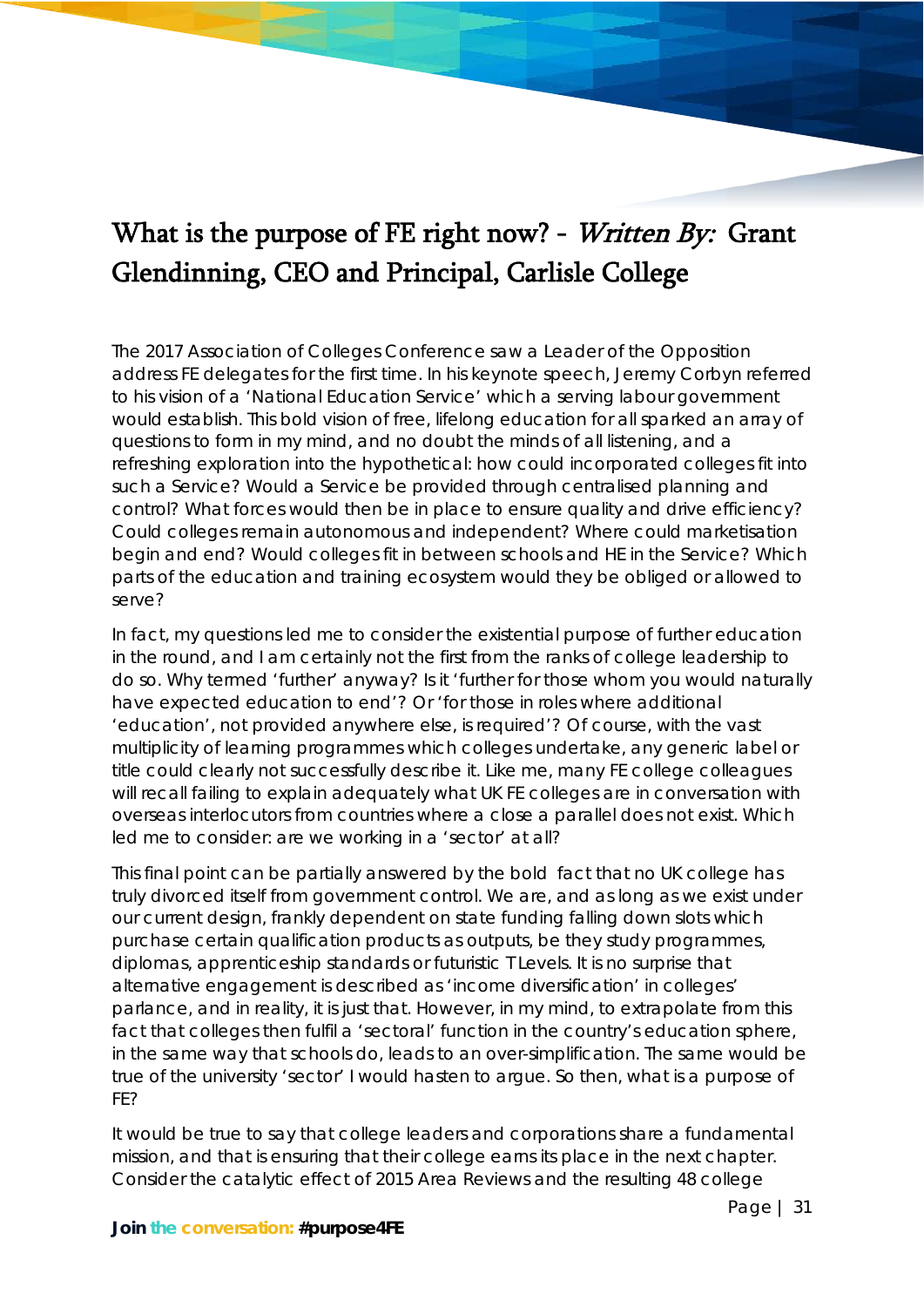mergers. Intentionally or semi-intentionally, the reviews' stated aims achieved Machiavellian results, with some colleges deciding their fates in response to threats from 'unenforceable recommendations', thus giving rise to an enthusiastic adoption of the multi-academy trust model, up and down the country. To my thinking, this calls further into question a notion that colleges, if never unbridled from powerful stakeholder pressures, could ever be relied upon to provide a 'cradle to grave' Service.

In truth, the variation in markets and the communities served by colleges is too wide. Whilst 'General FE' may provide some homogeneity of programmes between institutions, the forces experienced by institutions will differ markedly according to their contexts, and a college needs to make sense of the limitations and possibilities within its unique sphere; there will of course be overlap in offer between rural, landbased and inner-city colleges, but more prevailing and decisive will be their necessary specialisms. Operating on, say, the West Coast of Cumbria will provide a greater measure of prescription to your curriculum than most colleges located in London experience. Evolving from this will be developed strengths and weaknesses, and strategic objectives which will dictate organisational structure, economic logic and resourcing models. In many colleges, their 'strategy' will set culture and a perceived mission, which in turn may also decide the volume, nature and scope of provision offered.

It is clear to me that in the journey on from incorporation, localism trumps nationalism for any college. As publicly-funded bodies, FE colleges do remain very much subject to wider national policy change and national priories, such as apprenticeship reforms, qualification change, the founding of National Colleges and Institutes of Technology and so on. However, change must be interpreted to suit a college's particular reality and potential. So whilst the purpose of FE will be somewhat defined by ministerial steer, an individual college should create its own script: whether that be a 'dual mandate' for both technical education and providing for those whom school has failed, as eloquently once described by Vince Cable, or the productivityenhancing antidote to the UK's inexorable languishing towards the lower end of league tables, and a critical part of the pathway of the Industrial Strategy - arguably a helpful, post-Brexit proposition.

Ultimately the FE 'sector' has purposes, in the plural, which a more determined by local demand, reputation and economic logic than anything else. Consider the relative ease of developing an apprenticeship offer for a college serving a part of the country with a substantial manufacturing base or regional industry, compared to a London college where service industries, and great competition, dominate. Without a seismic shift in paradigm, which I would guess Jeremy Corbyn was promising, colleges could never truly be incorporated into a National Service.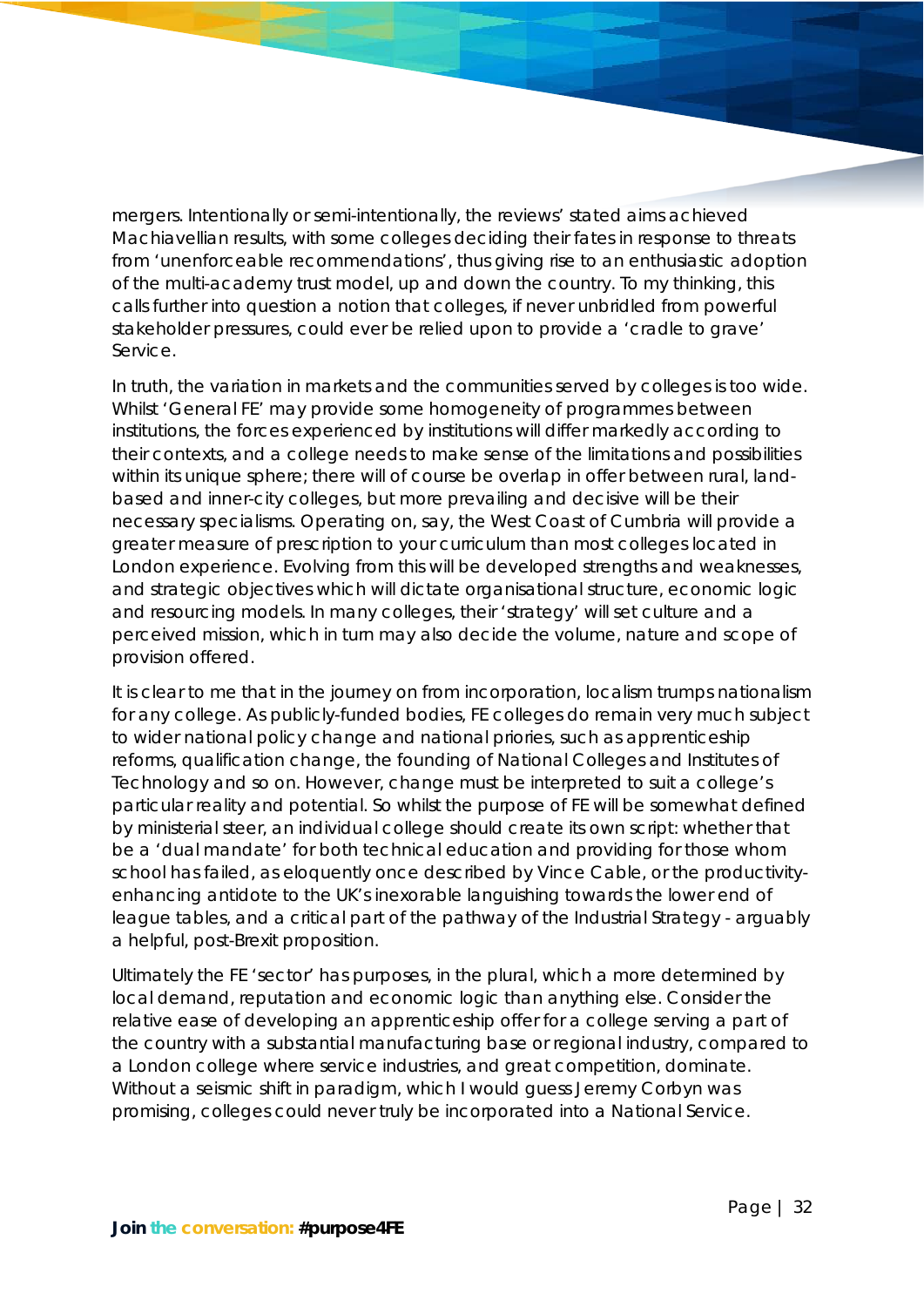#### <span id="page-33-0"></span>An FE Story - Written By: Simon Cook, Principal, MidKent College

Belinda turned to me and said "Why don't you consider teaching, we all love our time with you".

She was an apprentice, working with me in one of the finest hotels in the world, just outside Cape Town. I recall the moment well, Belinda was responding to a conversation about what could I do that gives me such enthusiasm, passion and joy as working in hospitality.

Opening up my own restaurant in South Africa, or working in another country was the exciting alternative. However, just over 6 months later, and I am back in the UK talking to a lecturer at my now local college about teaching part time. He worked closely with apprentices in the hotel I was working in. His eyes lit up when he heard about my career to date. Of course they would, a young man having worked in some of the worlds best hotels and restaurants wanting to get into teaching!

Over the next 2 years I then embarked on training to become a teacher, whilst working full time within a hotel who supported my ambition to get into teaching. I learned, and fought hard against, the theory of teaching, but loved being in the classroom. After 2 years I made the permanent switch and secured my first full time job as a teacher, in 12 months I was asked to become an advanced practitioner, then I became a team leader. In 2004, 5 years after I returned to the UK I was appointed into my first senior leader role, leading a faculty outside of my own background and expertise. I recall sitting in the car park seeing another candidate for the role, and thinking. Crikey Simon, this is serious stuff now! Then in 2013 I was lucky enough to be appointed as Vice Principal, and then in September 2017, 19 years after that conversation with Belinda I was given the privilege of leading a college as Principal and Chief Executive.

This is not a story of self-indulgence, however one that epitomises what we do in FE and why we do it. My own personal journey was not one of second, or last chances. It was one where I had opportunities and without FE, would not have found a way to make the most of those opportunities. From the beginning as an apprentice where at college I developed skills and attributes I never thought I had, to the period in Germany where I came into contact with their technical education and the esteem within which it is held in society, learning to become a "Master" of my craft. Upon returning to the UK where I was able to train alongside my full time role to make a career switch, through to undertaking my first leadership training at a college. FE for me has created opportunity.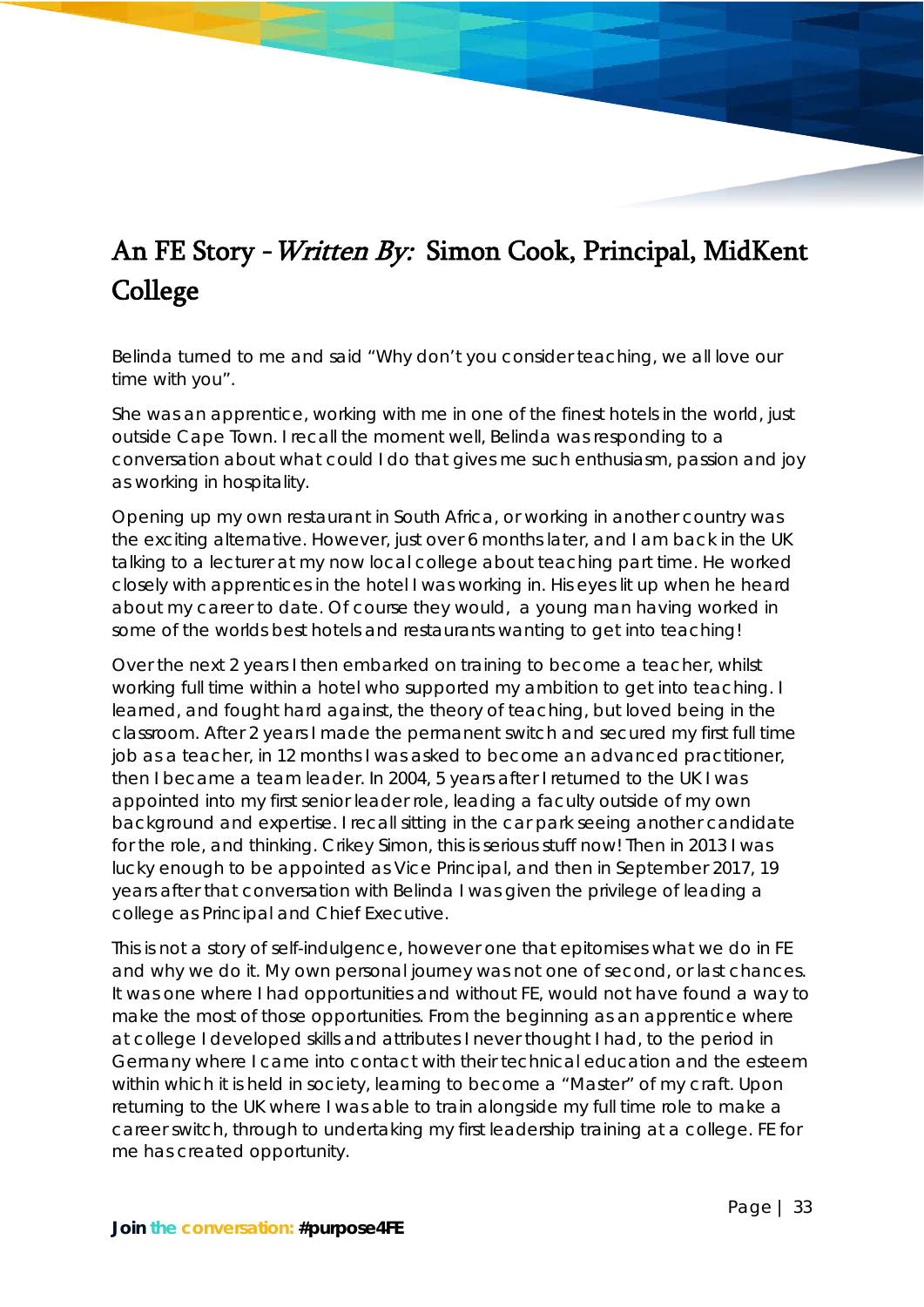It is also a world of incredible diversity. A cross section of a local community, with young people, adults and employers all working together. You will see ambition, you will see hope, you will also see many people who just simply do not yet realise their potential.

Now that I work in FE I realise that it is full of individual, powerful stories. FE is not just a job, it is a passion a purpose and why I do what I do. It is about changing lives, creating great individuals who will transform the world and its about hard work, determination and transformation.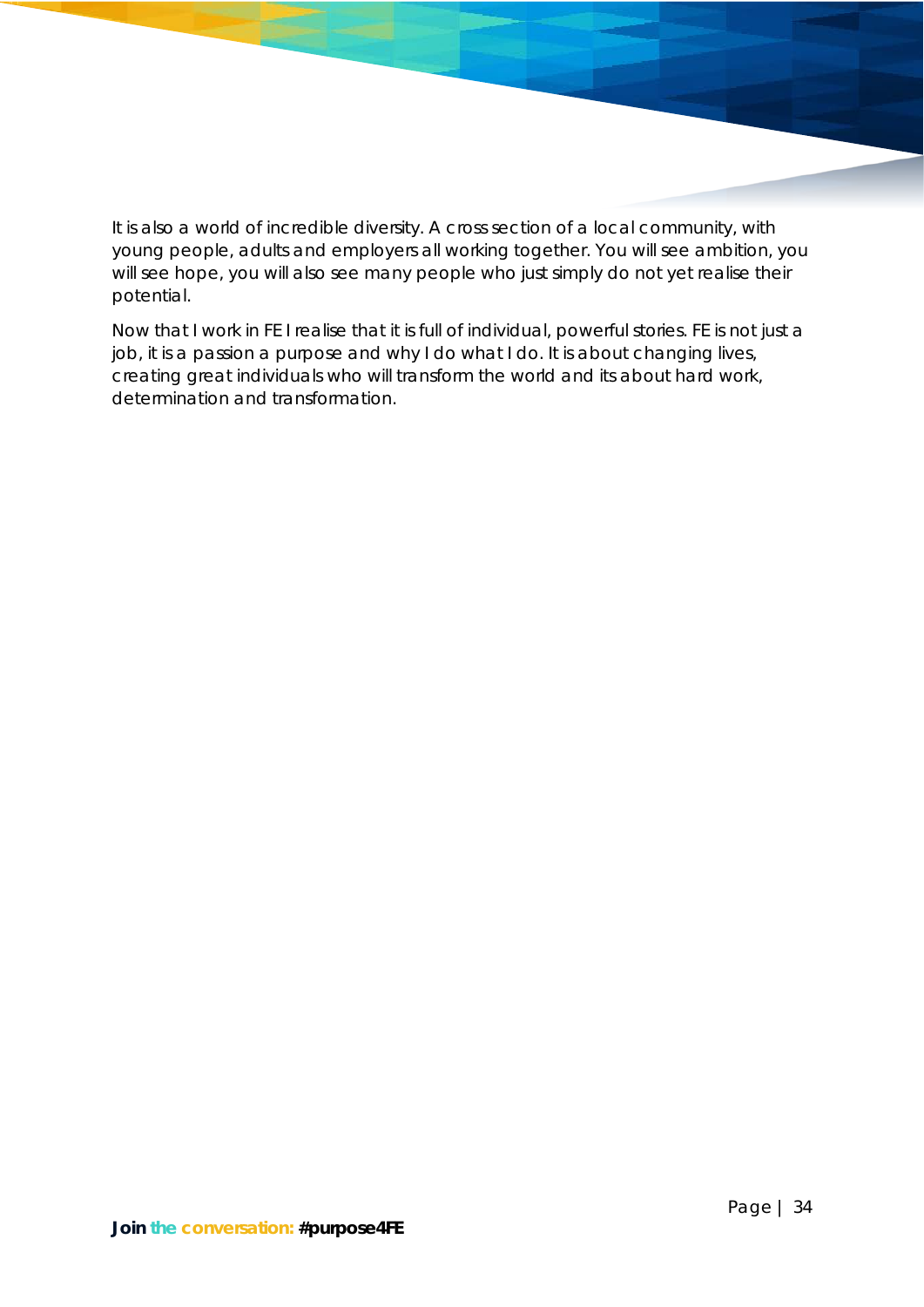## <span id="page-35-0"></span>What's our Space? Creating direct community benefit - Written By: Stuart Rimmer, CEO and Principal, East Coast College

Beginning a more meaningful debate about the purpose of further education and whether we are prepared to invest in it and *how as* a nation we value in this resource is helpful. The improvement of social mobility, and implicitly, the reduction of inequality and substantially improving wellbeing surely should be a measure as to whether further education is working?

Qualifications are very important, as they are the portable currency of our current understanding of education. But a better consideration might be asking - what do students actually need? As educators it is arguably our moral responsibility to solve the answer to that question first. The role of a qualification will only be a narrow and single dimension for success; so what else?

Challenging the ability to deliver academic success alongside the development of a student's character and wellbeing are intrinsically linked. They are not to be bolted on as an afterthought or a 'nice to have'. The development of character and values must sit next to, and interact with, the technical or academic training.

Ask any employer what is it that they are interested in when recruiting. The discussion will always begin with a technical description but very quickly moves to discussions of teamwork, honesty, enthusiasm, socially able to interact, taking responsibility and those first levels of the expressions of leadership. Ask someone what it is to be a good friend or neighbour. They will give you a similar list.

The underfunding of the sector leads to focus in efficiency but rarely effectiveness. We are often isolated in our own colleges without looking out at a joined up system. In a strong system we would create strong bonds from pre-school through to postgraduate study. Whilst we can prove some technical outcomes have been improved, we often fail to ask the questions 'who has been left behind?'; 'at what future costs?'; 'are *all* students able to achieve their potential to lead rich and fulfilled lives?

Current obsession, expressed by local enterprise partnerships (LEPs) and government departments is one exclusively, and sadly, of economic impact. They talk endlessly of skills gaps in strategies, dangers of unemployment (rarely under employment) and the 'necessity' of growth (economic not human). Some of the answer to close the productivity gap is development of skills. If we have skills shortages then we must only have skills training, which is dictated exclusively by labour market information and employer led organisations. This is a sound argument *if* the sole purpose of education is providing a compliant, well drilled and competent workforce to only support industrial aspirations. But if we wish all our citizens to be happy and flourishing, if we desire lower crime rates, better social cohesion, increased social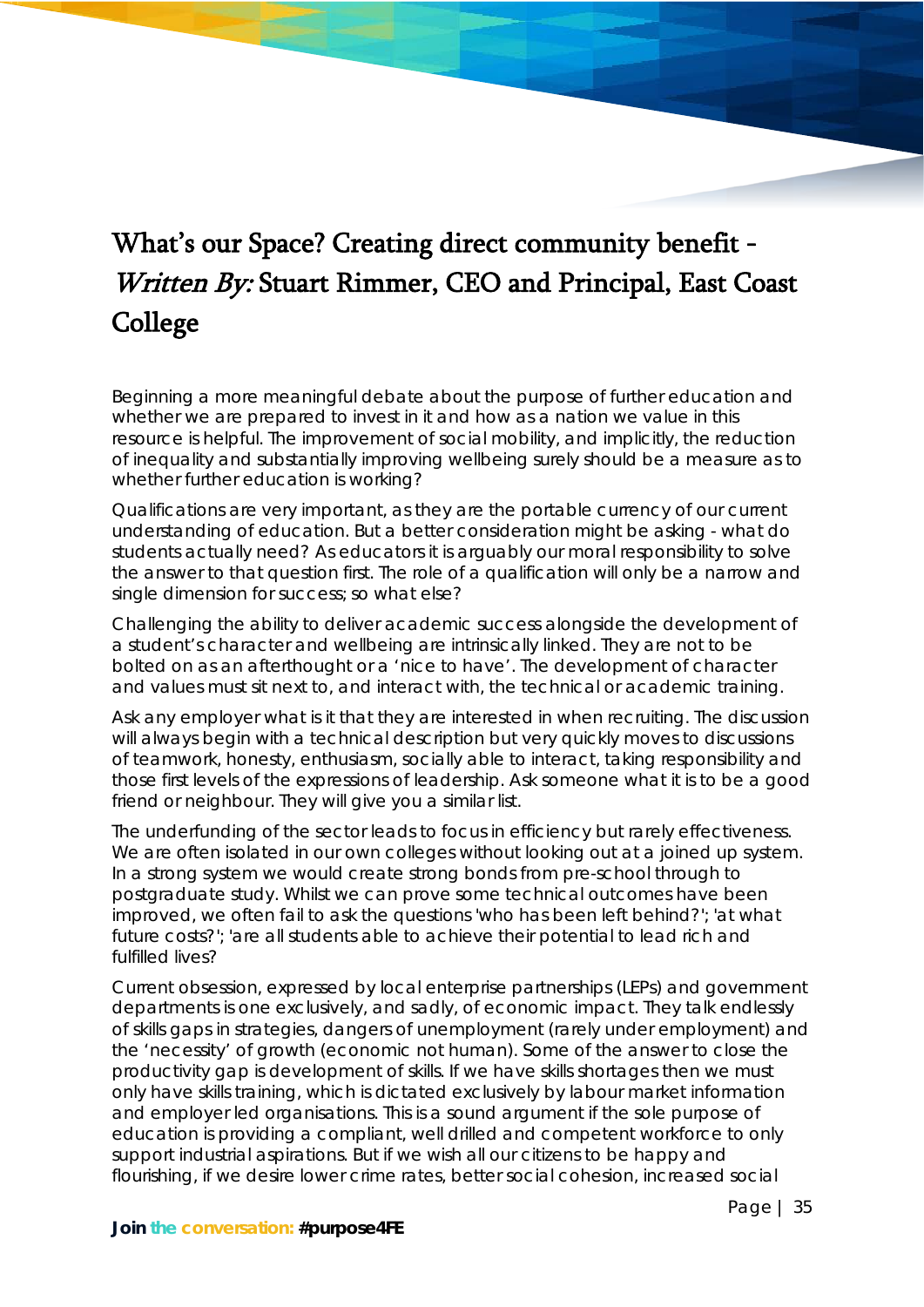mobility, richer arts and cultural contributions, improved fitness and physical wellbeing, better mental health outcomes, then we *must* set aspirations higher and broader.

To achieve the first set of aspirations could be seen as to only require a "skills factory", industrial input/output model. The second requires meaningful engagements within the challenge of developing character and wellbeing. Helping people live smarter and more grounded lives. To build foundations of strong mental resilience. To better understand our strengths as much as understand our weaknesses. This must exist in values led institutions focused on education not just skills.

In terms of wellbeing, colleges could and should help learners develop their selfawareness, and understand preventative strategies to genuinely, and with confidence, deal with the ups and downs of real life. It requires support, good teaching and sophisticated learning. The cost of doing this early on might mean an increase in overall cost of education but the long term benefits should be obvious. Thus a broad education is a social investment. The question begins to emerge 'what are we willing to pay for?' and 'how can we more sensibly measure best public value?'

Therefore the space in which colleges must operate should have the social benefit as its priority function, directly connecting to have immediate and sustainable individual and community impacts, the only true performance measure.

Furthermore, if we spend more time focusing on the broader aspects of an education then I believe that academic success and technical proficiency must follow. We must want our young people to be higher in the happiness tables, achieve better academically, based on their potential and not where they are born, and enjoy economic prosperity in meaningful and varied lifelong work. To do this, for me, the answer is simple – let's bring back a balance between skills and education in our colleges, and let us ensure that sufficient reward is provided for these more positive social aspirations.

*Stuart Rimmer wrote a love letter to the education system and a relationship that has*  lost its way, exploring the need to change; asking both parties to stand back and *think what's best for our new emerging 21st century future. He suggests we have been disconnected from teaching some of the necessary skills that it takes to be happy human beings. To watch Stuart Rimmer's TED Talk video "A Love Letter to Education", please follow the link on*:

https://www.youtube.com/watch?v=\_lVWTM3aC-c&feature=youtu.be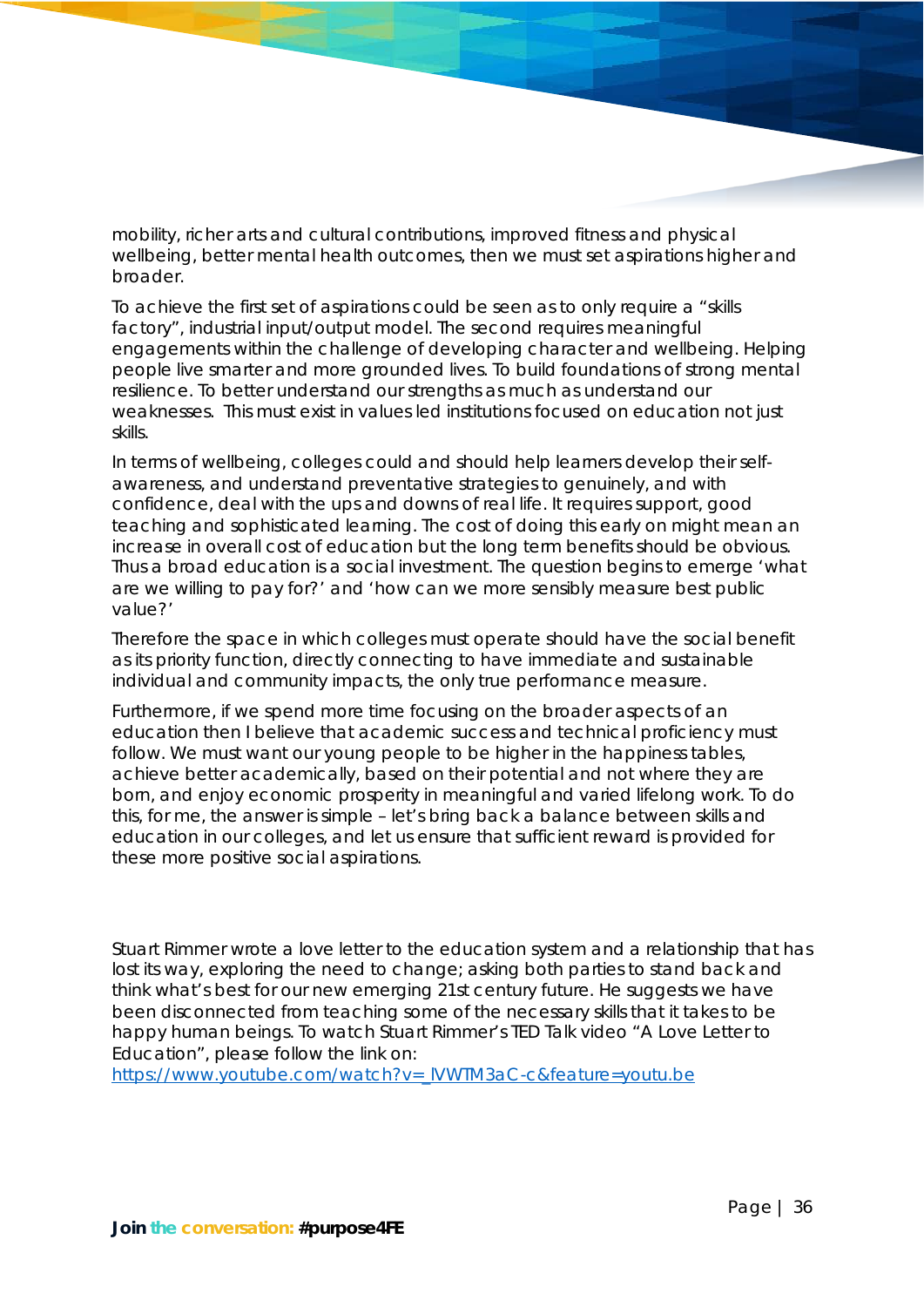## <span id="page-37-0"></span>Further Education- four decades of continuity in an era of change. A personal perspective - Written By: Colin Luhrs, Assistant Director, Projects and Apprenticeships, Carlisle College

For many who have been engaged in an occupational area for a number of years there is a tendency to look back with rose tinted glasses to a previous golden era, overstate the impact of current issues and point to the future with a sense of foreboding. There will be none of that here! Indeed after 41 years involvement in FE as a student, lecturer, manager and professional I would suggest that FE has provided a sense of continuity to stakeholders whose own circumstances have, and continue to be, far more prone to external fluctuations that we have been.

Thinking back to the start of this period, 1977 was an interesting time, Google images of "UK in 1977" and you will see what I mean, it looks like a different world: the fashions, news, personalities, news, advert etc. Inside your local FE College however much of what we do would be instantly recognizable then and now.

A high proportion of students are still attending as part of an Apprenticeship or work based programme, whether new entrants to a trade or profession or working towards Higher Level qualifications. Learners and employers continue to see the local FE College as their chosen partner in skills development.

Others not yet employed are looking to enter the world of work after accessing training and education in vocationally specific sectors. At any FE College they will have access to industry standard equipment, workshops and systems. Their tutors will be vocational experts with technical currency and links to many local employers.

Some learners will be pursuing an alternate route to Sixth Form and be aiming for University or, increasingly, Higher or Degree Apprenticeships. Their local FE College will provide the rigour to meet these aspirations with the freedom to stretch and develop.

Throughout this period, FE Colleges have been at the forefront of enabling students to engage with social change in a positive and pro-active way. Recently introduced sessions covering for example, the Respect Agenda and Equality and Diversity are not a new idea. For example, students back in the 70's covered topics as diverse as the increasing role of the EU, Equal Pay Legislation and other issues society was facing. The effect of this on generations of students cannot be measured, but its wider impact on social acceptance and inclusivity cannot be ignored.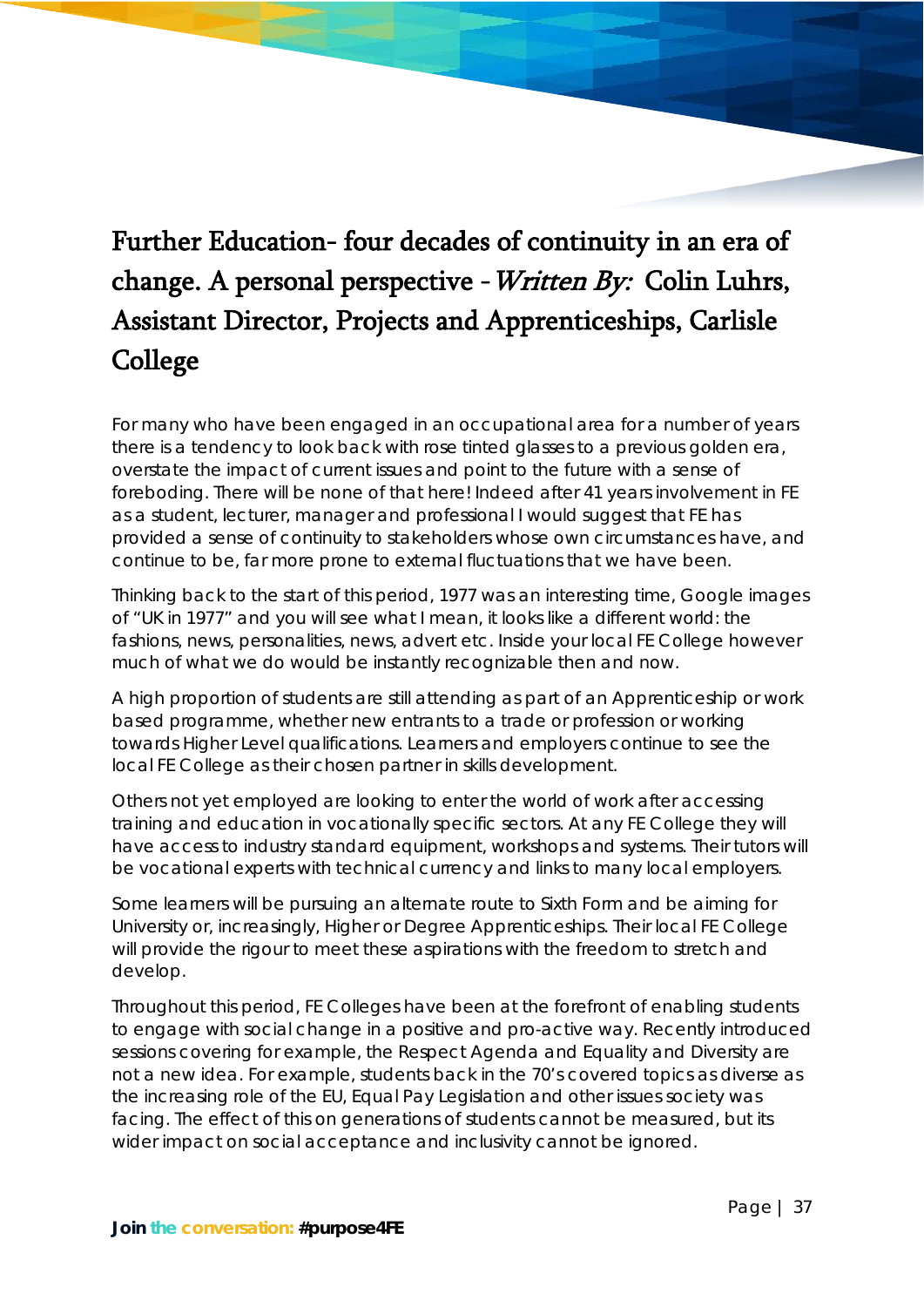Most FE delivery is also an early adopter of new ideas; IT applications in commerce, automation in industry, productivity of the British economy for example. Themes from

the 70's? Or from this year? More likely throughout the whole period, as well as before then and into the future.

Employers too continue to support FE. SMEs in particular often recognising that taking part in a structured course as part of their development really empowers staff and contributes to Companies' skill-set. Within many classes, learners share developments in their sector which in turn spreads new and best practice, either between students or via interacting with the tutors.

The Curriculum, the Apprenticeship and HE offered in most FE Colleges will similarly reflect local specialisms and employment trends. Almost uniquely, this expertise will frequently be made available to industry partners and other institutions via professional groupings and informal networks. In many cases this even extends to aspects of a Colleges Full-Cost provision, as long as the partner enquiring is not too local! Within my own role in Business Development I have always been able to resolve employer enquiries after making a few calls to other Colleges. As a resource for local companies this continues to be a valued, but often un-stated role we play.

If the examples above sound like four decades of uninterrupted joy, I apologize for glossing over the wrong turns and blind alleys that we have dealt with along the way. There have, of course, been huge changes in society, the economy, technology and lifestyles in this period. Within the FE Sector however many of the changes we focus on have been politically influenced and also have two things in common. To identify them initially, the biggest influences on FE in this era have been in chronological order, the introduction of NVQs with associated funding, the incorporation of Colleges, the increasing role of Ofsted, the introduction of Learner Loans for individuals and the Levy/Co-I Investment model for Apprenticeships.

So what do these have in common? With the possible exception of the impact of Learner Loans on Adult Learner engagement levels, it is clear that firstly employers, school leavers, parents and other stakeholders have continued to engage with FE at similar levels despite these factors. Secondly, FE providers have consistently and skilfully adapted to meet these national challenges whilst ensuring the core "product" remains attractive and beneficial locally. This sort of adaptation will be critical in re-engaging with the thousands of adults we have lost over the past decade. It is currently driving a widespread re-evaluation of the Adult Apprenticeship/Degree Apprenticeship offered in many FE Colleges as learners, parents and employers respond to the new possibilities.

At this point it would be tempting to continue listing the immediate challenges facing FE eg. Brexit, UK productivity, the implementation of T Levels, another funding crisis approaching etc etc. We could then discuss and propose solutions to each of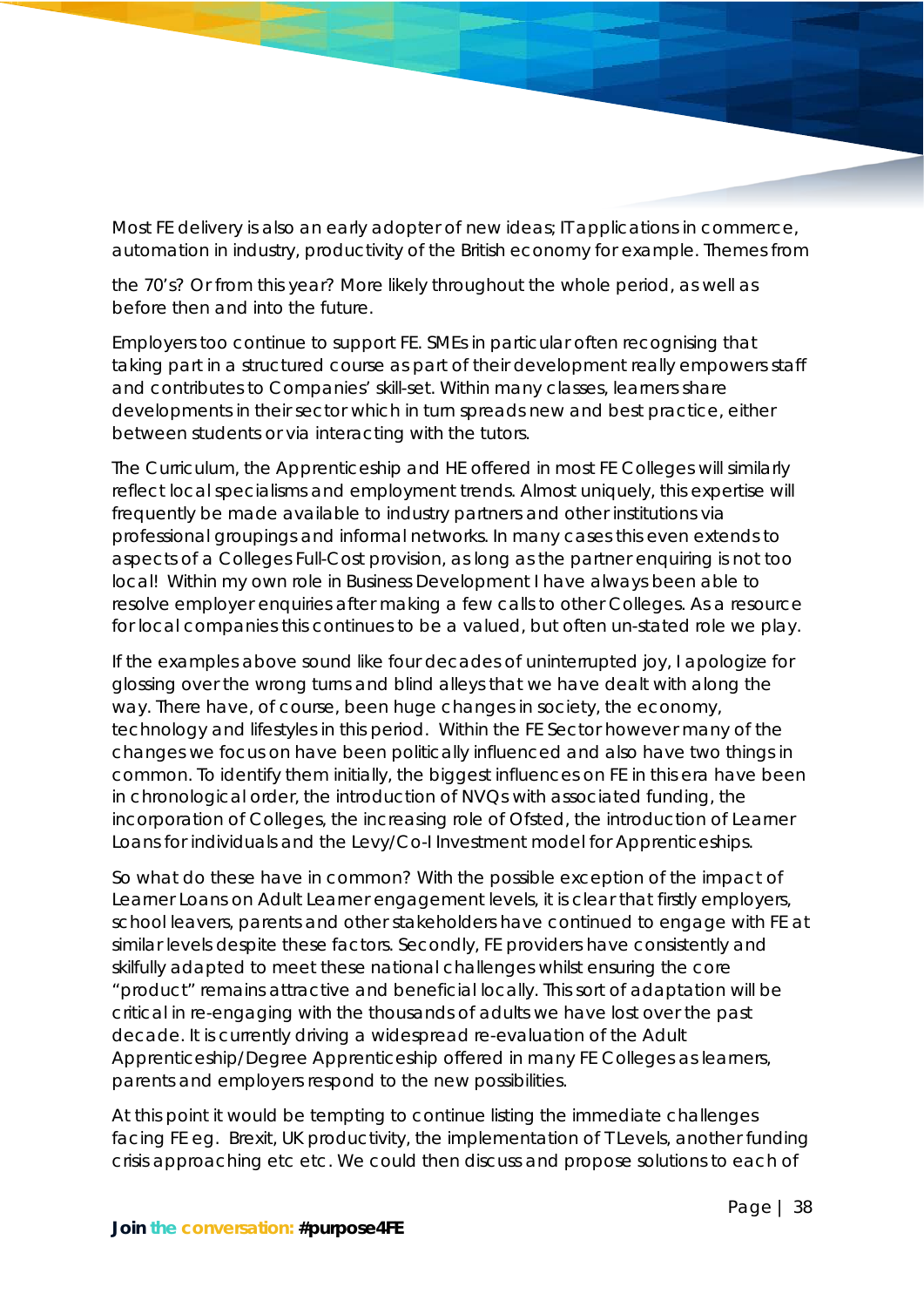them. Space precludes this, and anyway we would end up with a series of measures based upon the same principle:

FE survives and prospers when we understand national issues and develop skills based programmes, which connect local stakeholders, individuals and employers to their mutual benefit.

After forty years and nearly a thousand words I feel that I haven't really added much to our collective mission statement, but I would hazard a guess that in 2058 much of this will still apply.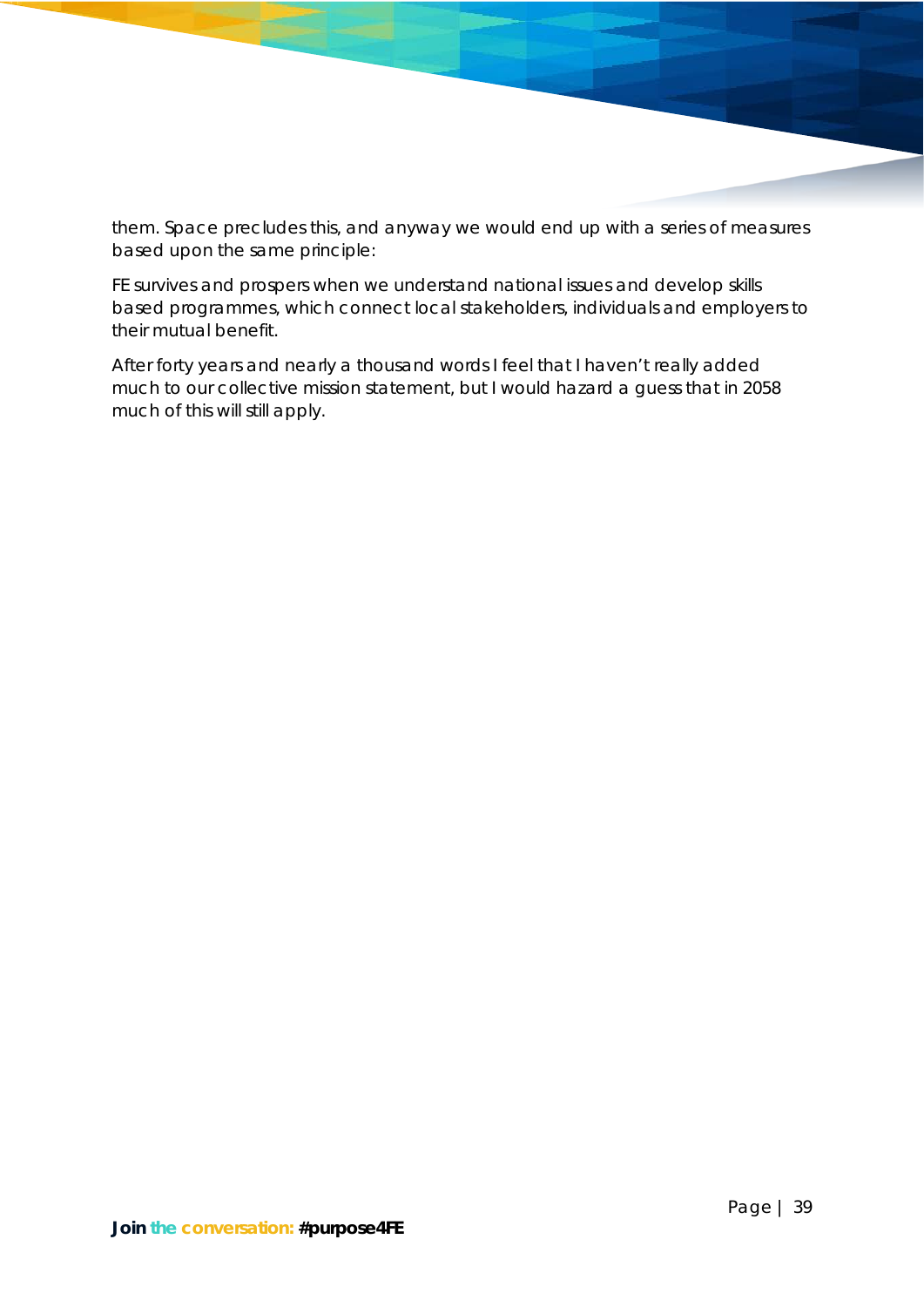## <span id="page-40-0"></span>Whatever the purpose – we need colleges to act more collaboratively and collectively - Written By: David Hughes, Chief Executive, Association of Colleges

The debate about the purpose of colleges will probably continue for ever. That's not peculiar to our sector; others have the same existential angst either continually or episodically. Just take a look over the fence at universities which have done so well for so long without seemingly worrying too much about their purpose. They are worrying now and having to work hard to define a purpose which others will respect and support.

In the college world, we have not been so fortunate in terms of understanding and respect, so the issue of purpose has always been to the fore. For me, colleges are all about transforming lives and supporting their communities (in the broadest definition of community). How those two play out for each college depends on history and context and every college I've ever visited has it's own unique take on it. That said, I do think this definition and promotion of purpose is a weakness. So, I'd like to propose three areas college leaders can focus on to help promote a better understanding and a greater respect for colleges: personal responsibility, strategic communications and collective action.

In all of this, I fully recognise the important role we have at AoC to help change things. But we cannot do it alone. AoC has a leadership role in all of this, helping and supporting college leaders to develop the narrative, the confidence and the resources which can be used. We are also adept at making the case for colleges in Whitehall; but that case is so much more powerful when AoC members from across the country are aligned on the same messages.

The first area for college leaders to focus on is personal responsibility. It's clear that colleges have been hit harder than any other part of the education system and that times are very tough indeed. It's too easy to fall into a trap as a leader to complain and rail against the injustices. My plea is for all of us to rise above that and to exercise realistic but optimistic leadership. We need to show the way through the tough times, talk up the impact colleges make, attract others to work with us and to be clear that the purpose of our colleges is to help build a better society and a stronger economy.

With that in the bag, college leaders can then devote resources to the strategic communications which will help secure the place of the college in its community. It's not enough for colleges to do amazing things, make a big impact, help people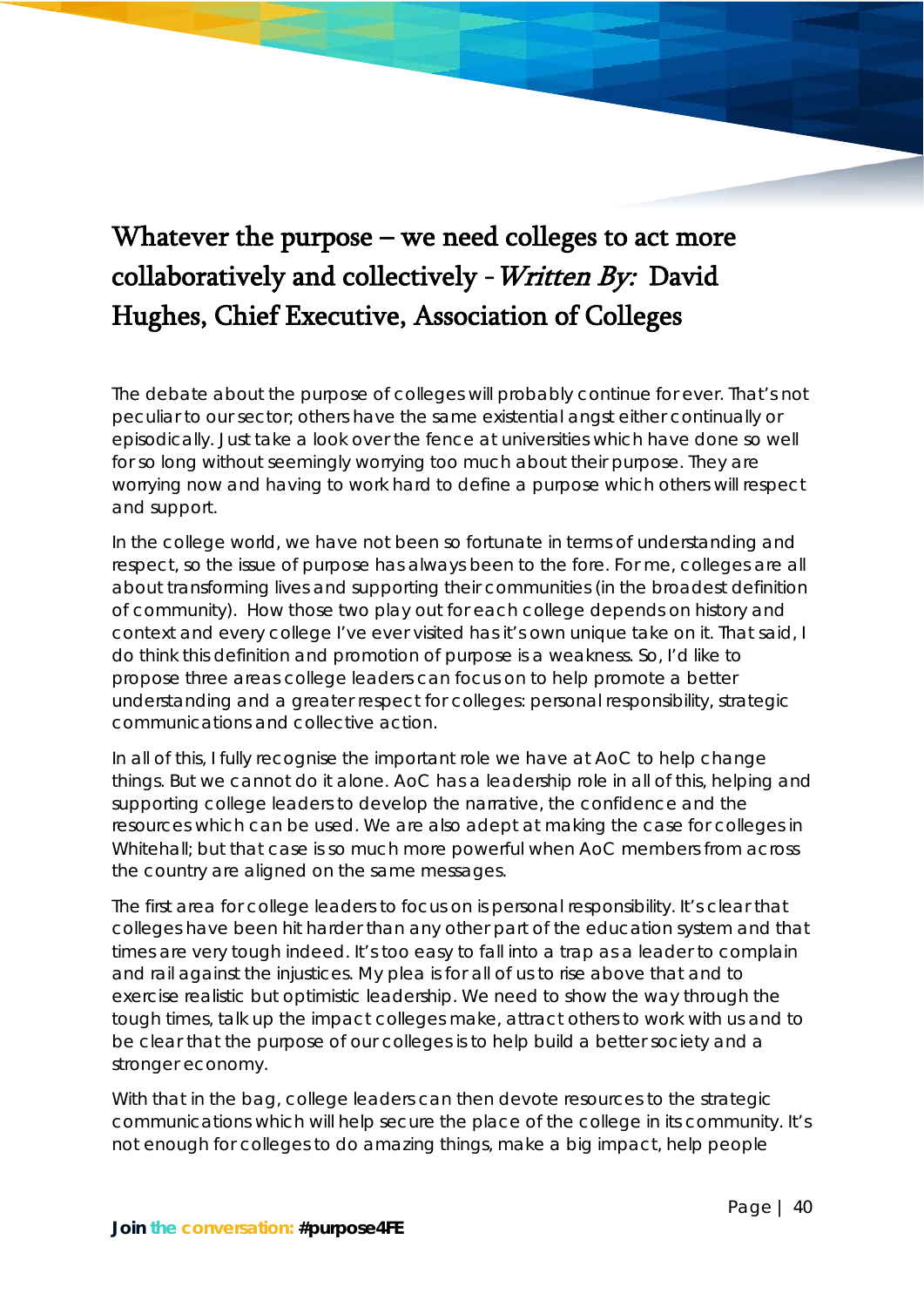transform their lives and employers become more productive. Colleges need to plan how stakeholders and partners will get to know about it. This area of strategic communications is not about marketing to potential students. It's about a systematic approach to building relationships with key influencers in the community and it's important because it is the bedrock of a strong reputation. It's about securing a place and a space for the college in its community.

The third focus for college leaders builds on this – collective action. Of course there is competition between colleges, but unless and until we are able to promote, celebrate, applaud what other colleges do, we'll never shift the image and reputation to where we want it to be. Working together, college leaders are a powerful force and can have a strong voice. We all know how great colleges are, but we need others to know as well and then to speak out and become advocates. College Board members, students, staff and employer partners can all advocate for colleges collectively and individually if we engage them effectively.

That's a lot to do, but worth it if we get it right. As leaders we need to confident, selfassured, inspired and inspiring, with the energy and enthusiasm to engage others. I've yet to meet a college leader who is not proud of their institution – so let's use that pride to build understanding and respect for all colleges as true social assets, offering opportunities to all and transforming lives and communities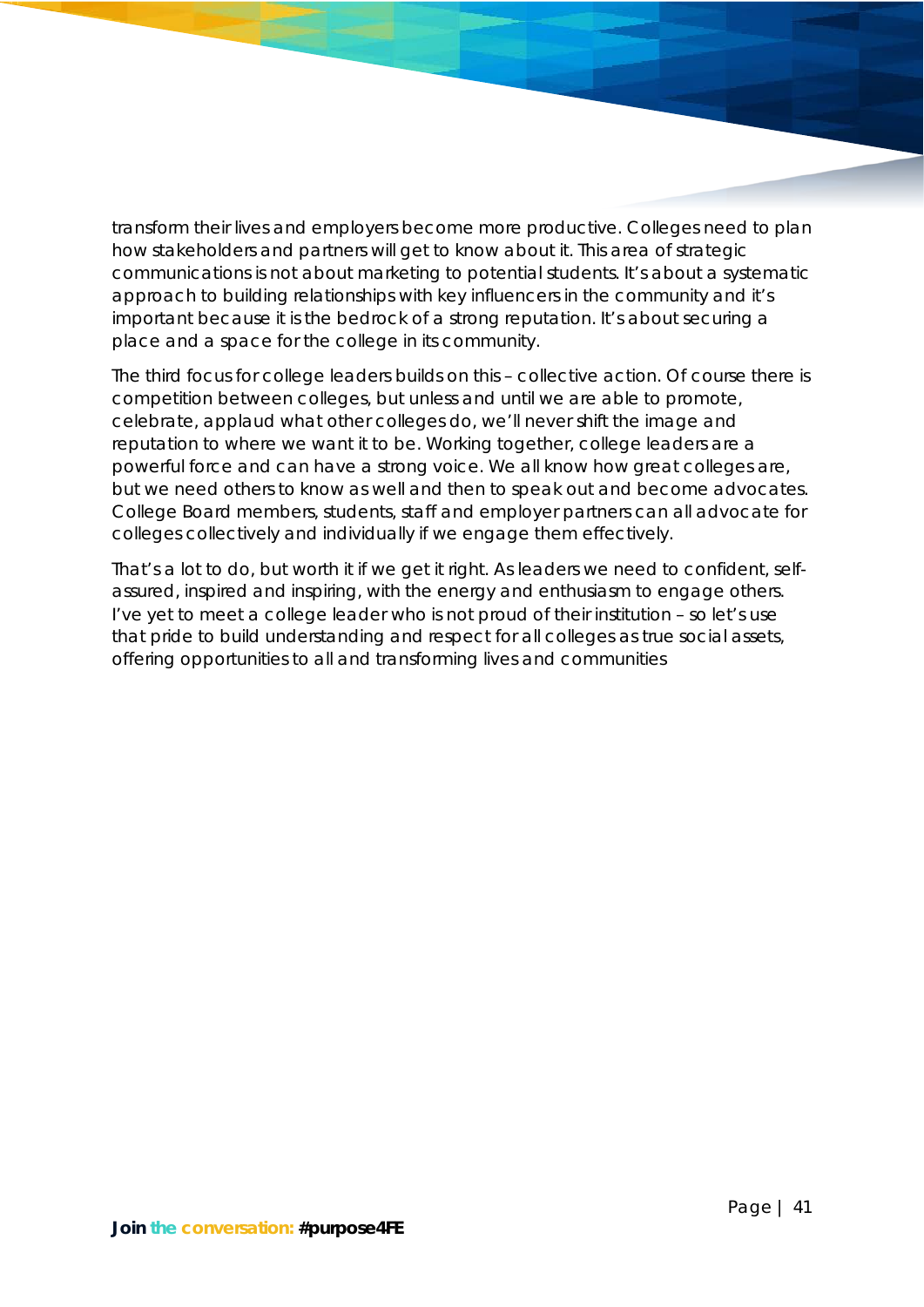## <span id="page-42-0"></span>Adult, Family & Community Learning – Raising Aspirations, Building Confidence and Transforming Lives - Written By: Dawn Hall, Talent Pathways Manager, Doncaster Metropolitan Borough Council and National Chair of FLLAG (Family Learning Local Authority Group)

Adult, Family & Community learning (commonly known as ACL's) is a vital part of FE provision and of the future landscape. It is in a unique position to meet the local needs and demands of its community. As in most cases it is not bound by buildings meaning that excellent partnership work is essential in order for delivery to take place. Staff are deployed or located out in community venues (including a local prison in my service), allowing for positive relationships to be built with learners, the community and local employers. ACL's have proven results of reaching the most disadvantaged and disengaged learners who not would otherwise have engaged in education.

For many learners it is often the first step of a learning journey since leaving compulsory education. There is consensus in ACL's that 'we are all in it together', there is no 'them and us', thus offering a safe environment for learners to develop and enhance their skills. ACL's are learner focused, and for some learners, employment is not yet on their radar. When I first joined adult learning someone told me that 'learners may be able to get on the motorway, but may not be able to drive straight to London'. This is so true of many of our learners; they need to build confidence, self-esteem and resilience.

ACL's have a highly qualified and skilled workforce, who's offer generally includes English, maths, ESOL, Family Learning, Employability and a varied and bespoke Community Learning offer. Family Learning is unique as it offers intergenerational learning opportunities, raises aspirations and improves the life chances of families. Parents are willing to attend a course that will help them to support their child's learning but would not have otherwise engaged in learning for themselves. Once engaged a large proportion of these learners continue on their own learning journey, often achieving a qualification for the very first time.

Government policy is focussed on retraining, upskilling and getting learners into employability, however, providers are penalised for getting learners into employment through their retention, achievement and success rates. We need government policy to support delivery outcomes rather than be a barrier against them. A major change in this paradox could be devolution of the Adult Education Budget. Sheffield City Region (which my ACL service is part of) is proposing a 3 year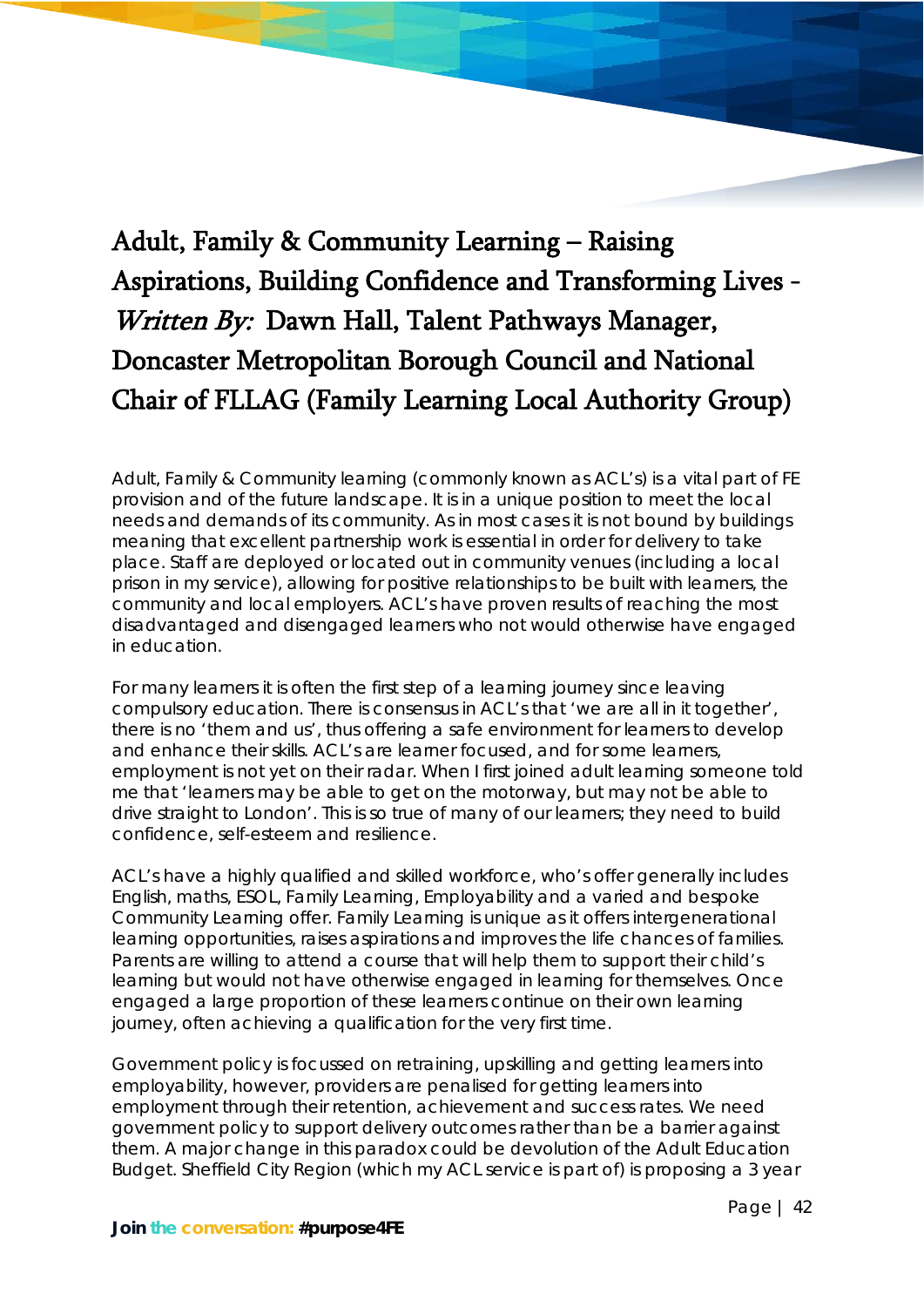delivery plan. This should allow for real progression opportunities to be planned, delivered and evaluated, rather than working within the current constraints of year on year funding.

The Sheffield City Region (SCR) delivery plan to implement the SCR Industrial Strategy will provide a framework of delivery with key partners, such as Team Doncaster, that will underpin inclusive growth and progression opportunities for all – such as high quality education, progression to employment and be able to sustain that employment. This will provide a platform for individuals to reach their full potential and contribute to the economic success.

ACL's deliver a holistic approach, enhancing health and wellbeing, reducing dependency on public services and addressing multiple agendas through cross department collaboration. ACL's have been improving social mobility long before the publication of the governments Social Mobility Strategy and will continue to do so long after the strategy is archived. Doncaster is designated as one of the 12 Opportunity Areas, and I firmly believe that adult learning is integral to the success of the delivery plan to raise aspirations for all.

ACL's are full of passionate individuals who truly want to make a difference and improve the lives of their local community through learning opportunities. I should know, I was one of those learners who were supported and encouraged to embark on a career in adult education. I think the phrase is 'home grown'!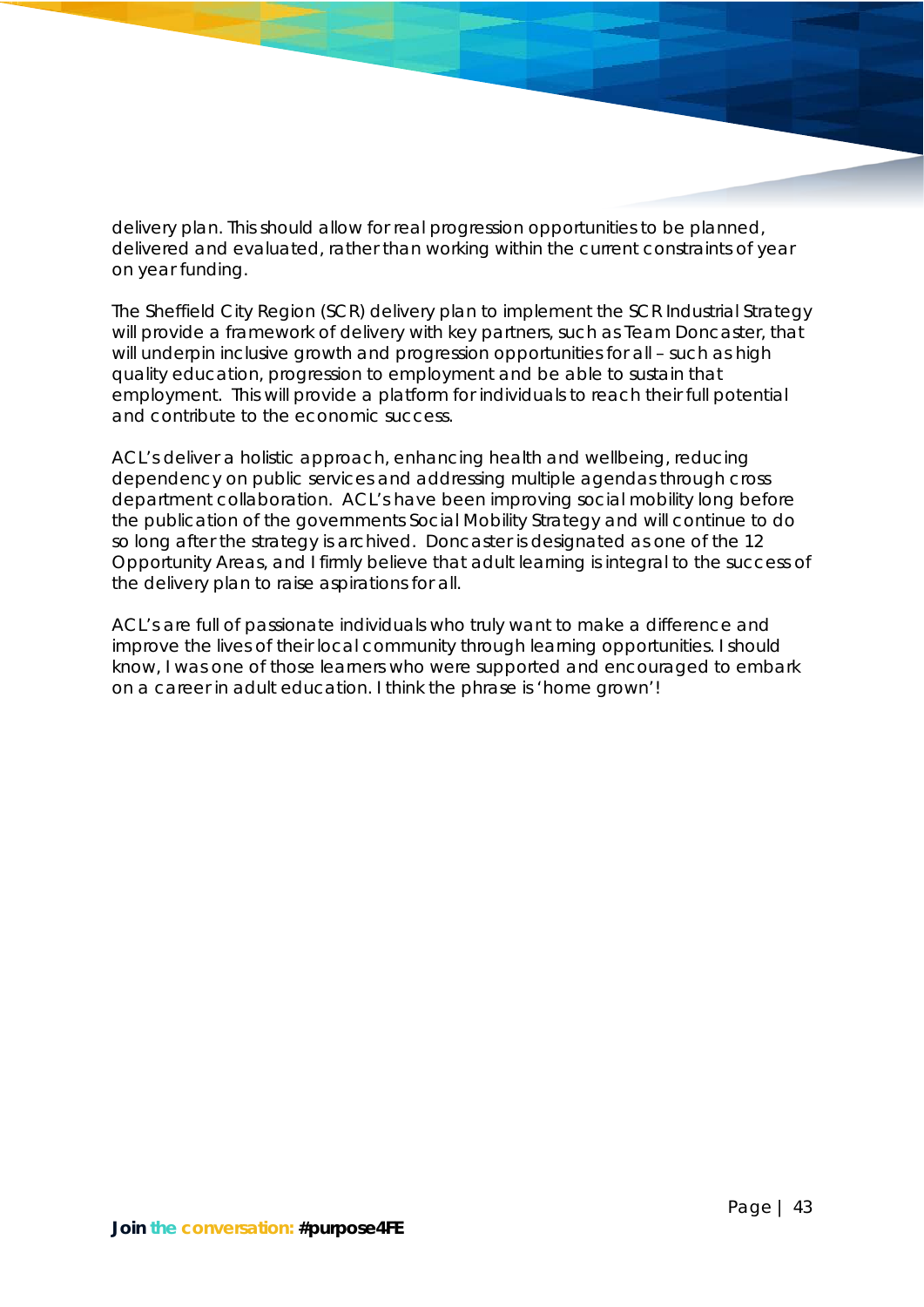## <span id="page-44-0"></span>FE and the future – new opportunities at local level? - Written By: Professor Ewart Keep, Director of the Centre on Skills, Knowledge & Organisational Performance, Department of Education, Oxford University

What is FE there to deliver? Primarily two functions across a range of age groups firstly, the supply of vocational skills, broadly defined and traditionally largely below degree level; and secondly the provision of second (or beyond) chance learning. In some countries these two roles are undertaken in different institutions, in others they are combined (see Gallacher and Reeves, forthcoming). The second function looms large in England because our lower secondary school system does not perform well across the ability range and a considerable volume of post-16, upper secondary phase learning is remedial, and also because many employers now have a limited commitment to retraining and upskilling large sections of their adult workforce.

Given these two core functions, what opportunities are there for FE to find its place in the policy sun? My answer would be that one important opportunity comes in the shape of the devolution of the Adult Education Budget (AEB) and the emergence of city deals and an industrial strategy that stresses the need for local economic growth delivered through locally-devised policy interventions. Thus seven of the Combined Authorities (CAs) have been charged by central government with developing their own localised version of the national industrial strategy. These developments have coincided with a major push, led by the Joseph Rowntree Foundation and others, around the need to promote fair work and better quality jobs in order to tackle in-work poverty, social exclusion, un- and under-employment, weak social mobility and limited pay progression.

As a result, what can already be seen in some of the more sophisticated and better developed CA plans, such as Greater Manchester and Greater London, is the emergence of a new policy agenda based around socially inclusive economic growth and fair work which plays to both of FE's core strengths. Thus Greater London is developing policies and strategies that span and link up fair work, inclusive economic growth, and skills. These developments mirror what has already occurred in Scotland, where the government has made major efforts to integrate skills policy and delivery with the work of its economic development and business support agencies, and to create a national Labour Market Strategy that helps link skills to job and pay progression, better utilisation of skills by businesses, re-training workers to meet challenges posed by economic change and new technologies, retaining older workers in employment, etc.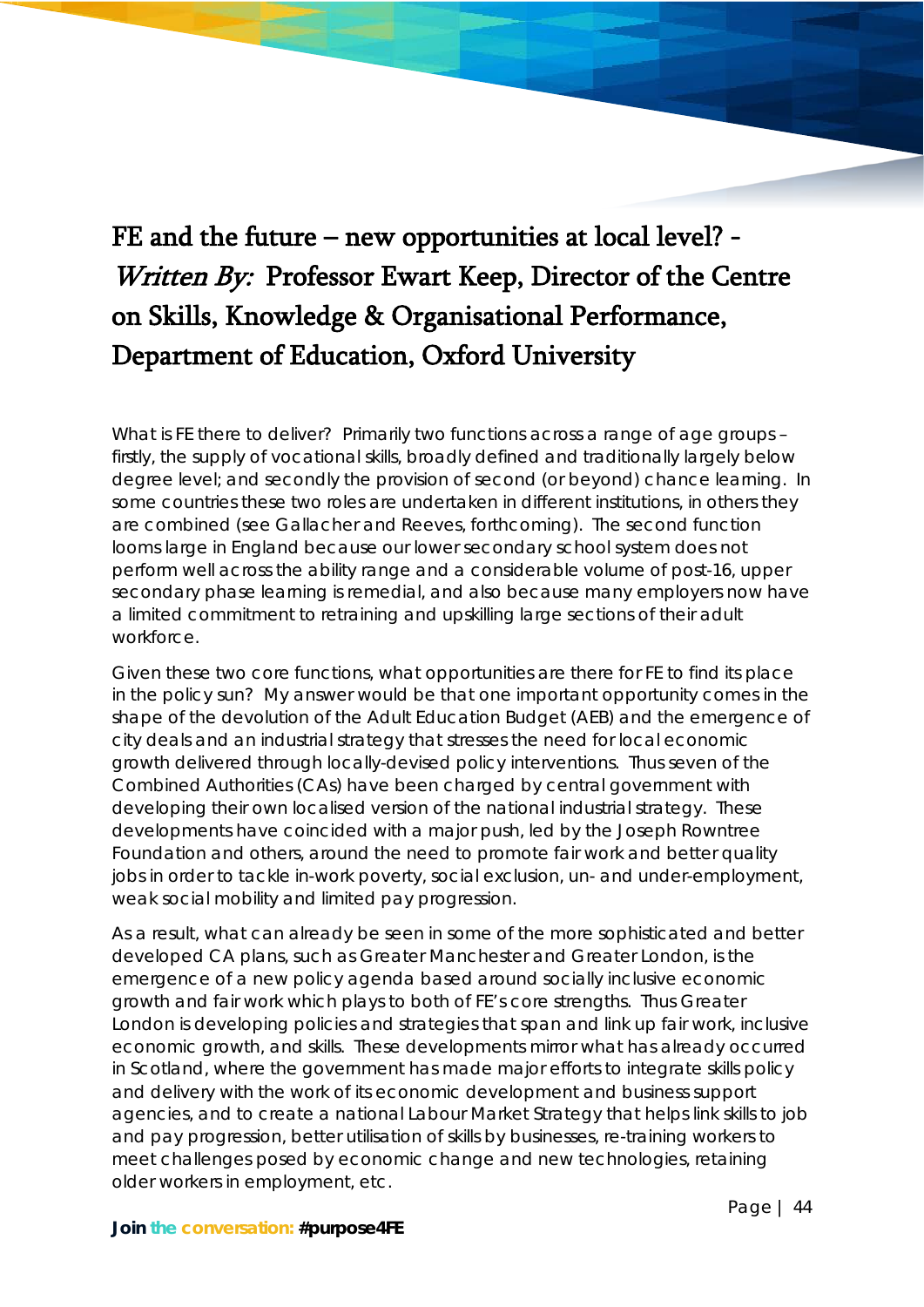The proposition from and for FE goes thus - the devolution of the AEB openings up some space for experimentation with a local skills 'offer' that is more closely integrated with a policy focus on inclusive growth and improved job quality. At present, there exists a spectrum of different models of how skills policy should be structured at local level. At one end are traditional and rather tired skills supply models that put most of the attention upon matching demand and supply at local and occupational levels, and also on a belief that more skills can on their own deliver economic revitalisation and greater social mobility. In other words, it is a miniature version of policies that have underlain England's fairly unsuccessful national-level skills strategies for three and half decades or more. Some localities are clinging on to this model.

At the other end of the spectrum are new approaches that argue that both economic success and greater labour market progression are likely to be delivered only when skills policies are closely tied to interventions concerned with economic development, innovation, business support and improvement, and with policies that explicitly seek to deliver inclusive growth and fair work - i.e. better quality employment (for an overview see Green et al, 2017). It has also been argued (Lupton, 2017) that in addition to linking up skills with other policy areas, education itself will need to adopt a more integrated and sophisticated approach that embraces human development across the life course.

FE is well-equipped to help deliver many elements of this new, more integrated policy model. It knows how to offer re-training and upskilling opportunities; it has strong links to local communities and a track record in engaging with individuals and groups those otherwise lost to education; it has contacts with local employers, especially some of the SMEs that other networks struggle to engage with; it often undertakes quite a lot of under-the-radar business and innovation support services to local business; its delivery models are usually more flexible than those of schools and universities; and if it is nimble it can move to fill the significant gap in sub-degree (Levels 4 and 5) provision that national policy has finally woken up to. The concept of FE as local economic and enterprise catalysts and hubs has been around for a while. The new policy focus on local economic development and socially inclusive growth provides the perfect context to develop this opportunity to provide local leadership and to meld together its two main roles.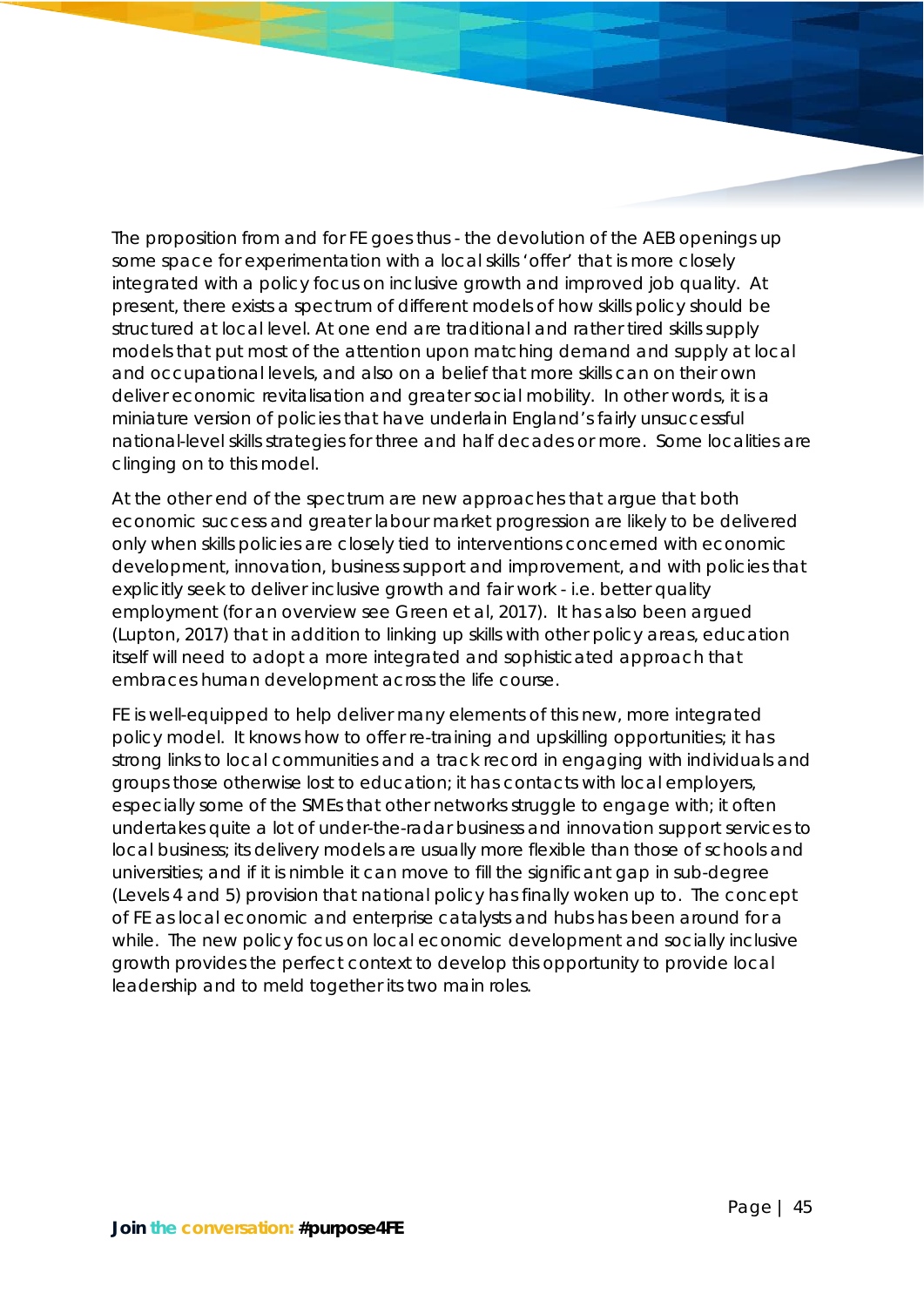#### REFERENCES:

Gallacher, J. and Reeve, F. (eds.), forthcoming, 2018. *New Frontiers in College Education: International perspectives*, London: Routledge.

Green, A., Kispeter, E., Sissons, P., and Froy, F. 2017. *How international cities lead inclusive growth agendas*, York: Joseph Rowntree Foundation.

Lupton, R. 2017. 'Education and Skills from Cradle to Career: A whole-system approach for Greater Manchester', *Inclusive Growth Analysis Unit Briefing Paper* No. 5, Manchester: Manchester University, Inclusive Growth Analysis Unit.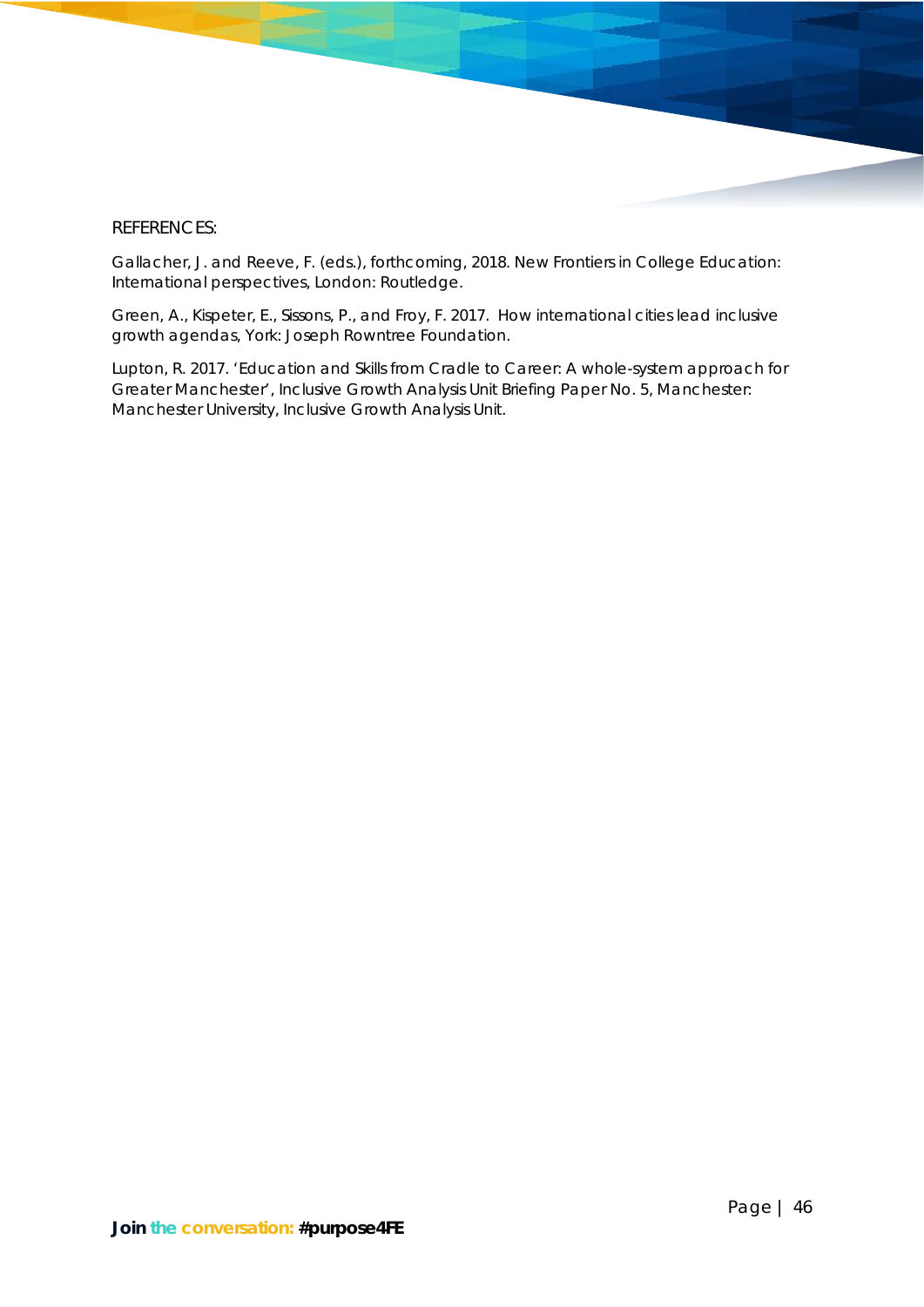## <span id="page-47-0"></span>Further and Adult Education – The Nations Fixers - Written By: Dr Susan Pember, Director of Policy and external relationships at HOLEX and former Governance Advisor to the AOC

Further and adult education is the life blood of this nation. It has never worried me like it has others about FE status because the people who need to know us know us. Having spent 9 wonderful and challenging years as the college principal in Canterbury, I was confident that everyone who lived within East Kent knew what we did and how to contact us. I never gave much thought to words like 'Cinderella Service' and, if I had, I would never have attached that name to my college, my students or my staff. Our role was to work tirelessly for the residents - adults and young people who lived and worked in our catchment and ensure they had the best chance possible to succeed. When people think of Canterbury, they think of the affluent South East but many of our students came from the most deprived areas of the country. Therefore, even more pleasing when our fledging college rugby team beat the grammar schools.

Although I started my career in teaching, I moved into the adult and college sponsor side of local authority work and loved that job but, it was to be taken away from me when FE became incorporated in April 2013 and although I could have stayed and become a schools officer my heart is in FE and it now seems really strange that 25 years on, local authorities will have a new role through devolution. Maybe I should have stayed after all. My boss at the time wrote in my leaving card "a college is a good safe haven for the time being but the policy will revert. So keep an eye on returning". I don't think he thought it would take 25 years.

Devolution is real positive step - well it will be once the teething issues are solved and the new staff realise working in partnership with colleges and providers is, in the long term, the easiest and most effective option. Further and adult education are about local people, people who are committed to a place and want to learn locally - so devolving of budgets make sense. But, the model we have adopted is not really local and if we are not careful we could just be replacing one bureaucratic administration with another, which is just as far away from the realities of people's lives as the one we presently have. To be really effective we must put the individual first, and to do that we need to know what they want and therefore we need to be really local and place centred - but one step at a time.

Further and adult education is key to Britain's future success. Devolution is coming in at a time where we are stacking up issues which are going to look to education and training to solve. With an increased level of focus and resource, adult education can meet these challenges. The main issues we should be focusing on are:-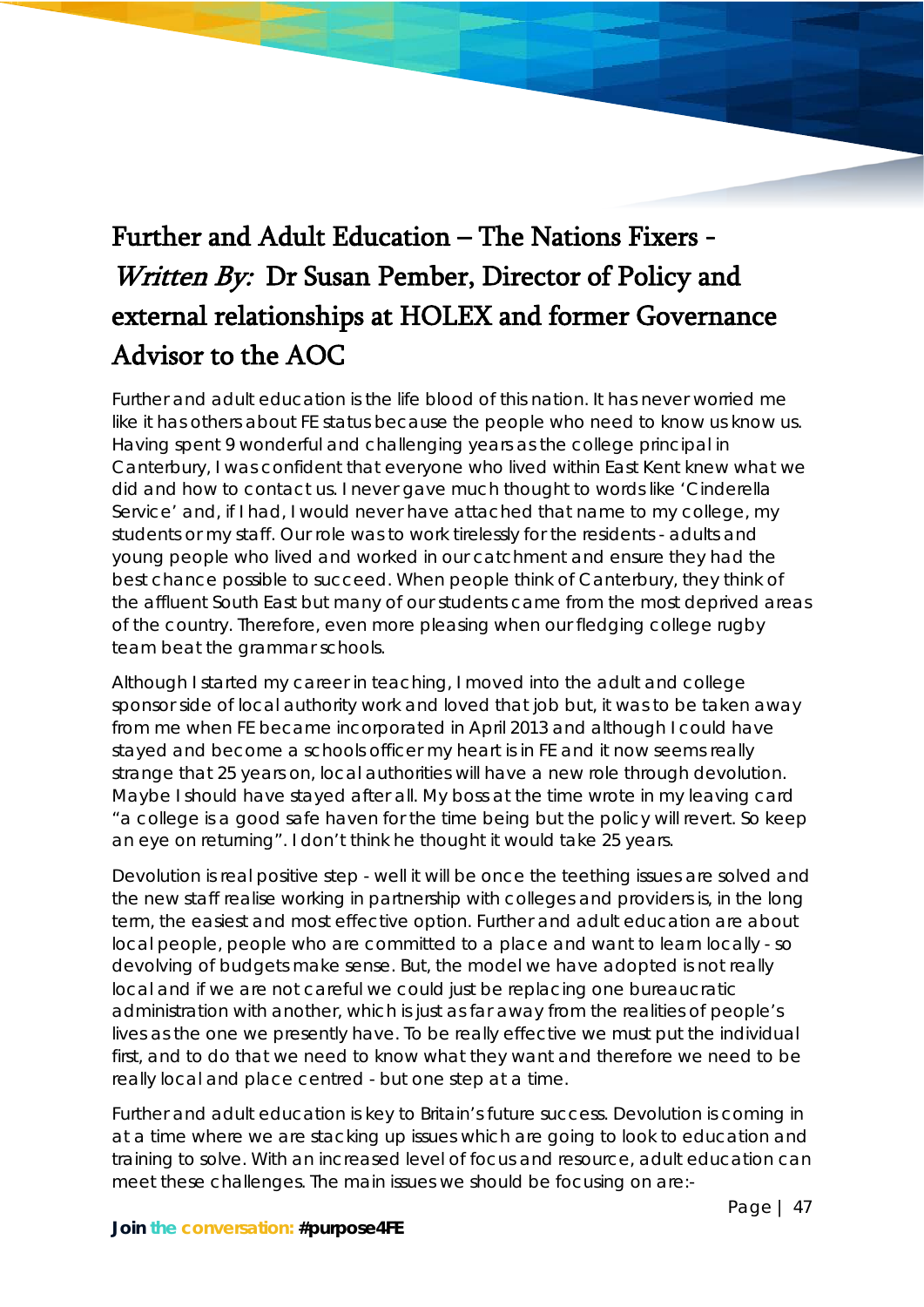- raising productivity through improving the basic skills of employees we still have a situation where one in five of our workforce has low English and maths skills;
- strengthening community cohesion by providing guidance, support and a place for communities to learn new skills together;
- increasing social mobility through providing induction and stepping-stones programmes that lead to qualifications with a progression route to further study and improved job prospects;
- reducing unemployment and inactivity by identifying and supporting people back into education as a pathway to work;
- enhancing progression into well-paid jobs through providing retraining schemes when and where people need them;
- extending working lives by allowing the older person to learn new skills such as  $IT:$
- tackling health and mental health issues through providing a protected environment to gain confidence, self-esteem and new skills;
- attracting future inward investment adult education can provide the skilled workforce which, in turn, encourages international businesses to set up here.

Adult education is very resilient, even with the lack of resource in recent years we still have an FE and adult learning infrastructure in England of which we can be proud they are the fixers. For example, driven by self-leadership, adult and community learning providers continue to educate and reskill over 500,000 learners annually and are able to demonstrate they are the best educators. Ofsted grades last year show that 80 per cent of those inspected were 'good' and student feedback excellent. These providers are efficient, using their state funding to generate fees and co-funding. They are fleet of foot and move where the need is, whether it be to support a new developing community or an employer having to make staff redundant. They are not hampered by having to keep big buildings going or layers of costly managers and overheads. They are student and community centred, professional, well qualified and determined. They are our unsung heroes and, by hook or by crook, we need to create the political circumstances for them to use their skills and knowledge to educate and retrain more adults. This is the new sector leadership challenge.

Adult education must/ will be central to the nation's success. It is for us to lead, to demonstrate confidence, foster new advocates and publicise what we know works.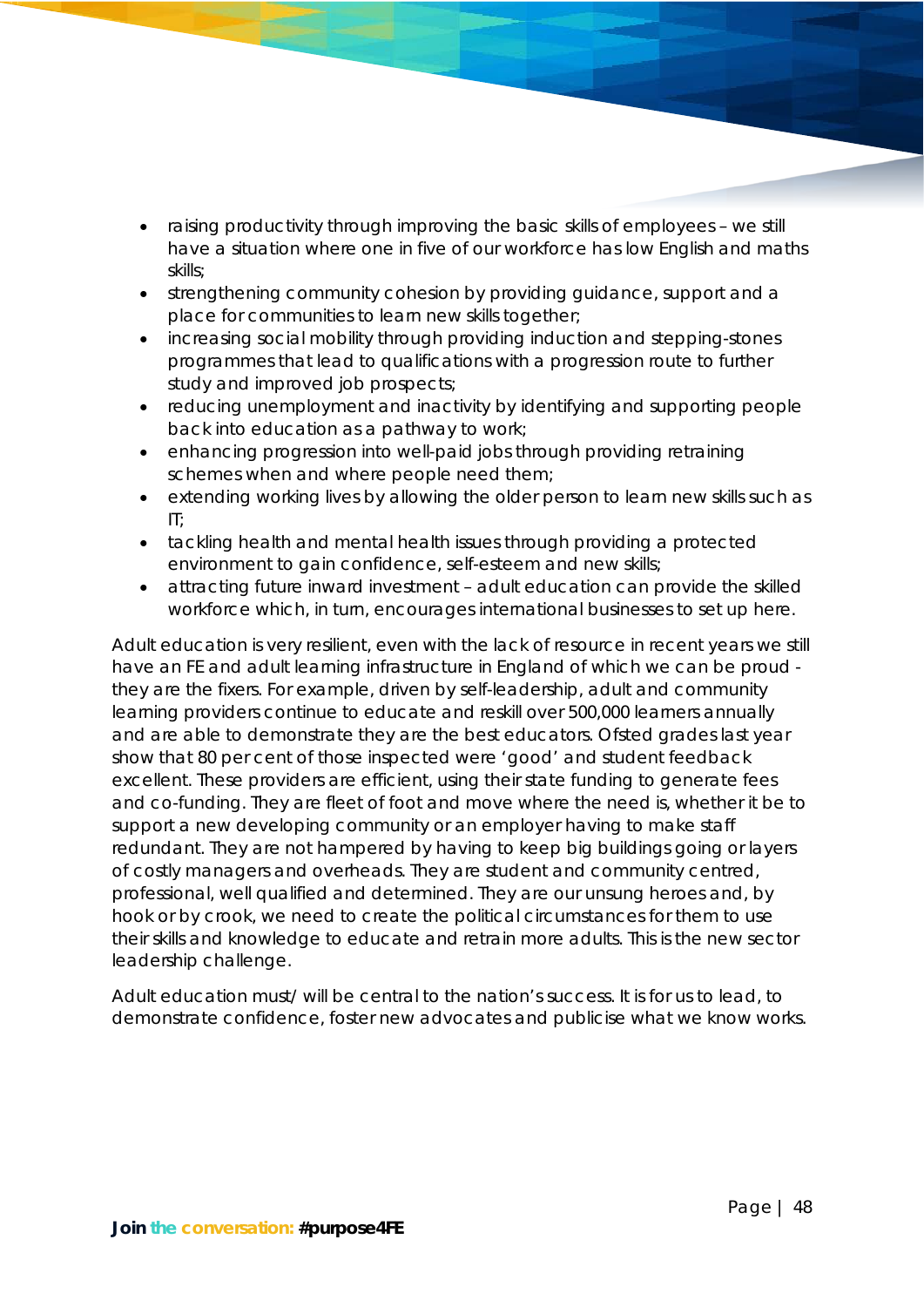#### <span id="page-49-0"></span>What is the distinct value of Adult Community Learning? - Written By: Gerald Jones, Head of Adult Learning, Lewisham Council

Adult Community Learning, like FE and other AEB funded provision, helps adults rebuild their lives and develop essential core skills that they might not have had; it reaches people during some of the most vulnerable periods of their lives; it offers opportunities for the retraining and reinvention that modern society and the modern economy demands; it contributes to broad civic outcomes including health, wellbeing, social cohesion and integration as well as economic and employment outcomes; it enriches communities and as a result it enriches the whole country.

But ACL is not like other AEB provision, it plays a completely different role to that of Sixth Form Colleges, and a very different role to that of FE colleges.

So what is different about ACL, and why should it continue to be valued as a distinct activity within the broader adult education budget?

#### **1. ACL offers multiple routes to address the critical question 'How can we flourish?'**

The primary goal of ACL is to enable individuals and their communities to flourish. This has been the purpose of ACL across the country for over 150 years, and it has a tradition of providing multiple routes of achieving this goal - the sector has flexibility, innovation and problem-solving built into it. Even before the First World War the rationale for funding ACL was seen as broader than achieving narrower employment outcomes (although these are critically important) because people can be in employment but still not flourishing, still a burden to society, still a cost to the economy (most commonly they may be on in-work benefits, or in ill health which is costly to councils and to communities).

ACL is often, wrongly, thought of as nice-to-have, or side-lined as an indulgent pursuit for those with time and money to spare. But ACL is complex – as complex in fact as the lives of the people who participate in it. Reviving the dulled metaphor of the skills ladder can help shine a light on the complexity and multiple purposes of adult learning.

Imagine a ladder. Imagine now that the act of climbing this ladder enables us to reach the goal that we all are striving for, namely to flourish – in the deep Aristotelian sense of living well, doing well and faring well.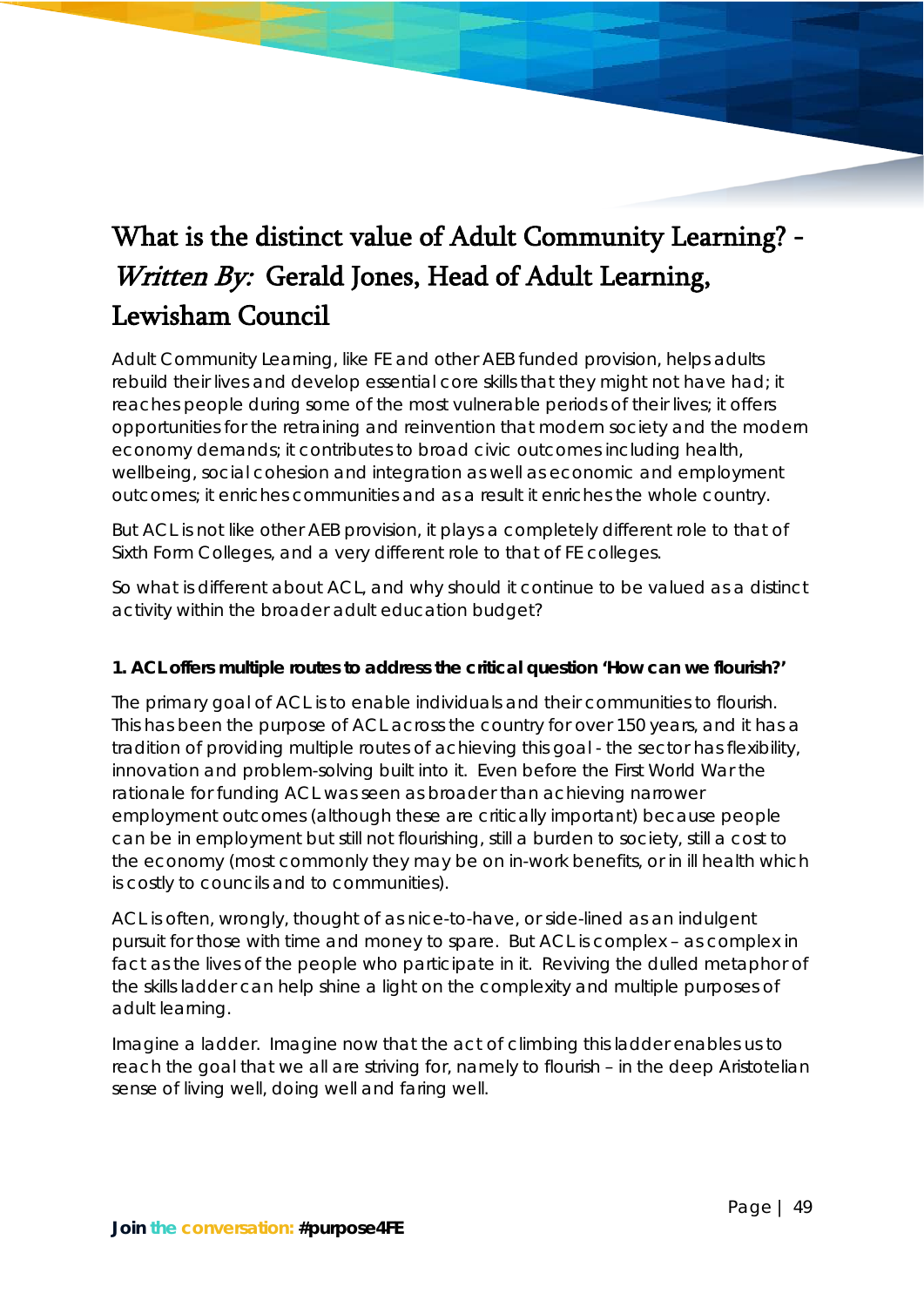The starting rungs of the ladder are, for most of us, the foundations of our life, the skills and qualifications we gain in school and university. The middle rungs of the ladder are where we build those skills and apply them in work and in our contribution to society. The final rungs of the ladder enable reflection, consolidation and farsightedness of our later life.

We know that the first rungs of the ladder are missing for many people – those without the skills, the language, the confidence or the good luck that other people have had. ACL constructs multiple routes which lead up to the first rungs of the ladder: the elevators and escalators, other smaller ladders, staircases with very small steps, helium balloons that lift you up, tunnels that emerge from underground but which take you to foot of the ladder. ACL creates all these different routes; it constructs them carefully with partners very close to the communities (other council services, the 3rd sector and local organisations and businesses), and it coaxes, ushers, pulls, pushes, invites and tempts people to step up onto those first few rungs of that ladder.

But ACL also casts a watchful eye over those people on the middle rungs, providing support and delivering courses for those who are in danger of falling. Even the most successful people will encounter mental ill health at some point in their lives, or will suffer family or individual crises, or be in danger of redundancy, or will get ill, or feel isolated from their community as it changes or drifts away. All of these put us at risk of losing our footing on the ladder, of losing our way, our job, our confidence, our motivation. ACL builds small steps, platforms and safety nets alongside these middle rungs, so that people have the opportunity to retrain, to rebuild and reinvigorate themselves – thus continuing to contribute to society without being a burden on it.

Finally it is ACL who help people to continue to flourish even after they have moved past the crucial middle section of the ladder. Our learning and contribution does not stop once we have retired, and ACL helps older people to keep healthy, to reduce loneliness and isolation, to maintain wellbeing, and keep people active and engaged to the end of their lives, which at the same time helps to reduce the costs to the state.

In contrast to the complex civic role of ACL, the routes and the goals of FE can be seen as more focussed – although they are just as important – addressing the critical stages in life of skills and work. They do not have the funding flexibilities to provide multiple routes for everyone, they are not as close to the doorsteps of local communities, and their goals are primarily about the middle section of the ladder, i.e. the 'next rungs' needed to help people into employment and training.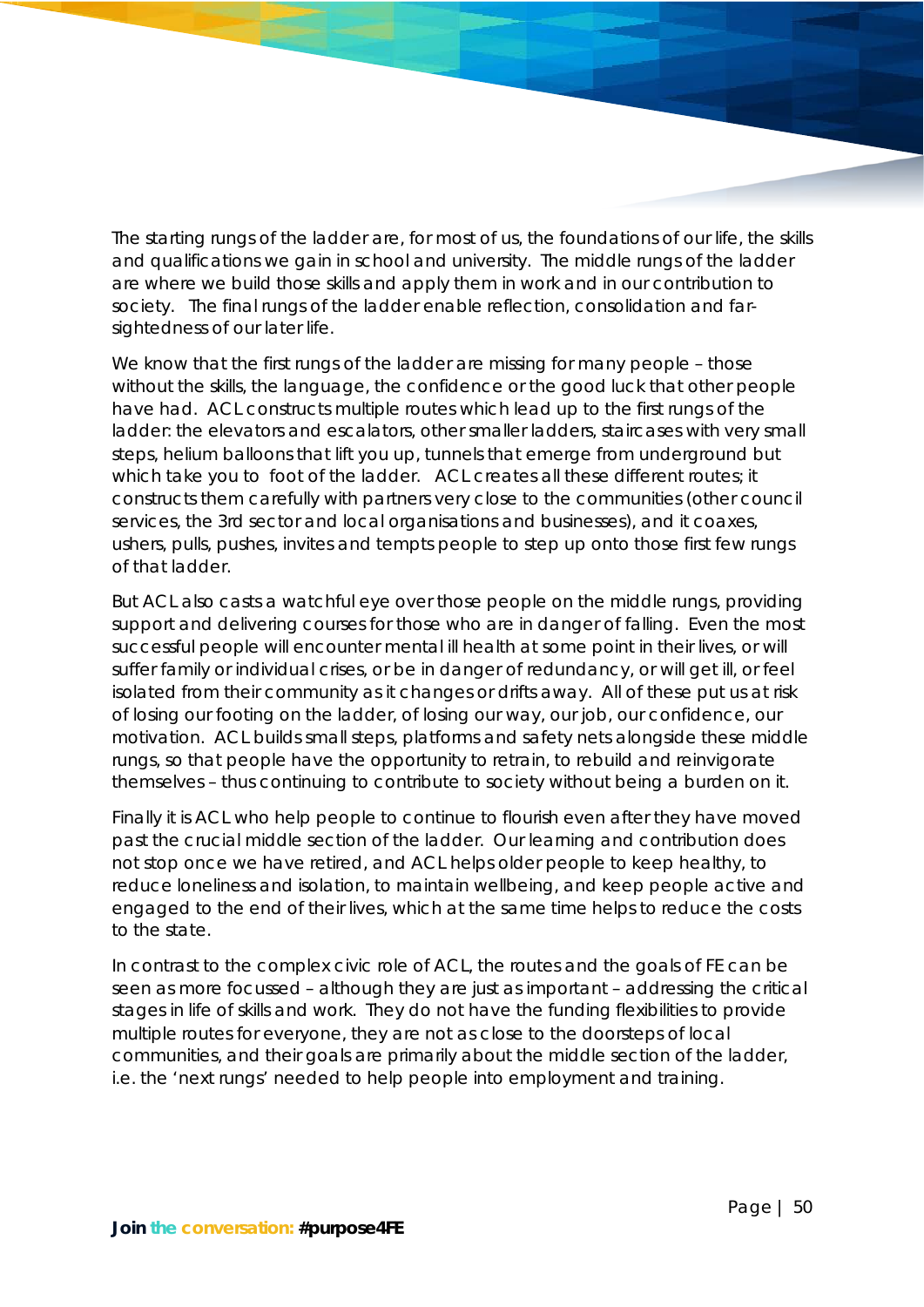#### **2. ACL creates a safe Gateway to learning.**

It takes courage to learn. Learning can feel like you are placed in a position of vulnerability, you are admitting there is something you don't know, or can't do. Learning can feel like you are relinquishing some power, giving it to the tutor or the institution. Learning carries with it baggage and memories that may be painful. Yet adults who return to learning are free not to do so, they have escaped the tramlines of compulsory education. Those who do return are embarking on an act of courage that must be reflected in the ethos and structures of the learning provider they enrol with.

ACL provision is expertly placed to help adult learners across the threshold and back into learning. Adult learning provision is local, it is familiar, it is communal and has a community feeling and ethos. Adult learning provision is not full of young people who may be seen (wrongly) as intimidating in their liveliness, group tendencies, behaviour and numbers. Adult learning provision is smaller than FE, it tends to be calmer, and able to create a learning environment that feels safer for adults, particular vulnerable adults or those who have had those negative experience of compulsory education. Adult learning provision creates a safe learning environment through a deep understanding of the needs and concerns of adult learners, and has structures in place to secure that safety.

FE provision can be perceived as large and boisterous and institutional and many people taking their first steps back into learning, including those most vulnerable (and those with hidden vulnerabilities) simply won't cross the threshold into an FE college. Without the 'multiple routes' onto the ladder offered by ACL, which compliments FE provision, these people would not be able to get onto the ladder to flourishing.

So ACL is an essential means of helping people across the threshold to learning.

#### **3. ACL works with local partners to create a curriculum that reaches deeply into communities.**

It is true that there is a difference between ACL provision within a local authority and ACL in the form of the Institutes for Adult Learning (previously the Specialist Designated Institutes). But my experience of working for years in brilliant Local Authority ACL providers, and for years within brilliant IAL providers, has been very similar.

Because the goal of ACL is to enable people to flourish, and because flourishing is something we strive for throughout our whole life (not just when we are of a working age), ACL builds partnerships that reach deeply into communities. These are not the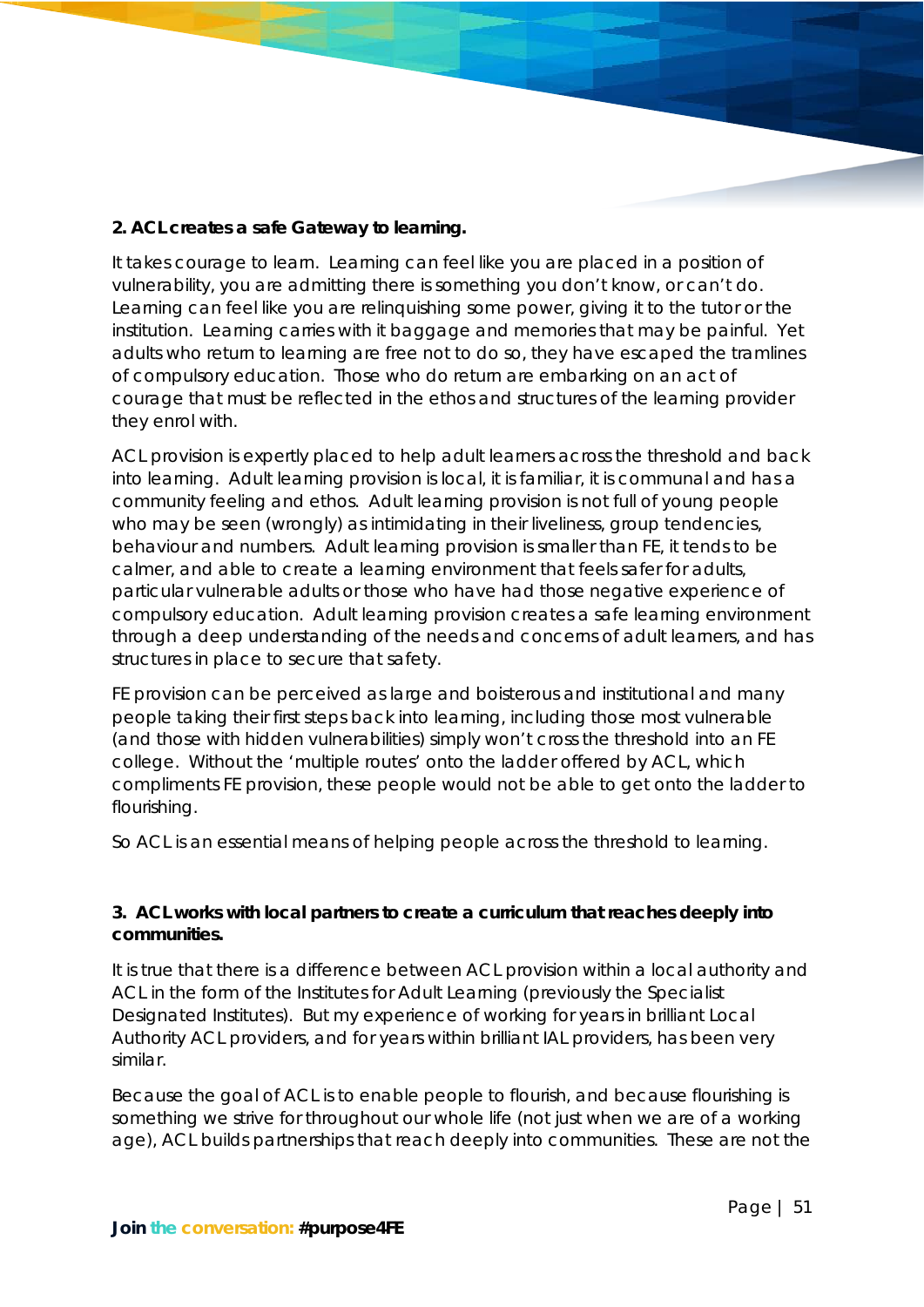more focussed employment-related partnerships of FE providers (who want and need to attract people onto those middle, working, rungs of the ladder).

ACL provision, such as the provision here at Adult Learning Lewisham, creates a vine which wraps around statutory services – those with already deep reach into communities – and through the flexibilities it has in creating a curriculum that supports the goals of those services it strengthens and adds to them. This partnership work includes the following services here in Lewisham Council: public health, adult social care, children schools and young people, economic development, housing and regeneration, community and culture. ACL partnerships with local authority services typically have the following characteristics:

- They are more immediate (as ACL services are the colleagues of all those other services).
- They are more strategic (as ACL are contributing to outcomes for residents, just as those other services are).
- They are cost saving (the 'upstreaming' work of adult learning contributes to savings in public health, to adult social care, to people claiming housing benefits, in reducing multiple deprivation).

They are aimed at the same extensive range of vulnerable residents (including all those listed as priorities in the ACL report – all of whom are also being reached by other services, but *value is added* to the work of each of those other services once learning is included in the opportunities for those residents).

They are sustainable, not temporary, (both services will be in proximity to one another, and sharing the same values and same goals for years to come) nor are they dependent on a particular funding stream (I worked on the Non-Schedule 2 pilot projects, with the homeless sector, with FE colleges in the early 2000s – projects which came to an end once the pilot and the funding ended).

#### **4. ACL enriches our culture**

-

This is not a popular perspective on adult learning, and it won't win any arguments in the Treasury; but this is an historic argument that should not be forgotten: adult learning is of value in-itself, not just as a means to employment. The issue at stake here is: what sort of society do we want to live in? There is something about a culture which promotes lifelong learning, lifelong curiosity, lifelong creativity and lifelong challenge through adult learning; something in that culture which makes it special, which makes it proud, which makes it a culture we want to live in. Imagine a culture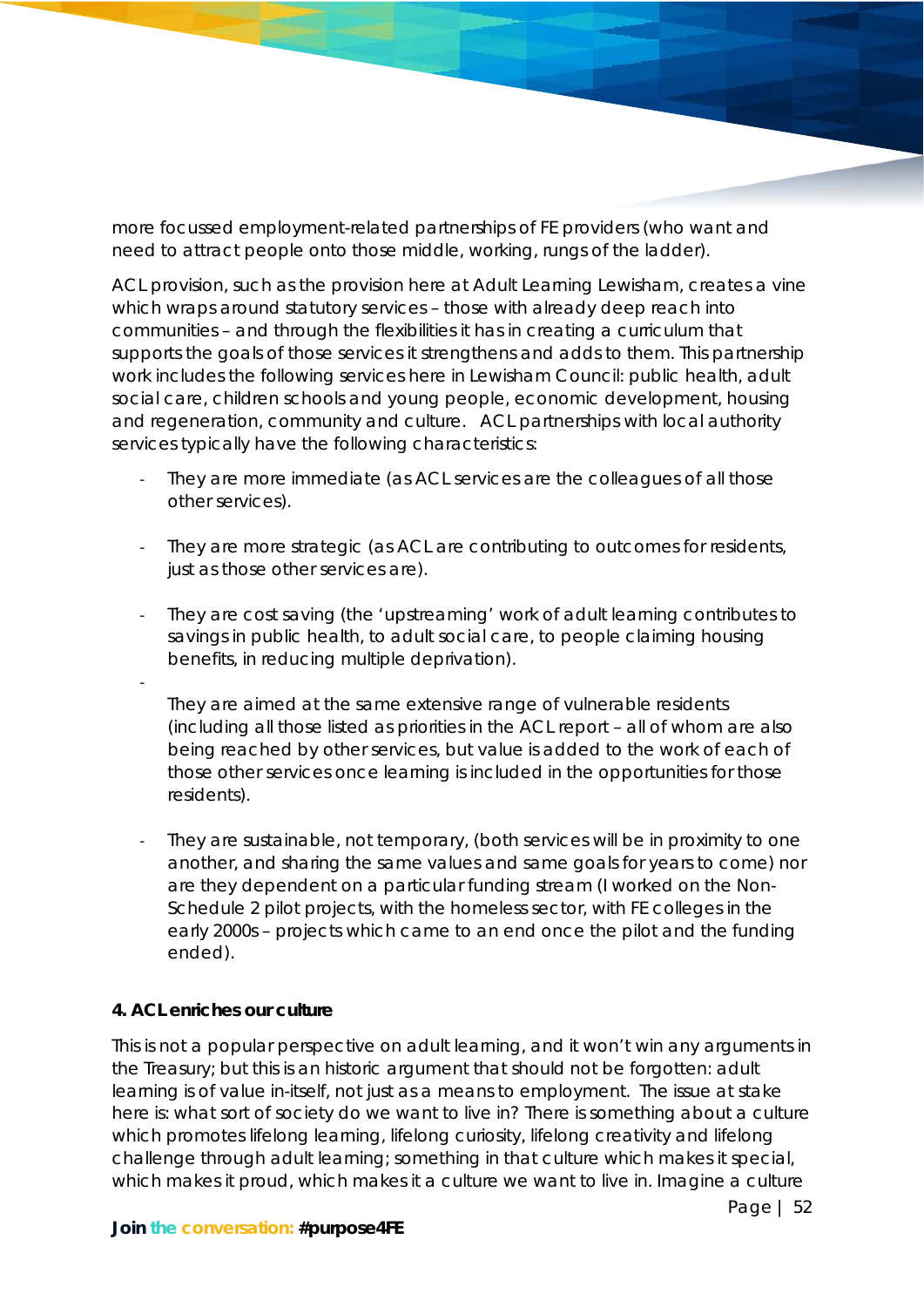without those things, where learning is purely mechanistic or utilitarian, purely directed at narrow ends - whether these ends be economic, social or politicial - and you are not far from the totalitarian catastrophes of the last century. Or imagine a culture where only those with the money to pay were able to be creative, enrol on arts courses, watch and analyse films, study philosophy – where only the elite, who have always had access to this broad curriculum, could benefit because only they could afford the fees. Many are now concerned that we are not so far away from this elitist society as we had once hoped.

Even in times of national recession, during the First World War, during the 1920s recession, during the Second World War, during Austerity, during the 1970s oil crisis, people from the poorest of socio-economic backgrounds have been able to afford access to this broad curriculum – not just the rich. (I'd recommend reading *Adult Education in Inner London 1870-1970* by William Devereux to get the long view on this).

#### **Conclusion**

For the people engaged in adult learning there is something magical about it, something that animates their lives in a way that nothing else does. And that is because learning is difficult – it is hard to bite into the gears of learning, but the satisfaction that emerges from that effort is untold. The true outcomes of adult learning, aside from the skills and civic benefits outlined above, really are immeasurable for the individual who is affected by those outcomes. They are lifechanging, transformative – and they transform our culture too.

And that is why ACL is worth funding – this transformative effect should be available to all adults, not just the deep-pockets of the middle classes – and only the continued public funding of adult learning's kaleidoscopic curriculum can make it so.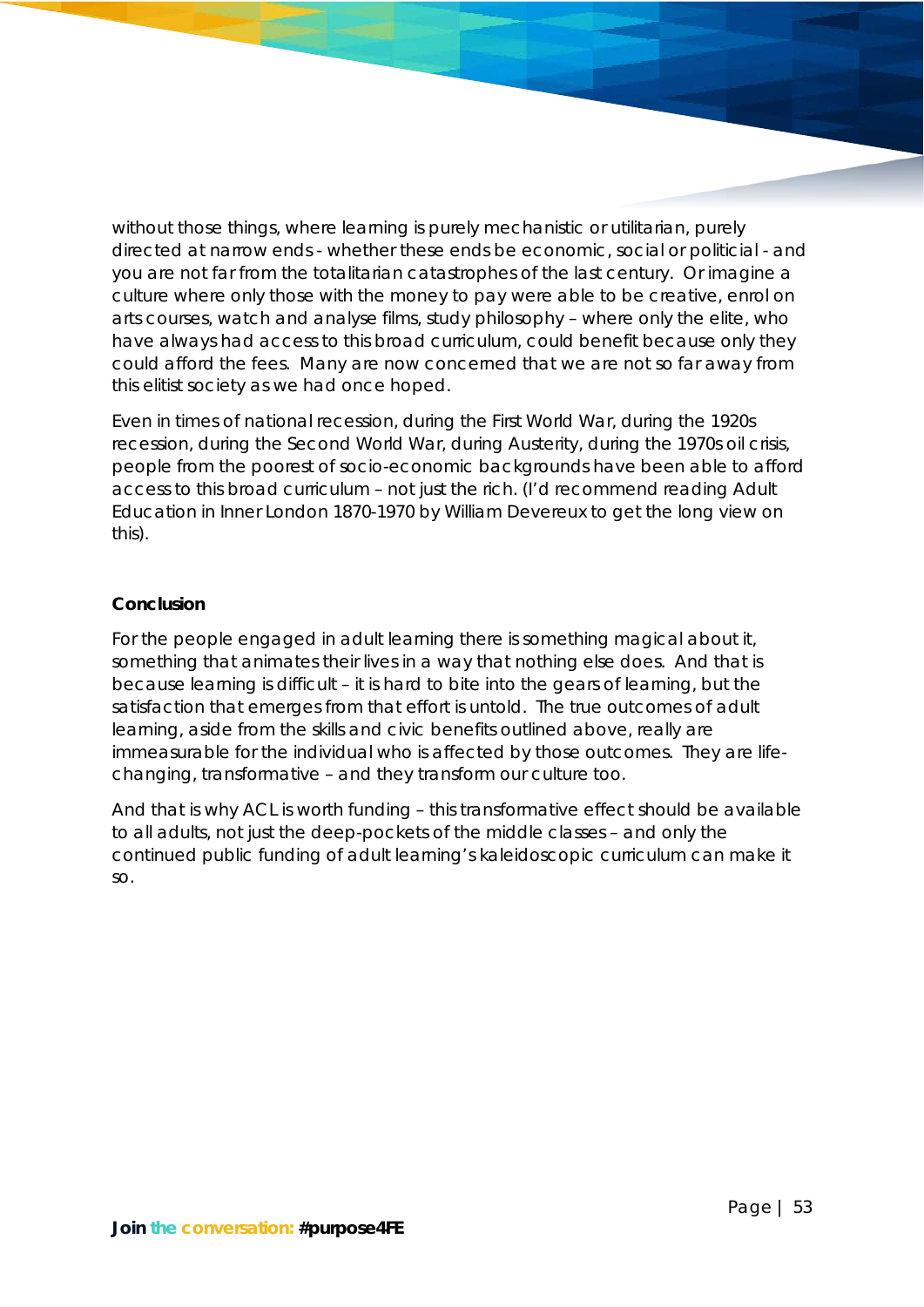## <span id="page-54-0"></span>Robert Halfon MP – Adapted from speech to the Learning and Work Institute February 2018 - Rt Hon Robert Halfon MP, Conservative Party, Former Minister of State, Department of Education, Apprenticeships and Skills. Chair of the Education Select Committee.

Our skills problem is a social justice issue. While the lack of skills in society ultimately touch us all, our most disadvantaged individuals pay the highest price. They have the most to gain from skilling their way out of deprivation, but are the least likely to do so. This is plain to see across our schools, where millions of disadvantaged children are on a collision course with failure. Just 33% of pupils on free school meals get five good GCSEs, compared with 61% of their better off peers. Without a solid nucleus of skills, it is hard to thrive in the jobs market. Instead, the most likely outcome for these individuals is a grim concoction of wage stagnation, fading hope and inertia. We can change this.

To spark a skills revolution, we must first transform the way we view education - it is customary to talk about building "parity of esteem" between technical and academic education.

But pursuing "parity of esteem" reinforces the split that exists between them. It implies a division between the two routes when in fact, they should be seen as intertwined - two parts of the same system of self-improvement, and both equally well supported.

Education should be a continuum of learning. This means:

- one train-line with a series of academic and technical stops;
- the ability to jump back on and travel to other stations to build credits and reskill or upskill; and
- all without fuss within a seamless infrastructure of opportunity.

First, let's look at post-16 technical education, the government is starting to create more connectivity between academic and technical education through its post-16 Skills Plan. The Plan will produce a much smaller number of qualifications (T-levels) in 15 different clusters of skills. These qualifications will have a standard currency that the thousands of existing qualifications currently lack. And pupils will be able to move between technical and academic routes through bridging provisions.

We need to make sure everybody gets the basics right, around nine million of all working aged adults in England have low basic skills. And a third of 16-19-year-olds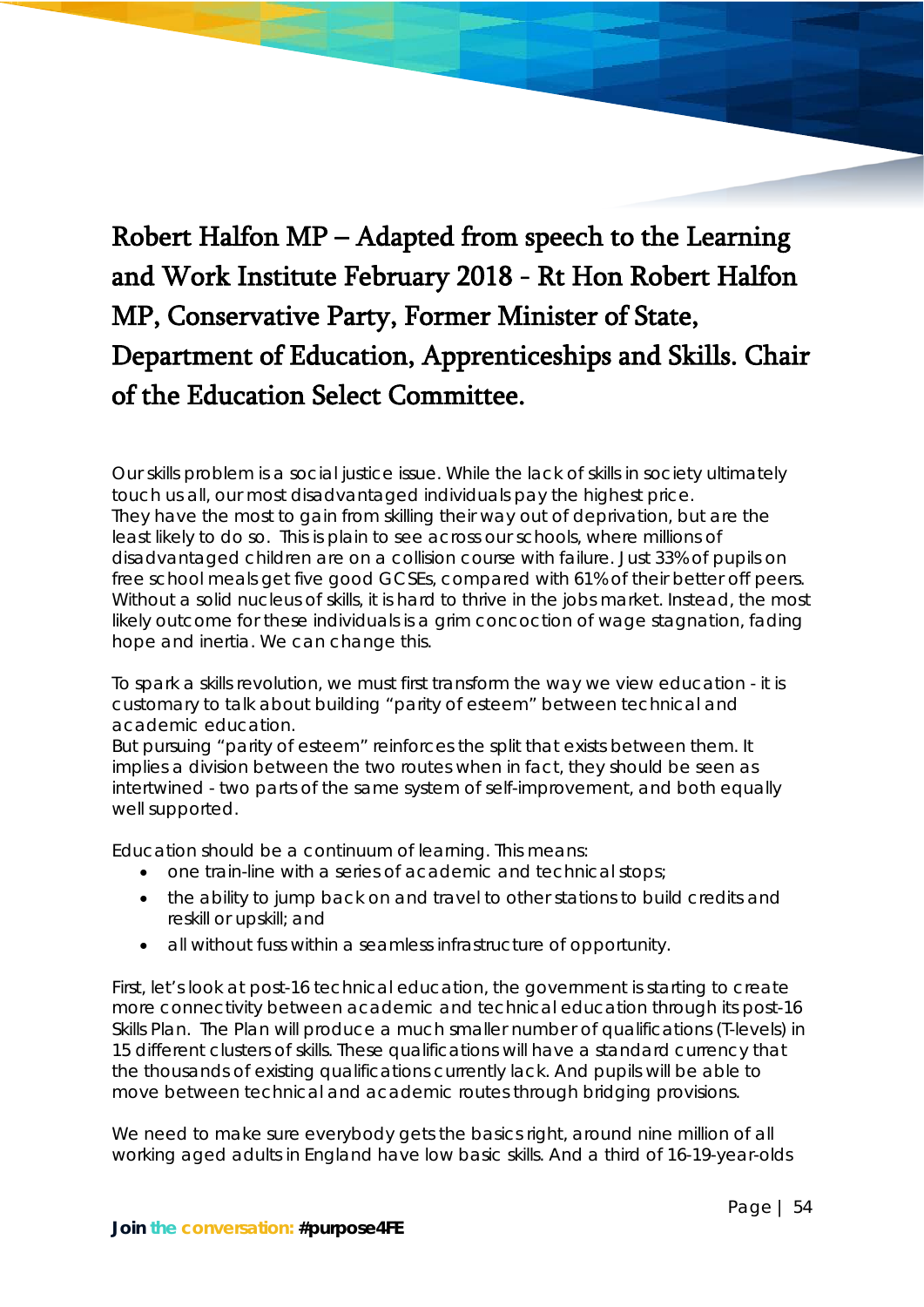have low basic skills. Literacy and numeracy are the bedrock of academic and vocational success. Without them, it is hard to build a skills-set that will unlock higher value jobs. Can be a vital player in helping the current and next generation build the basic skills they need. However, rather than swallow valuable resources by insisting on retakes for those who fail English and Maths (with failure rates of over two thirds in each case), we should be offering these individuals functional skills courses to improve their basic literacy and numeracy.

We should also capitalise on the enormous potential of apprenticeships. Apprenticeships can bring excellent returns. 90 per cent of apprentices go on to a job or further education. But, all apprenticeships must deliver a top-rate return. 48 per cent of apprentices are not in good or outstanding provision. The government should urgently review the sector to ensure we are providing quality as well as quantity. We also need to be smarter about how we use the new Apprenticeships Levy. We could, for example, introduce a taper allowing employers to pay smaller contributions if they develop apprenticeships for disadvantaged pupils, and if they address skills shortages. Once we are clear about what works best, we could then make a powerful case for expanding the levy.

We need more balance in our higher-level offering so that there are pathways into intermediate and higher technical education, we have become obsessed with full academic degrees in this country and we are creating a higher education system that overwhelmingly favours academic degrees, while intermediate and higher technical offerings are comparatively tiny.

The labour market does not need an ever-growing supply of academic degrees. Between a fifth and a third of our graduates take non-graduate jobs. The "graduate premium" varies wildly according to subject and institution. For many, the returns are paltry.

Instead, there is enormous opportunity in rebalancing higher education. There is a strong need for intermediate skills. There are skills shortages in several sectors. And there are millions of people who want to get on in life – preferably without a lead weight of £50,000 dragging from their feet.

If we are going to continue to lavishly furnish universities with taxpayers' money, we need to think about how universities can specialise in these areas. Existing universities that do not provide a good return on academic courses could reinvent themselves as centres of technical excellence.

And FE colleges, which are ideally place to offer flexible and local options for those who need this, could be better supported and incentivised to deliver intermediate and higher technical courses. Either way, we must urgently redirect some of this funding towards courses and degrees that have a technical focus.

We can also be creative about blending technical and academic education. Degree apprenticeships are a remarkable example of a vehicle that does just that.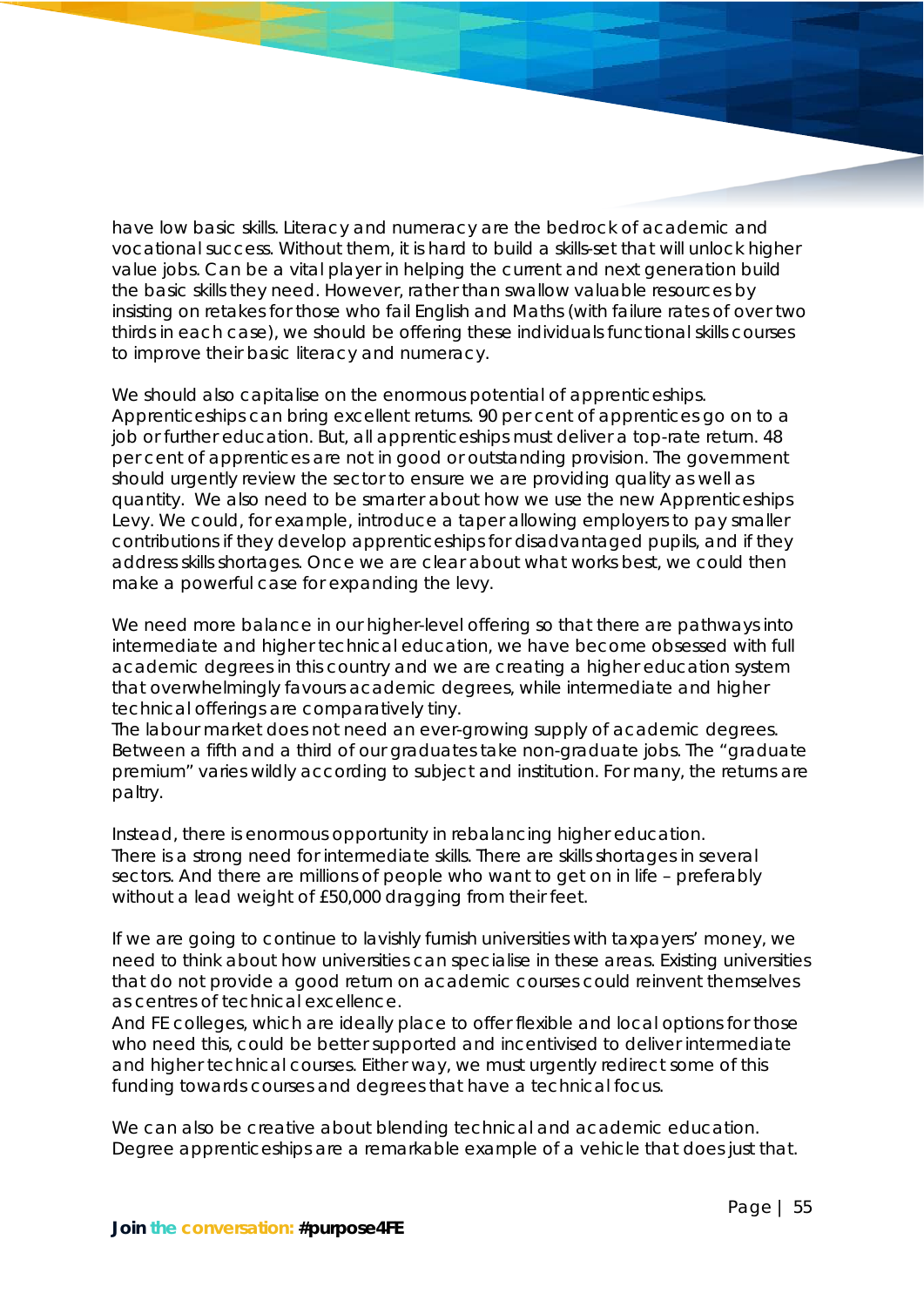Degree apprenticeships could be the crown jewel in a revamped technical offering.

Students earn as they learn, they do not incur mountains of debt, and they get good quality jobs at the end. They also help us meet our skills deficit, so they benefit society too. I want to see more universities offering these apprenticeships. There are currently just 11,600. I hope that one day, half of all university students are doing them. The government should incentivise their growth. One way to do this would be to ringfence some of the enormous public subsidy that still goes to universities, so that universities can only draw down on this protected funding stream if they offer degree apprenticeships.

We could also use the £860 million outreach budget more effectively. There has barely been any growth in state-school students who start full-time undergraduate courses (just 0.1% more in 2016 compared to the previous year). In nine of the 24 Russell Group universities, the proportion of state school pupils actually declined. Why not use some of the funds to promote degree apprenticeships? However, this is not just an issue of supply. Few families are aware of degree apprenticeships, especially from disadvantaged families where the returns could be most profound. Both the existence of apprenticeships and the value they bring should be hard-wired into careers advice.

Academic study at universities should be just as accessible, regardless of background for individuals to make informed choices about academic courses, we must be transparent about the return they will bring. The way we recognise universities is all wrong. We place far too much emphasis on research excellence, and not enough on teaching quality and employability. Universities are an integral part of the machinery that feeds into the jobs market. It is reasonable to hold them accountable for the extent to which they prepare students for the world of work.

In part, the problem is nestled away in the system of incentives we have created for our universities. They are rewarded disproportionately for the research they do, rather than the teaching they offer or the employability skills they confer. Membership of the Russell Group is widely seen as a proxy for elite performance, and the branding power this brings is substantial.

While some Russell Group universities deserve their recognition as elite institutions, others appear to trade well on their brands, while their less reputable counterparts remain unrecognised, but of the 59 higher education providers that received a gold standard in the government's Teaching Excellence Framework, 51 were not in the Russell Group.

Portsmouth University came top of the Economist's "value-added" university rankings, which compares graduates' wages with what they would have been expected to earn if they had not gone to that university, Aston University came second in the same rankings and both received gold in the government's Teaching Excellence Framework.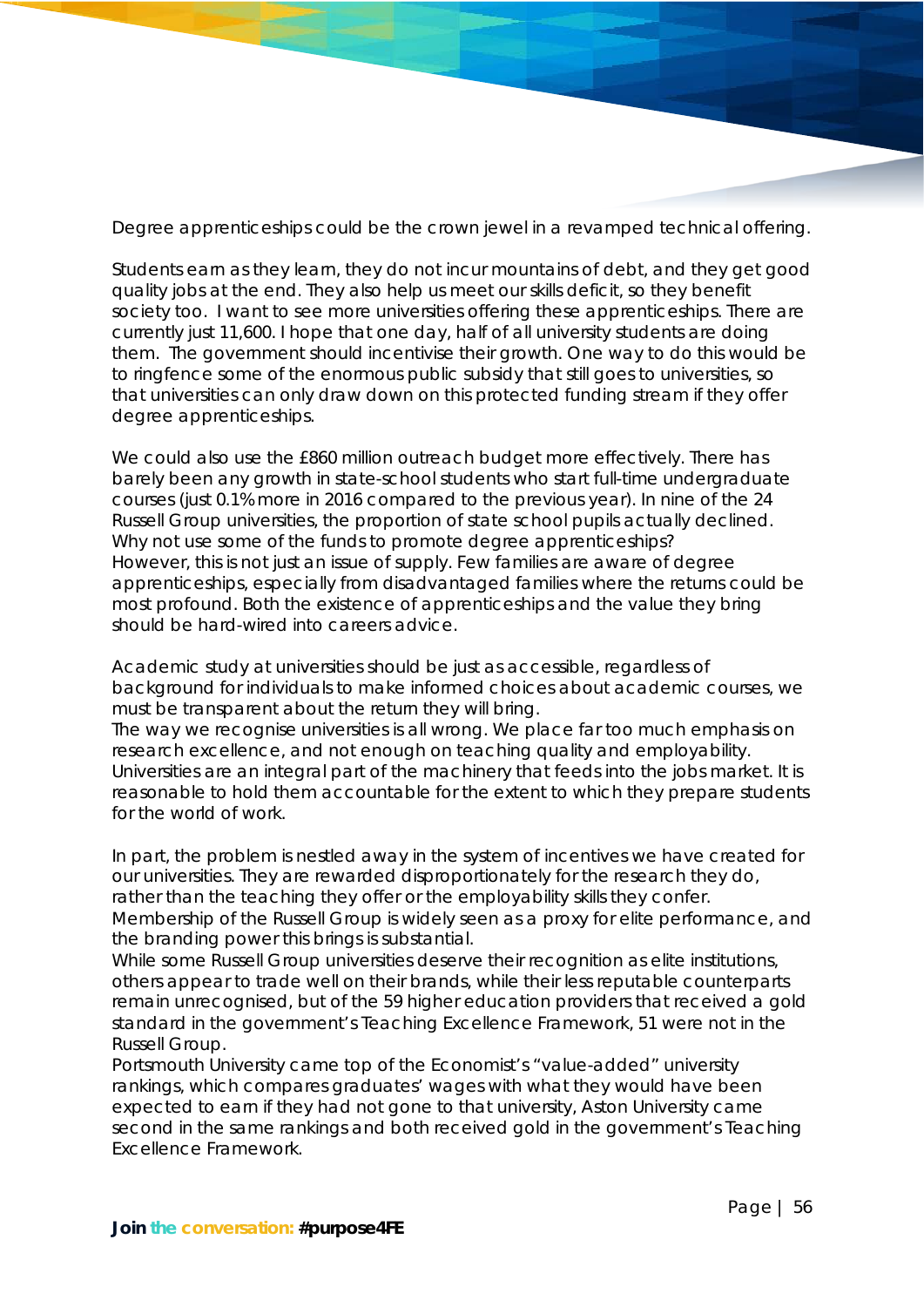These universities deserve all the prestige we can muster. They are powerful engines for social mobility and put rocket-boosters on the life chances of those who may otherwise have stagnated.

It is time for a broader measure of success. In future, the Teaching Excellence Framework will build in new data on graduate outcomes. I strongly welcome this and look forward to these playing a larger role in how universities are valued. Over time, this framework could be incorporated into a broader, more holistic, official league table. To build a continuum of learning, we must also make it easy for people to learn flexibly throughout their lives and for those who are not able to build high value skills the first time around, or whose skills have been wiped out by a fastchanging labour market, it is important that our system offers a way back.

As Open University's model clearly demonstrates, flexible learning can be a powerful vehicle for social justice.

Its students are not required to have completed A-levels (or equivalent qualifications), and so prior achievement is not a hindrance to personal development. It is able to reach some of the hardest niches within our system and is the primary provider of higher education in UK prisons and secure units. Its flexible online learning model makes higher education possible for those who live in areas where there is no local university.

The mere idea of taking one penny away from the flexible/earn and learn sector, while continuing to prop up mediocrity in some of the traditional sector, is scandalous. Flexibility is a vital part of continuing learning. We need to protect the sector and we can start by ring-fencing the Part-time Premium element of the Higher Education Funding Council's Widening Participation funding allocation. It is also vital that we create clear routes from further education into higher education. These could be supported through 'Next Step' loans for individual higher education modules.

Good education is the high-speed train that propels social justice. But it needs a proper line. And a series of stops that lead to thriving, dynamic places of opportunity. Not deserted platforms and decaying stations. For that to happen, we must craft a more fluid and balanced system. And we must build excellence all along the way.

I invite you all to join me in driving this vital agenda forward.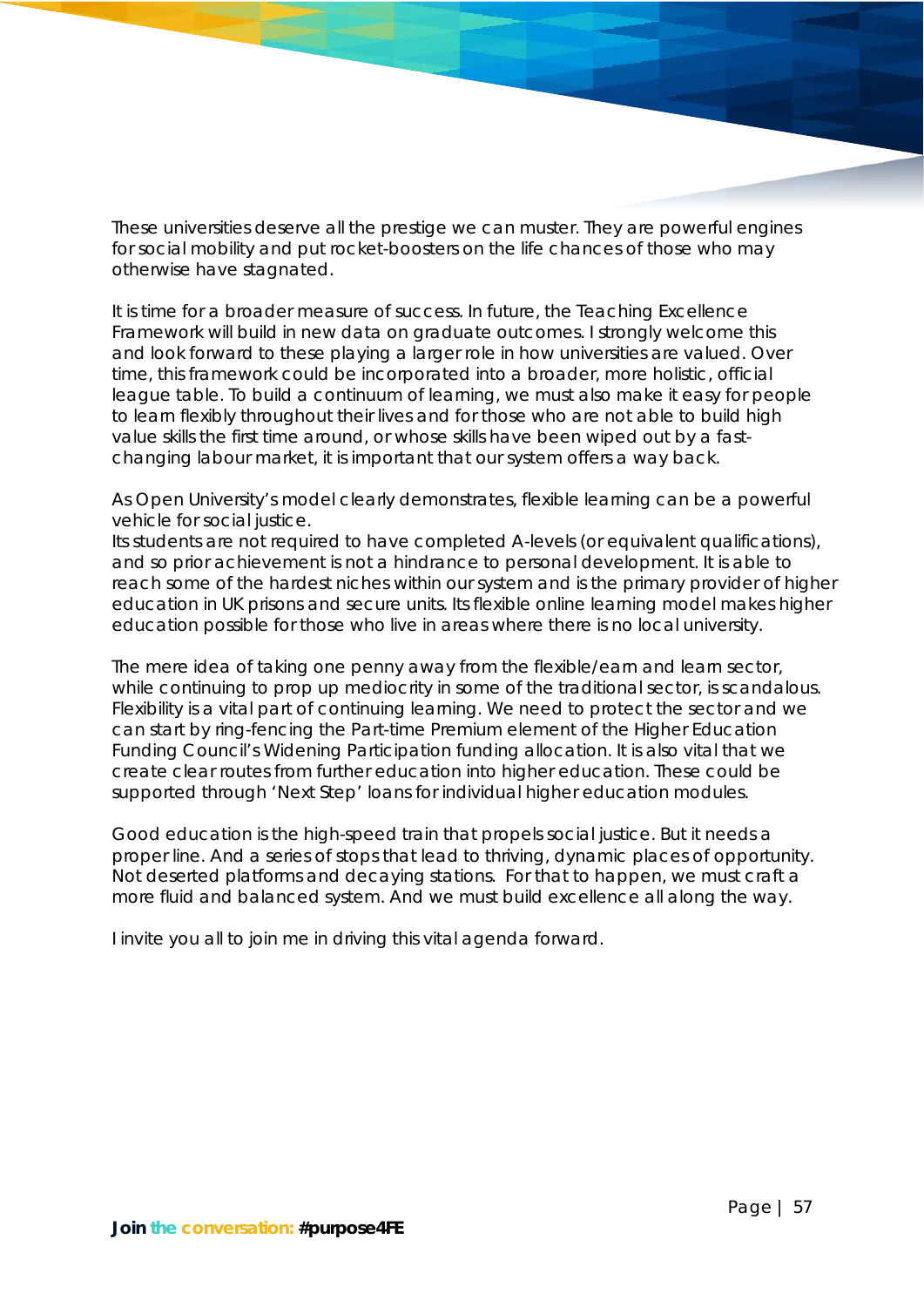#### <span id="page-58-0"></span>Closing Comments

Firstly, we wish to thank the contributors that created such a rich cacophony of voices and variety of solutions to our posed question. Also thanks to Oxford Saϊd Business School and Education Training Foundation for enabling us to come together to define this asset for the sector. We hope that this creates further discussion in senior teams, board rooms and within college communities.

If any theme can be drawn from our contributors it must be that the FE sector is something that continues to have a refusal of formal definition. Despite not having the congruence of some other sectors, what is clear is that the sector is firstly a necessity, secondly requires continued support through funding and involvement. The third aspect is that whether the sector is defined either by itself, or others, is that, it must be trusted in its organic development. The sector has grown over a century and continues to find its own way. A conclusion could well be that whilst nationally the sector refuses its constraints of definition the community in which a college or provider sits and the stakeholders that use it will provide definition. This is one of local value and therefore local meaning.

This opens us up to a rich but manageable task which is to meet face to face our locality; as we have always done and directly engage with communities we serve. If we accept that the sector is both significantly fragmented and sadly now sitting in a full education 'market' then if we don't meet the very local need then there will be more risk on the horizon.

The unintended consequence of being unable, except in the broadest terms, define ourselves is that we are not funded at a local level but still must have national engagement with people in positions of power rarely understanding what we do locally. This 'lobby national, deliver local' will no doubt continue to trial and test us in coming years.

At our heart remains the need not to leave anyone behind or displaced in the market settings of our work, and that colleges and providers must continue proudly with the social missions that they often set for themselves and engaging this social entrepreneurship. Often doing the work that others may not wish to do nor even see the need to do.

A coherent national definition therefore may not be important but our purpose and necessity calls more loudly than ever.

Best Wishes,

Stuart Rimmer, CEO and Principal of East Coast College Simon Cook, CEO and Principal of MidKent College Dawn Hall, Talent Pathways Manager, LOCYP Grant Glendinning, CEO and Principal, Carlisle College Ian Webber, Managing Director, InTraining and Rathbone Training